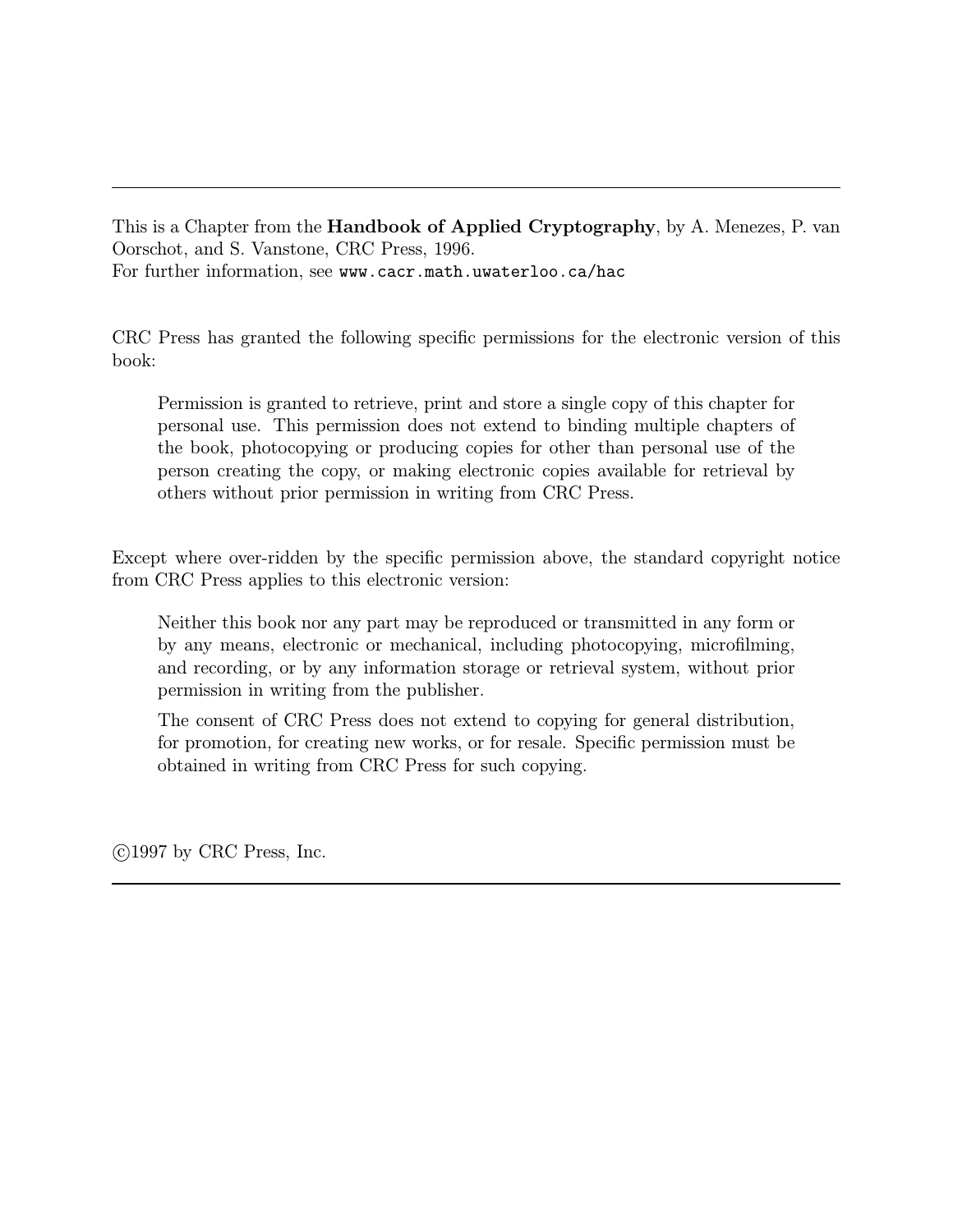# **Chapter**

## **Number-Theoretic Reference Problems**

**Contents in Brief**

| 3.1        |                                                     |
|------------|-----------------------------------------------------|
| 3.2        | -89                                                 |
| <b>3.3</b> | -98                                                 |
| 3.4        | -99                                                 |
| 3.5        | -99                                                 |
| 3.6        | The discrete logarithm problem 103                  |
| 3.7        |                                                     |
| <b>3.8</b> |                                                     |
| 3.9        |                                                     |
|            |                                                     |
| 3.11       | <b>Factoring polynomials over finite fields</b> 122 |
|            |                                                     |

### **3.1 Introduction and overview**

The security of many public-key cryptosystems relies on the apparent intractability of the computational problems studied in this chapter. In a cryptographic setting, it is prudent to make the assumption that the adversary is very powerful. Thus, informally speaking, a computational problem is said to be *easy* or *tractable* if it can be solved in  $(expected)^1$  polynomial time, at least for a non-negligible fraction of all possible inputs. In other words, if there is an algorithm which can solve a non-negligible fraction of all instances of a problem in polynomial time, then any cryptosystem whose security is based on that problem must be considered insecure.

The computational problems studied in this chapter are summarized in Table 3.1. The true computational complexities of these problems are not known. That is to say, they are widely believed to be intractable, $^2$  although no proof of this is known. Generally, the only lower bounds known on the resources required to solve these problems are the trivial linear bounds, which do not provide any evidence of their intractability. It is, therefore, of interest to study their relative difficulties. For this reason, various techniques of reducing one

 $1$ For simplicity, the remainder of the chapter shall generally not distinguish between deterministic polynomialtime algorithms and randomized algorithms (see §2.3.4) whose *expected* running time is polynomial.

<sup>&</sup>lt;sup>2</sup>More precisely, these problems are intractable if the problem parameters are carefully chosen.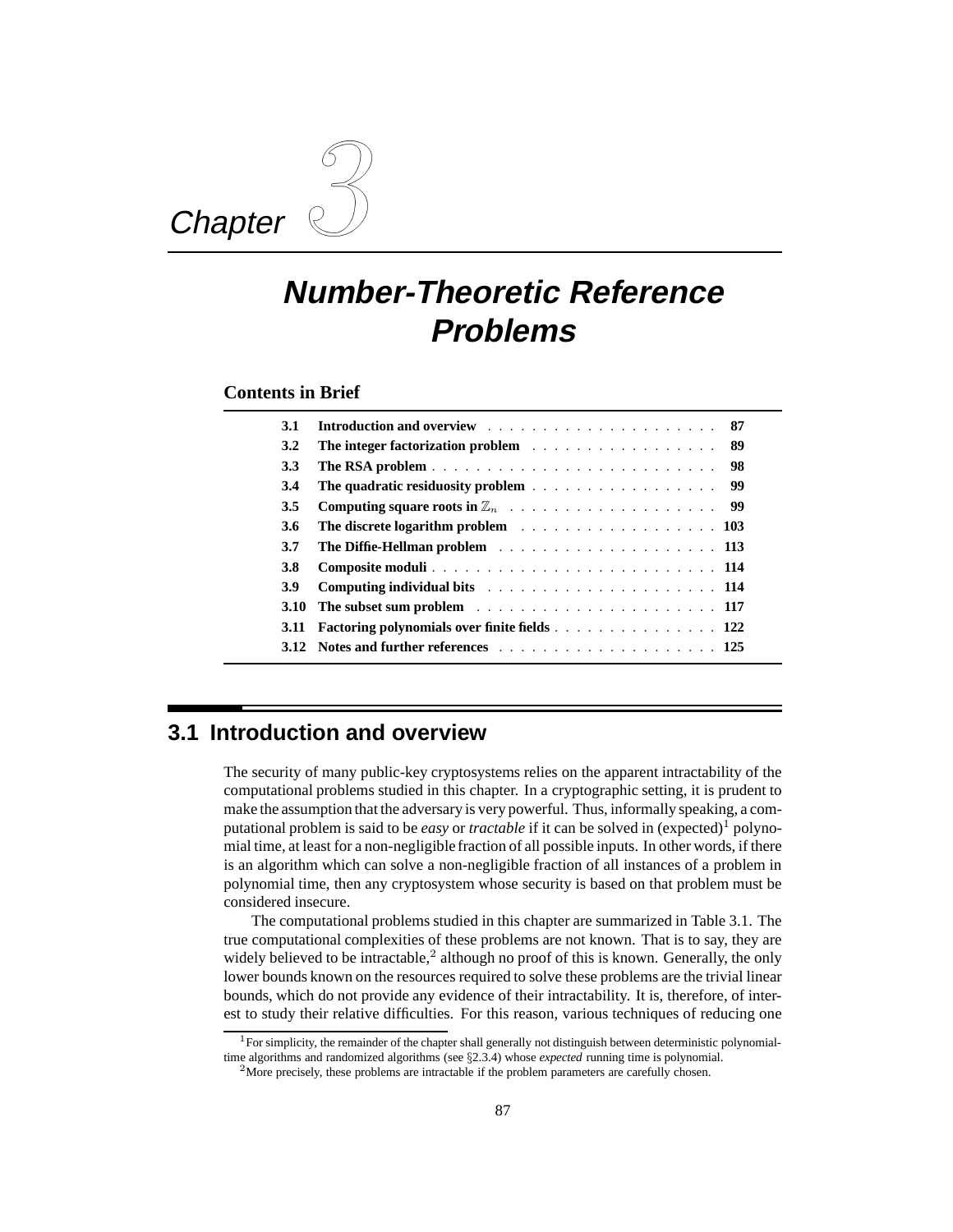| Problem           | Description                                                                                            |
|-------------------|--------------------------------------------------------------------------------------------------------|
| <b>FACTORING</b>  | Integer factorization problem: given a positive integer $n$ , find                                     |
|                   | its prime factorization; that is, write $n = p_1^{e_1} p_2^{e_2} \dots p_k^{e_k}$ where                |
|                   | the $p_i$ are pairwise distinct primes and each $e_i \geq 1$ .                                         |
| <b>RSAP</b>       | RSA problem (also known as RSA inversion): given a positive                                            |
|                   | integer $n$ that is a product of two distinct odd primes $p$ and $q$ , a                               |
|                   | positive integer e such that $gcd(e, (p-1)(q-1)) = 1$ , and an                                         |
|                   | integer c, find an integer m such that $m^e \equiv c \pmod{n}$ .                                       |
| QRP               | Quadratic residuosity problem: given an odd composite inte-                                            |
|                   | ger <i>n</i> and an integer <i>a</i> having Jacobi symbol $\left(\frac{a}{n}\right) = 1$ , decide      |
|                   | whether or not $a$ is a quadratic residue modulo $n$ .                                                 |
| <b>SQROOT</b>     | Square roots modulo n: given a composite integer n and $a \in Q_n$                                     |
|                   | (the set of quadratic residues modulo $n$ ), find a square root of $a$                                 |
|                   | modulo <i>n</i> ; that is, an integer <i>x</i> such that $x^2 \equiv a \pmod{n}$ .                     |
| <b>DLP</b>        | Discrete logarithm problem: given a prime $p$ , a generator $\alpha$ of                                |
|                   | $\mathbb{Z}_p^*$ , and an element $\beta \in \mathbb{Z}_p^*$ , find the integer $x, 0 \le x \le p-2$ , |
|                   | such that $\alpha^x \equiv \beta \pmod{p}$ .                                                           |
| <b>GDLP</b>       | Generalized discrete logarithm problem: given a finite cyclic                                          |
|                   | group G of order n, a generator $\alpha$ of G, and an element $\beta \in G$ ,                          |
|                   | find the integer x, $0 \le x \le n - 1$ , such that $\alpha^x = \beta$ .                               |
| <b>DHP</b>        | Diffie-Hellman problem: given a prime p, a generator $\alpha$ of $\mathbb{Z}_p^*$ ,                    |
|                   | and elements $\alpha^a \mod p$ and $\alpha^b \mod p$ , find $\alpha^{ab} \mod p$ .                     |
| <b>GDHP</b>       | Generalized Diffie-Hellman problem: given a finite cyclic group                                        |
|                   | G, a generator $\alpha$ of G, and group elements $\alpha^a$ and $\alpha^b$ , find $\alpha^{ab}$ .      |
| <b>SUBSET-SUM</b> | Subset sum problem: given a set of positive integers                                                   |
|                   | $\{a_1, a_2, \ldots, a_n\}$ and a positive integer s, determine whether or                             |
|                   | not there is a subset of the $a_j$ that sums to s.                                                     |

**Table 3.1:** *Some computational problems of cryptographic relevance.*

computational problem to another have been devised and studied in the literature. These reductions provide a means for converting any algorithm that solves the second problem into an algorithm for solving the first problem. The following intuitive notion of reducibility (cf. §2.3.3) is used in this chapter.

**3.1 Definition** Let A and B be two computational problems. A is said to *polytime reduce* to B, written  $A \leq_P B$ , if there is an algorithm that solves A which uses, as a subroutine, a hypothetical algorithm for solving  $B$ , and which runs in polynomial time if the algorithm for  $B$  does.<sup>3</sup>

Informally speaking, if  $A$  polytime reduces to  $B$ , then  $B$  is at least as difficult as  $A$ ; equivalently,  $A$  is no harder than  $B$ . Consequently, if  $A$  is a well-studied computational problem that is widely believed to be intractable, then proving that  $A \leq_P B$  provides strong evidence of the intractability of problem B.

**3.2 Definition** Let A and B be two computational problems. If  $A \leq_P B$  and  $B \leq_P A$ , then A and B are said to be *computationally equivalent*, written  $A \equiv_P B$ .

<sup>3</sup>In the literature, the hypothetical polynomial-time subroutine for B is sometimes called an *oracle* for B.

c 1997 by CRC Press, Inc. — See accompanying notice at front of chapter.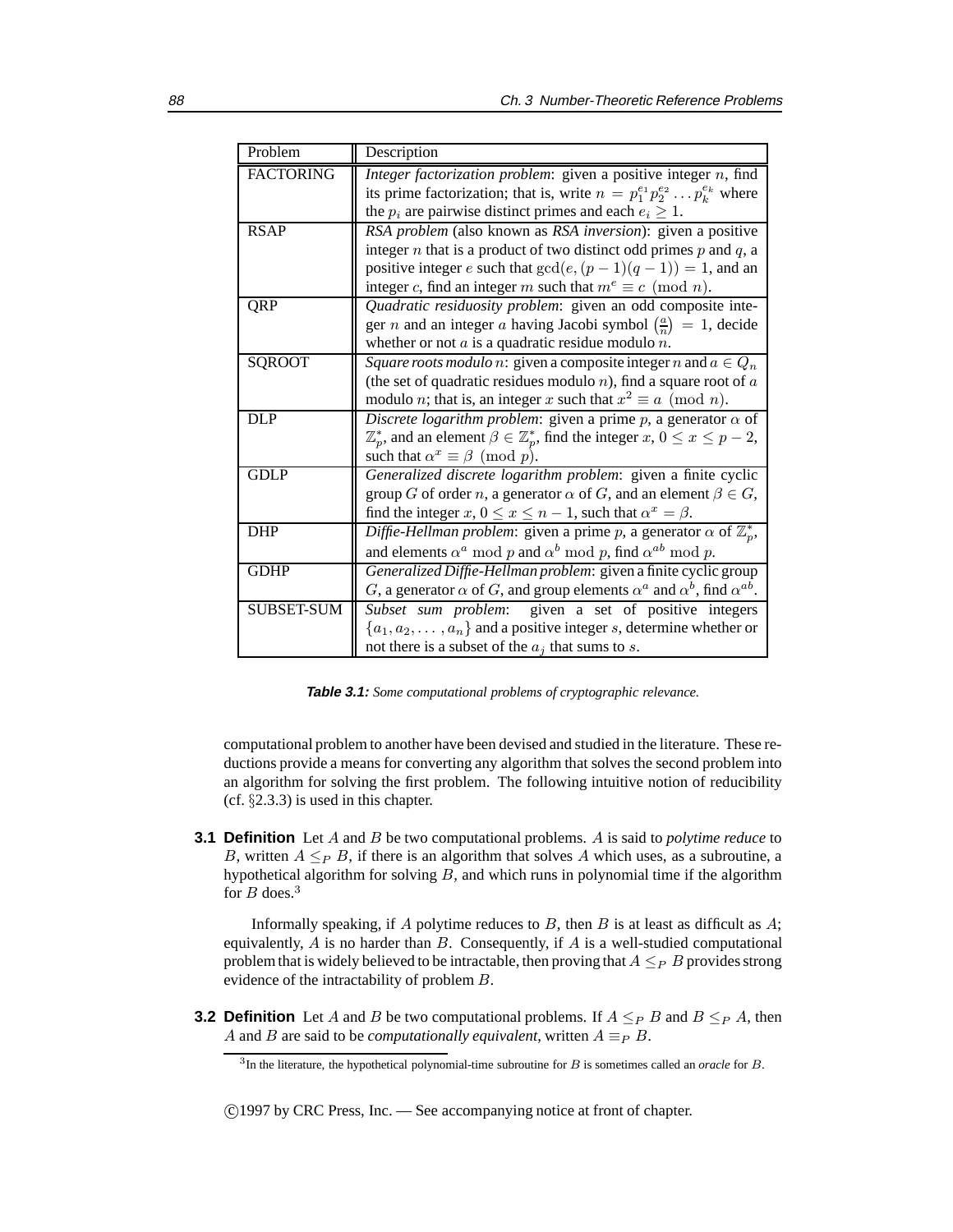Informally speaking, if  $A \equiv_P B$  then A and B are either both tractable or both intractable, as the case may be.

### **Chapter outline**

The remainder of the chapter is organized as follows. Algorithms for the integer factorization problem are studied in §3.2. Two problems related to factoring, the RSA problem and the quadratic residuosity problem, are briefly considered in §3.3 and §3.4. Efficient algorithms for computing square roots in  $\mathbb{Z}_p$ , p a prime, are presented in §3.5, and the equivalence of the problems of finding square roots modulo a composite integer  $n$  and factoring n is established. Algorithms for the discrete logarithm problem are studied in  $\S 3.6$ , and the related Diffie-Hellman problem is briefly considered in §3.7. The relation between the problems of factoring a composite integer  $n$  and computing discrete logarithms in (cyclic subgroups of) the group  $\mathbb{Z}_n^*$  is investigated in §3.8. The tasks of finding partial solutions to the discrete logarithm problem, the RSA problem, and the problem of computing square roots modulo a composite integer n are the topics of §3.9. The  $L^3$ -lattice basis reduction algorithm is presented in §3.10, along with algorithms for the subset sum problem and for simultaneous diophantine approximation. Berlekamp's Q-matrix algorithm for factoring polynomials is presented in §3.11. Finally, §3.12 provides references and further chapter notes.

### **3.2 The integer factorization problem**

The security of many cryptographic techniques depends upon the intractability of the integer factorization problem. A partial list of such protocols includes the RSA public-key encryption scheme ( $\S$ 8.2), the RSA signature scheme ( $\S$ 11.3.1), and the Rabin public-key encryption scheme  $(\S$ 8.3). This section summarizes the current knowledge on algorithms for the integer factorization problem.

- **3.3 Definition** The *integer factorization problem* (FACTORING) is the following: given a positive integer *n*, find its prime factorization; that is, write  $n = p_1^{e_1} p_2^{e_2} \cdots p_k^{e_k}$  where the  $p_i$  are pairwise distinct primes and each  $e_i \geq 1$ .
- **3.4 Remark** (*primality testing vs. factoring*) The problem of *deciding* whether an integer is composite or prime seems to be, in general, much easier than the factoring problem. Hence, before attempting to factor an integer, the integer should be tested to make sure that it is indeed composite. Primality tests are a main topic of Chapter 4.
- **3.5 Remark** (*splitting vs. factoring*) A *non-trivial factorization* of n is a factorization of the form  $n = ab$  where  $1 < a < n$  and  $1 < b < n$ ; a and b are said to be *non-trivial factors* of n. Here  $\alpha$  and  $\beta$  are not necessarily prime. To solve the integer factorization problem, it suffices to study algorithms that *split* n, that is, find a non-trivial factorization  $n = ab$ . Once found, the factors  $a$  and  $b$  can be tested for primality. The algorithm for splitting integers can then be recursively applied to a and/or  $b$ , if either is found to be composite. In this manner, the prime factorization of  $n$  can be obtained.
- **3.6 Note** (*testing for perfect powers*) If  $n > 2$ , it can be efficiently checked as follows whether or not *n* is a *perfect power*, i.e.,  $n = x^k$  for some integers  $x \ge 2$ ,  $k \ge 2$ . For each prime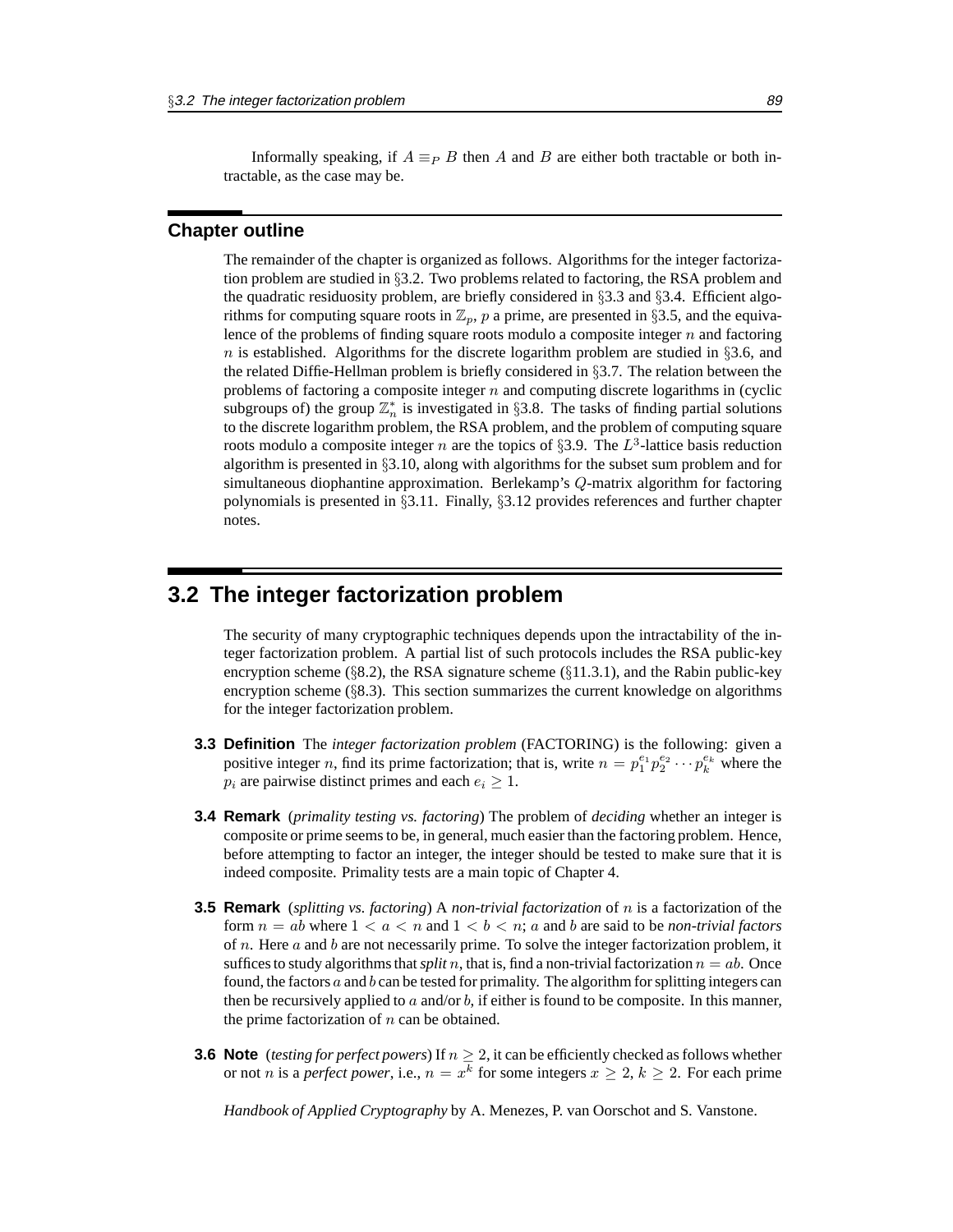$p \le \lg n$ , an integer approximation x of  $n^{1/p}$  is computed. This can be done by performing a binary search for x satisfying  $n = x^p$  in the interval  $[2, 2^{\lfloor \lg n/p \rfloor + 1}]$ . The entire procedure takes  $O((\lg^3 n) \lg \lg \lg n)$  bit operations. For the remainder of this section, it will always be assumed that n is not a perfect power. It follows that if n is composite, then n has at least two distinct prime factors.

Some factoring algorithms are tailored to perform better when the integer  $n$  being factored is of a special form; these are called *special-purpose* factoring algorithms. The running times of such algorithms typically depend on certain properties of the factors of  $n$ . Examples of special-purpose factoring algorithms include trial division (§3.2.1), Pollard's rho algorithm (§3.2.2), Pollard's  $p - 1$  algorithm (§3.2.3), the elliptic curve algorithm (§3.2.4), and the special number field sieve  $(\S 3.2.7)$ . In contrast, the running times of the so-called *general-purpose* factoring algorithms depend solely on the size of n. Examples of generalpurpose factoring algorithms include the quadratic sieve (§3.2.6) and the general number field sieve  $(\S3.2.7)$ .

Whenever applicable, special-purpose algorithms should be employed as they will generally be more efficient. A reasonable overall strategy is to attempt to find small factors first, capitalize on any particular special forms an integer may have, and then, if all else fails, bring out the general-purpose algorithms. As an example of a general strategy, one might consider the following.

- 1. Apply trial division by small primes less than some bound  $b_1$ .
- 2. Next, apply Pollard's rho algorithm, hoping to find any small prime factors smaller than some bound  $b_2$ , where  $b_2 > b_1$ .
- 3. Apply the elliptic curve factoring algorithm, hoping to find any small factors smaller than some bound  $b_3$ , where  $b_3 > b_2$ .
- 4. Finally, apply one of the more powerful general-purpose algorithms (quadratic sieve or general number field sieve).

### **3.2.1 Trial division**

Once it is established that an integer  $n$  is composite, before expending vast amounts of time with more powerful techniques, the first thing that should be attempted is trial division by all "small" primes. Here, "small" is determined as a function of the size of  $n$ . As an extreme case, trial division can be attempted by all primes up to  $\sqrt{n}$ . If this is done, trial division will completely factor *n* but the procedure will take roughly  $\sqrt{n}$  divisions in the worst case when  $n$  is a product of two primes of the same size. In general, if the factors found at each stage are tested for primality, then trial division to factor n completely takes  $O(p + \lg n)$ divisions, where  $p$  is the second-largest prime factor of  $n$ .

Fact 3.7 indicates that if trial division is used to factor a randomly chosen large integer  $n$ , then the algorithm can be expected to find some small factors of  $n$  relatively quickly, and expend a large amount of time to find the second largest prime factor of n.

**3.7 Fact** Let *n* be chosen uniformly at random from the interval  $[1, x]$ .

- (i) If  $\frac{1}{2} \leq \alpha \leq 1$ , then the probability that the largest prime factor of n is  $\leq x^{\alpha}$  is approximately  $1 + \ln \alpha$ . Thus, for example, the probability that n has a prime factor  $> \sqrt{x}$  is  $\ln 2 \approx 0.69$ .
- (ii) The probability that the second-largest prime factor of *n* is  $\leq x^{0.2117}$  is about  $\frac{1}{2}$ .
- (iii) The expected total number of prime factors of n is  $\ln \ln x + O(1)$ . (If  $n = \prod p_i^{e_i}$ , the *total* number of prime factors of *n* is  $\sum e_i$ .)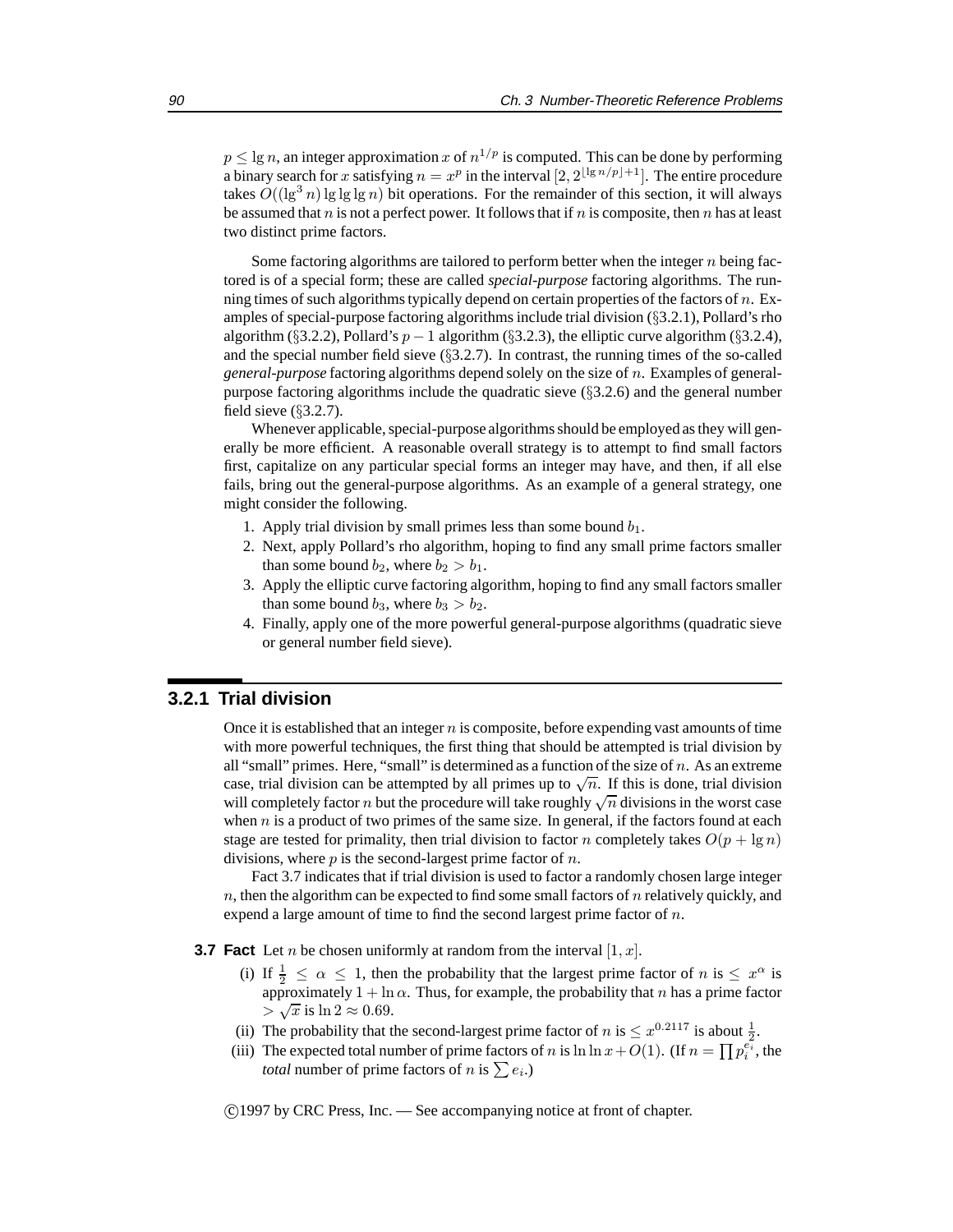### **3.2.2 Pollard's rho factoring algorithm**

Pollard's rho algorithm is a special-purpose factoring algorithm for finding small factors of a composite integer.

Let  $f : S \longrightarrow S$  be a random function, where S is a finite set of cardinality n. Let  $x_0$  be a random element of S, and consider the sequence  $x_0, x_1, x_2, \ldots$  defined by  $x_{i+1} =$  $f(x_i)$  for  $i \geq 0$ . Since S is finite, the sequence must eventually cycle, and consists of a *tail* of expected length  $\sqrt{\pi n/8}$  followed by an endlessly repeating *cycle* of expected length  $\sqrt{\pi n/8}$  (see Fact 2.37). A problem that arises in some cryptanalytic tasks, including integer factorization (Algorithm 3.9) and the discrete logarithm problem (Algorithm 3.60), is of finding distinct indices i and j such that  $x_i = x_j$  (a *collision* is then said to have occurred).

An obvious method for finding a collision is to compute and store  $x_i$  for  $i = 0, 1, 2, \ldots$ and look for duplicates. The expected number of inputs that must be tried before a duplicate and look for displicates. The expected number of inputs that must be tried before a displicate<br>is detected is  $\sqrt{\pi n/2}$  (Fact 2.27). This method requires  $O(\sqrt{n})$  memory and  $O(\sqrt{n})$  time, assuming the  $x_i$  are stored in a hash table so that new entries can be added in constant time.

**3.8 Note** (*Floyd's cycle-finding algorithm*) The large storage requirements in the above technique for finding a collision can be eliminated by using *Floyd's cycle-finding algorithm*. In this method, one starts with the pair  $(x_1, x_2)$ , and iteratively computes  $(x_i, x_{2i})$  from the previous pair  $(x_{i-1}, x_{2i-2})$ , until  $x_m = x_{2m}$  for some m. If the tail of the sequence has length  $\lambda$  and the cycle has length  $\mu$ , then the first time that  $x_m = x_{2m}$  is when  $m =$  $\mu(1 + |\lambda/\mu|)$ . Note that  $\lambda < m \leq \lambda + \mu$ , and consequently the expected running time of  $\mu(1 + \lfloor \lambda / \mu \rfloor)$ . Note the this method is  $O(\sqrt{n})$ .

Now, let p be a prime factor of a composite integer n. Pollard's rho algorithm for factoring *n* attempts to find duplicates in the sequence of integers  $x_0, x_1, x_2, \ldots$  defined by  $x_0 = 2, x_{i+1} = f(x_i) = x_i^2 + 1 \mod p$  for  $i \ge 0$ . Floyd's cycle-finding algorithm is utilized to find  $x_m$  and  $x_{2m}$  such that  $x_m \equiv x_{2m} \pmod{p}$ . Since p divides n but is unknown, this is done by computing the terms  $x_i$  modulo n and testing if  $gcd(x_m - x_{2m}, n) > 1$ . If also  $gcd(x_m - x_{2m}, n) < n$ , then a non-trivial factor of n is obtained. (The situation  $gcd(x_m - x_{2m}, n) = n$  occurs with negligible probability.)

#### **3.9 Algorithm** Pollard's rho algorithm for factoring integers

INPUT: a composite integer  $n$  that is not a prime power. OUTPUT: a non-trivial factor  $d$  of  $n$ .

- 1. Set  $a \leftarrow 2, b \leftarrow 2$ .
- 2. For  $i = 1, 2, \ldots$  do the following:
	- 2.1 Compute  $a \leftarrow a^2 + 1 \mod n$ ,  $b \leftarrow b^2 + 1 \mod n$ ,  $b \leftarrow b^2 + 1 \mod n$ .
	- 2.2 Compute  $d = \gcd(a b, n)$ .
	- 2.3 If  $1 < d < n$  then return(d) and terminate with success.
	- 2.4 If  $d = n$  then terminate the algorithm with failure (see Note 3.12).
- **3.10 Example** (*Pollard's rho algorithm for finding a non-trivial factor of* n = 455459) The following table lists the values of variables  $a, b$ , and  $d$  at the end of each iteration of step 2 of Algorithm 3.9.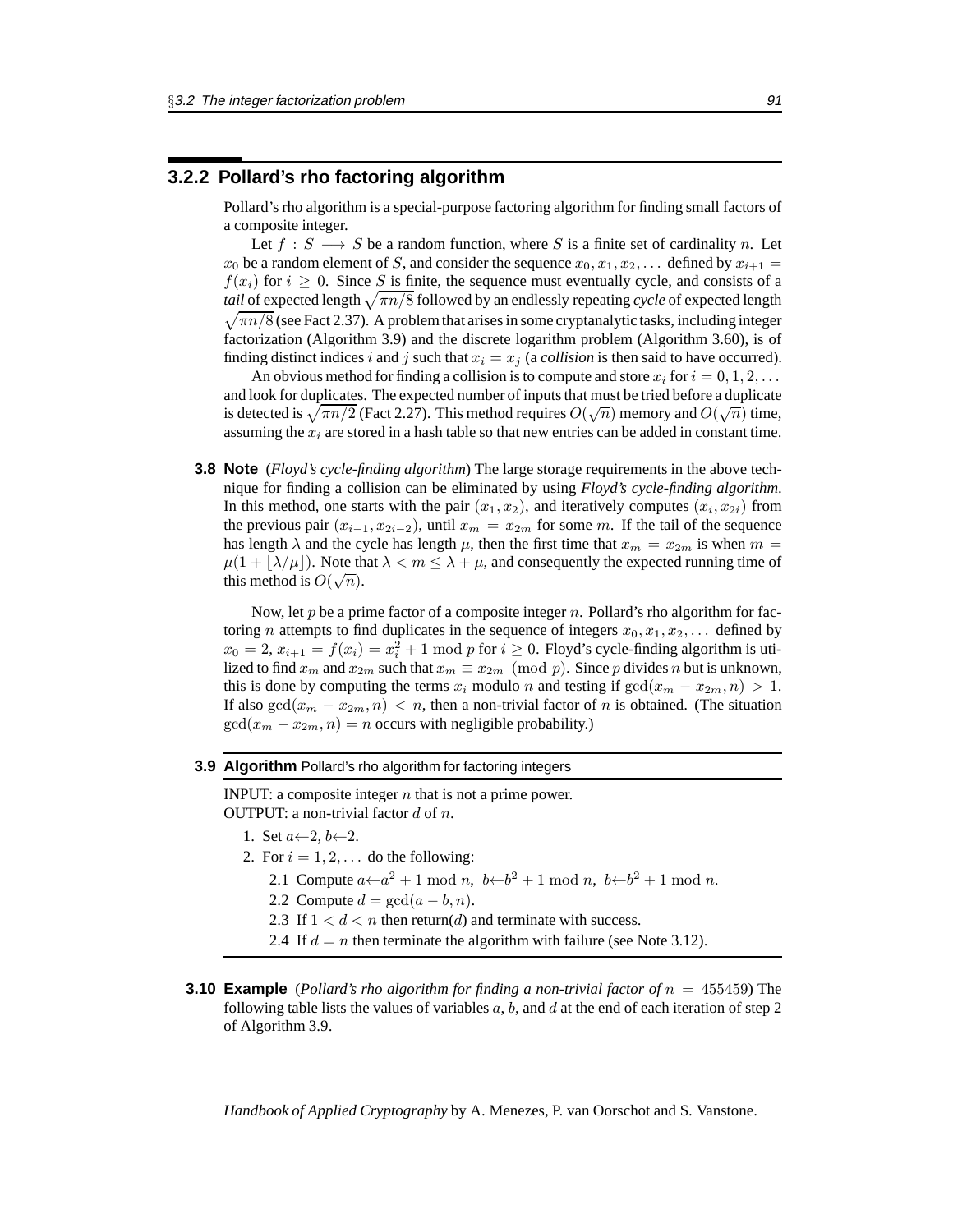| a.     | h      | d.  |
|--------|--------|-----|
| 5      | 26     | 1   |
| 26     | 2871   | 1   |
| 677    | 179685 | 1   |
| 2871   | 155260 | 1   |
| 44380  | 416250 | 1   |
| 179685 | 43670  | 1   |
| 121634 | 164403 | 1   |
| 155260 | 247944 | 1   |
| 44567  | 68343  | 743 |

Hence two non-trivial factors of 455459 are 743 and 455459/743 = 613.

- **3.11 Fact** Assuming that the function  $f(x) = x^2 + 1$  mod p behaves like a random function, the expected time for Pollard's rho algorithm to find a factor p of n is  $O(\sqrt{p})$  modular multiplications. This implies that the expected time to find a non-trivial factor of n is  $O(n^{1/4})$ modular multiplications.
- **3.12 Note** (*options upon termination with failure*) If Pollard's rho algorithm terminates with failure, one option is to try again with a different polynomial  $f$  having integer coefficients instead of  $f(x) = x^2 + 1$ . For example, the polynomial  $f(x) = x^2 + c$  may be used as long as  $c \neq 0, -2$ .

### **3.2.3 Pollard's** p − 1 **factoring algorithm**

Pollard's p−1 factoring algorithm is a special-purpose factoring algorithm that can be used to efficiently find any prime factors p of a composite integer n for which  $p - 1$  is smooth (see Definition 3.13) with respect to some relatively small bound B.

**3.13 Definition** Let B be a positive integer. An integer n is said to be B*-smooth*, or *smooth with respect to a bound* B, if all its prime factors are  $\leq B$ .

The idea behind Pollard's  $p - 1$  algorithm is the following. Let B be a smoothness bound. Let Q be the least common multiple of all powers of primes  $\leq B$  that are  $\leq n$ . If  $q^l \le n$ , then  $l \ln q \le \ln n$ , and so  $l \le \lfloor \frac{\ln n}{\ln q} \rfloor$ . Thus

$$
Q = \prod_{q \leq B} q^{\lfloor \ln n / \ln q \rfloor},
$$

where the product is over all distinct primes  $q \leq B$ . If p is a prime factor of n such that  $p-1$ is B-smooth, then  $p-1|Q$ , and consequently for any a satisfying  $gcd(a, p) = 1$ , Fermat's theorem (Fact 2.127) implies that  $a^Q \equiv 1 \pmod{p}$ . Hence if  $d = \gcd(a^Q - 1, n)$ , then  $p|d$ . It is possible that  $d = n$ , in which case the algorithm fails; however, this is unlikely to occur if  $n$  has at least two large distinct prime factors.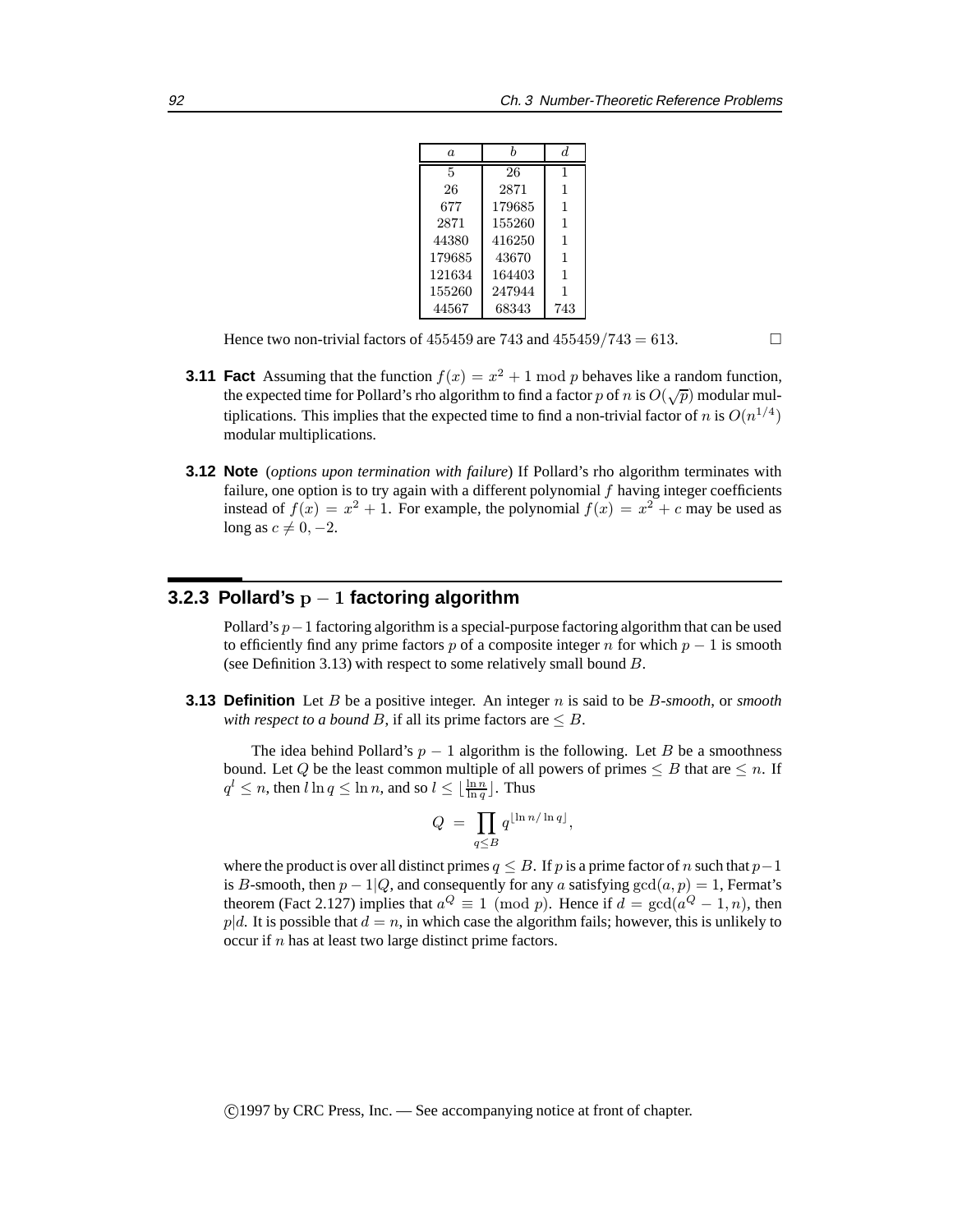#### **3.14 Algorithm** Pollard's  $p - 1$  algorithm for factoring integers

INPUT: a composite integer  $n$  that is not a prime power.

OUTPUT: a non-trivial factor  $d$  of  $n$ .

- 1. Select a smoothness bound B.
- 2. Select a random integer  $a, 2 \le a \le n-1$ , and compute  $d = \gcd(a, n)$ . If  $d \ge 2$ then return $(d)$ .
- 3. For each prime  $q \leq B$  do the following:

3.1 Compute  $l = \lfloor \frac{\ln n}{\ln q} \rfloor$ .

- 3.2 Compute  $a \leftarrow a^{q^t} \mod n$  (using Algorithm 2.143).
- 4. Compute  $d = \gcd(a 1, n)$ .
- 5. If  $d = 1$  or  $d = n$ , then terminate the algorithm with failure. Otherwise, return(d).

### **3.15 Example** (*Pollard's*  $p - 1$  *algorithm for finding a non-trivial factor of*  $n = 19048567$ )

- 1. Select the smoothness bound  $B = 19$ .
- 2. Select the integer  $a = 3$  and compute  $gcd(3, n) = 1$ .
- 3. The following table lists the intermediate values of the variables q, l, and a after each iteration of step 3 in Algorithm 3.14:

| $\boldsymbol{q}$ |    | $\alpha$ |
|------------------|----|----------|
| $\mathfrak{D}$   | 24 | 2293244  |
| 3                | 15 | 13555889 |
| 5                | 10 | 16937223 |
| 7                | 8  | 15214586 |
| 11               | 6  | 9685355  |
| 13               | 6  | 13271154 |
| 17               | 5  | 11406961 |
| 19               | 5  | 554506   |

- 4. Compute  $d = \gcd(554506 1, n) = 5281$ .
- 5. Two non-trivial factors of n are  $p = 5281$  and  $q = n/p = 3607$  (these factors are in fact prime).

Notice that  $p - 1 = 5280 = 2^5 \times 3 \times 5 \times 11$ , and  $q - 1 = 3606 = 2 \times 3 \times 601$ . That is,  $p - 1$  is 19-smooth, while  $q - 1$  is not 19-smooth.  $□$ 

- **3.16 Fact** Let *n* be an integer having a prime factor p such that  $p 1$  is B-smooth. The running time of Pollard's  $p - 1$  algorithm for finding the factor p is  $O(B \ln n / \ln B)$  modular multiplications.
- **3.17 Note** (*improvements*) The smoothness bound B in Algorithm 3.14 is selected based on the amount of time one is willing to spend on Pollard's  $p - 1$  algorithm before moving on to more general techniques. In practice, B may be between  $10^5$  and  $10^6$ . If the algorithm terminates with  $d = 1$ , then one might try searching over prime numbers  $q_1, q_2, \ldots, q_l$ larger than B by first computing  $a \leftarrow a^{q_i} \mod n$  for  $1 \leq i \leq l$ , and then computing  $d =$  $gcd(a - 1, n)$ . Another variant is to start with a large bound B, and repeatedly execute step 3 for a few primes  $q$  followed by the gcd computation in step 4. There are numerous other practical improvements of the algorithm (see page 125).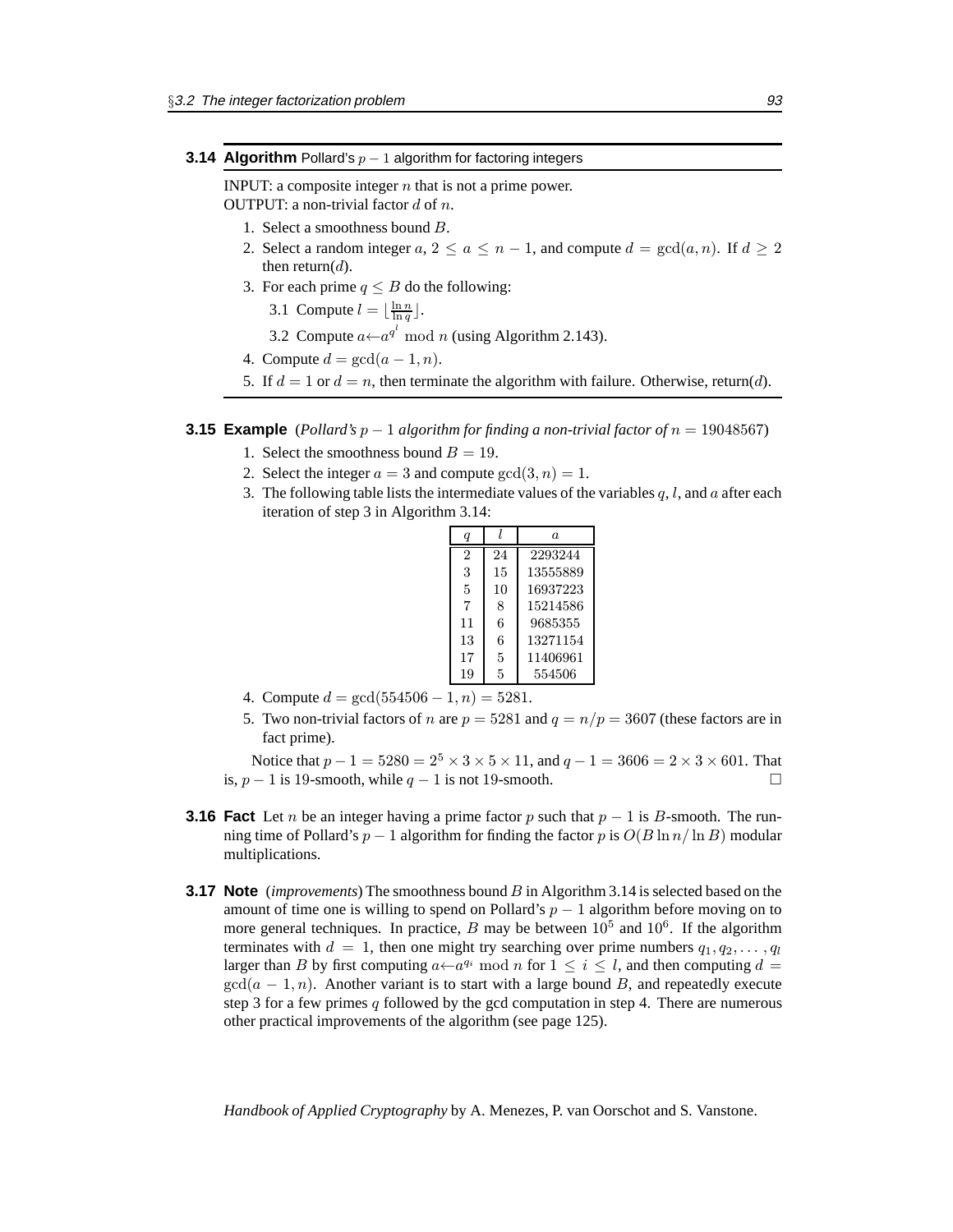### **3.2.4 Elliptic curve factoring**

The details of the *elliptic curve factoring algorithm* are beyond the scope of this book; nevertheless, a rough outline follows. The success of Pollard's  $p-1$  algorithm hinges on  $p-1$ being smooth for some prime divisor  $p$  of  $n$ ; if no such  $p$  exists, then the algorithm fails. Observe that  $p-1$  is the order of the group  $\mathbb{Z}_p^*$ . The elliptic curve factoring algorithm is a generalization of Pollard's  $p-1$  algorithm in the sense that the group  $\mathbb{Z}_p^*$  is replaced by a random elliptic curve group over  $\mathbb{Z}_p$ . The order of such a group is roughly uniformly distributed in the interval  $[p+1-2\sqrt{p}, p+1+2\sqrt{p}]$ . If the order of the group chosen is smooth with respect to some pre-selected bound, the elliptic curve algorithm will, with high probability, find a non-trivial factor of  $n$ . If the group order is not smooth, then the algorithm will likely fail, but can be repeated with a different choice of elliptic curve group.

The elliptic curve algorithm has an expected running time of  $L_p[\frac{1}{2}, \sqrt{2}]$  (see Example 2.61 for definition of  $L_p$ ) to find a factor p of n. Since this running time depends on the size of the prime factors of n, the algorithm tends to find small such factors first. The elliptic curve algorithm is, therefore, classified as a special-purpose factoring algorithm. It is currently the algorithm of choice for finding t-decimal digit prime factors, for  $t \leq 40$ , of very large composite integers.

In the hardest case, when  $n$  is a product of two primes of roughly the same size, the expected running time of the elliptic curve algorithm is  $L_n[\frac{1}{2}, 1]$ , which is the same as that of the quadratic sieve  $(\S3.2.6)$ . However, the elliptic curve algorithm is not as efficient as the quadratic sieve in practice for such integers.

### **3.2.5 Random square factoring methods**

The basic idea behind the random square family of methods is the following. Suppose  $x$ and y are integers such that  $x^2 \equiv y^2 \pmod{n}$  but  $x \not\equiv \pm y \pmod{n}$ . Then n divides  $x^2-y^2 = (x-y)(x+y)$  but n does not divide either  $(x-y)$  or  $(x+y)$ . Hence,  $gcd(x-y, n)$ must be a non-trivial factor of  $n$ . This result is summarized next.

**3.18 Fact** Let x, y, and n be integers. If  $x^2 \equiv y^2 \pmod{n}$  but  $x \not\equiv \pm y \pmod{n}$ , then  $gcd(x$  $y, n$ ) is a non-trivial factor of n.

The random square methods attempt to find integers x and y at random so that  $x^2 \equiv y^2$ (mod *n*). Then, as shown in Fact 3.19, with probability at least  $\frac{1}{2}$  it is the case that  $x \not\equiv \pm y$ (mod *n*), whence  $gcd(x - y, n)$  will yield a non-trivial factor of *n*.

- **3.19 Fact** Let *n* be an odd composite integer that is divisible by k distinct odd primes. If  $a \in$  $\mathbb{Z}_n^*$ , then the congruence  $x^2 \equiv a^2 \pmod{n}$  has exactly  $2^k$  solutions modulo *n*, two of which are  $x = a$  and  $x = -a$ .
- **3.20 Example** Let  $n = 35$ . Then there are four solutions to the congruence  $x^2 \equiv 4 \pmod{35}$ , namely  $x = 2, 12, 23,$  and 33.

A common strategy employed by the random square algorithms for finding  $x$  and  $y$  at random satisfying  $x^2 \equiv y^2 \pmod{n}$  is the following. A set consisting of the first t primes  $S = \{p_1, p_2, \dots, p_t\}$  is chosen; S is called the *factor base*. Proceed to find pairs of integers  $(a_i, b_i)$  satisfying

(i)  $a_i^2 \equiv b_i \pmod{n}$ ; and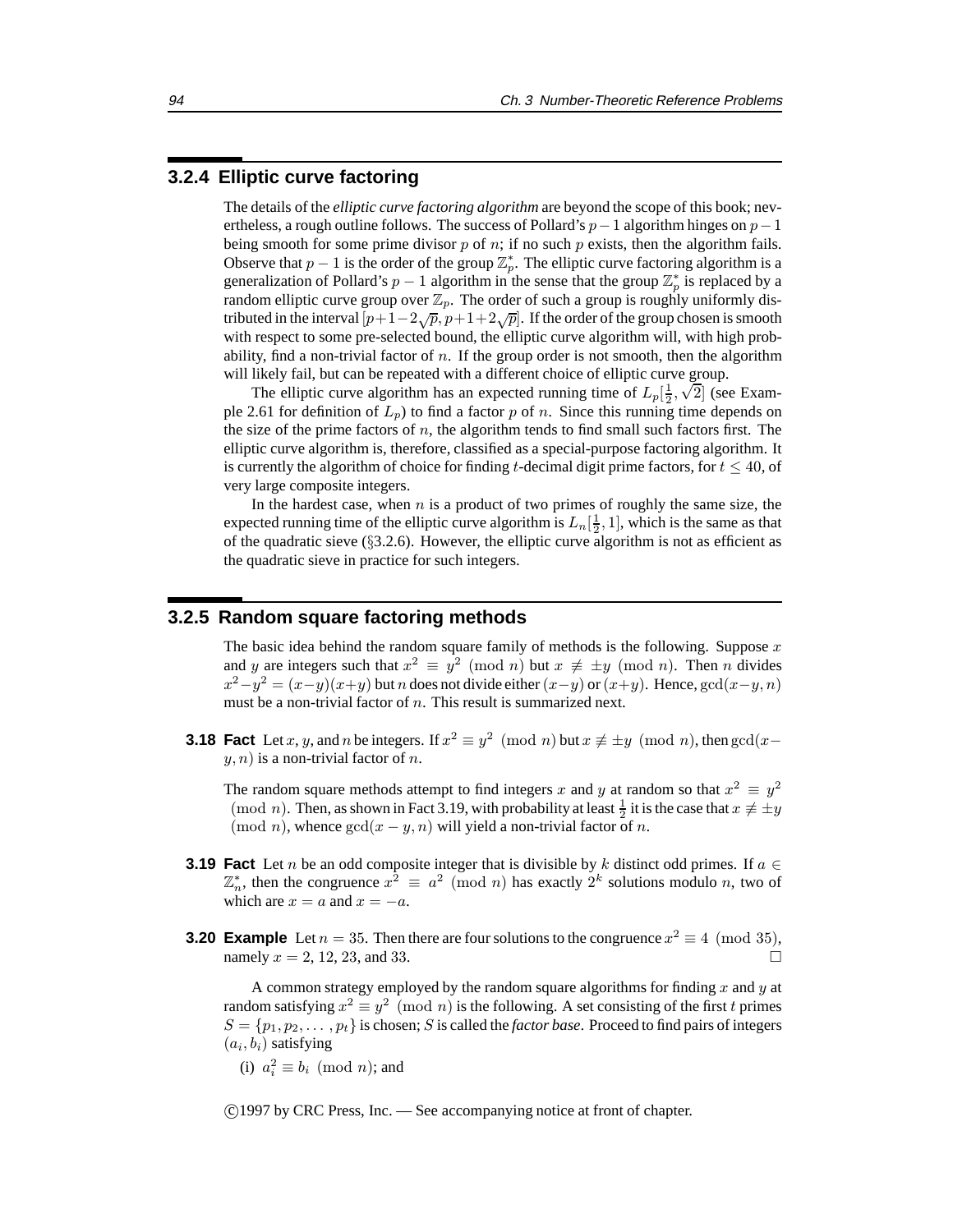(ii)  $b_i = \prod_{j=1}^t p_j^{e_{ij}}, e_{ij} \ge 0$ ; that is,  $b_i$  is  $p_t$ -smooth.

Next find a subset of the  $b_i$ 's whose product is a perfect square. Knowing the factorizations of the  $b_i$ 's, this is possible by selecting a subset of the  $b_i$ 's such that the power of each prime  $p_i$  appearing in their product is even. For this purpose, only the parity of the non-negative integer exponents  $e_{ij}$  needs to be considered. Thus, to simplify matters, for each *i*, associate the binary vector  $v_i = (v_{i1}, v_{i2}, \dots, v_{it})$  with the integer exponent vector  $(e_{i1}, e_{i2}, \ldots, e_{it})$  such that  $v_{ij} = e_{ij} \mod 2$ . If  $t + 1$  pairs  $(a_i, b_i)$  are obtained, then the *t*-dimensional vectors  $v_1, v_2, \ldots, v_{t+1}$  must be linearly dependent over  $\mathbb{Z}_2$ . That is, there must exist a non-empty subset  $T \subseteq \{1, 2, ..., t+1\}$  such that  $\sum_{i \in T} v_i = 0$  over  $\mathbb{Z}_2$ , and hence  $\prod_{i\in T} b_i$  is a perfect square. The set  $T$  can be found using ordinary linear algebra over  $\mathbb{Z}_2$ . Clearly,  $\prod_{i \in T} a_i^2$  is also a perfect square. Thus setting  $x = \prod_{i \in T} a_i$  and y to be the integer square root of  $\prod_{i\in T} b_i$  yields a pair of integers  $(x, y)$  satisfying  $x^2 \equiv y^2 \pmod{n}$ . If this pair also satisfies  $x \not\equiv \pm y \pmod{n}$ , then  $gcd(x - y, n)$  yields a non-trivial factor of n. Otherwise, some of the  $(a_i, b_i)$  pairs may be replaced by some new such pairs, and the process is repeated. In practice, there will be several dependencies among the vectors  $v_1, v_2, \ldots, v_{t+1}$ , and with high probability at least one will yield an  $(x, y)$  pair satisfying  $x \not\equiv \pm y \pmod{n}$ ; hence, this last step of generating new  $(a_i, b_i)$  pairs does not usually occur.

This description of the random square methods is incomplete for two reasons. Firstly, the optimal choice of  $t$ , the size of the factor base, is not specified; this is addressed in Note 3.24. Secondly, a method for efficiently generating the pairs  $(a_i, b_i)$  is not specified. Several techniques have been proposed. In the simplest of these, called *Dixon's algorithm*,  $a_i$  is chosen at random, and  $b_i = a_i^2 \mod n$  is computed. Next, trial division by elements in the factor base is used to test whether  $b_i$  is  $p_t$ -smooth. If not, then another integer  $a_i$  is chosen at random, and the procedure is repeated.

The more efficient techniques strategically select an  $a_i$  such that  $b_i$  is relatively small. Since the proportion of  $p_t$ -smooth integers in the interval  $[2, x]$  becomes larger as x decreases, the probability of such  $b_i$  being  $p_t$ -smooth is higher. The most efficient of such techniques is the quadratic sieve algorithm, which is described next.

### **3.2.6 Quadratic sieve factoring**

Suppose an integer n is to be factored. Let  $m = |\sqrt{n}|$ , and consider the polynomial  $q(x) =$  $(x + m)^2 - n$ . Note that

$$
q(x) = x^2 + 2mx + m^2 - n \approx x^2 + 2mx,\tag{3.1}
$$

which is small (relative to *n*) if x is small in absolute value. The quadratic sieve algorithm selects  $a_i = (x + m)$  and tests whether  $b_i = (x + m)^2 - n$  is  $p_t$ -smooth. Note that  $a_i^2 = (x + m)^2 \equiv b_i \pmod{n}$ . Note also that if a prime p divides  $b_i$  then  $(x + m)^2 \equiv n$  $p(n)$ , and hence n is a quadratic residue modulo p. Thus the factor base need only contain those primes p for which the Legendre symbol  $\binom{n}{p}$  is 1 (Definition 2.145). Furthermore, since  $b_i$  may be negative,  $-1$  is included in the factor base. The steps of the quadratic sieve algorithm are summarized in Algorithm 3.21.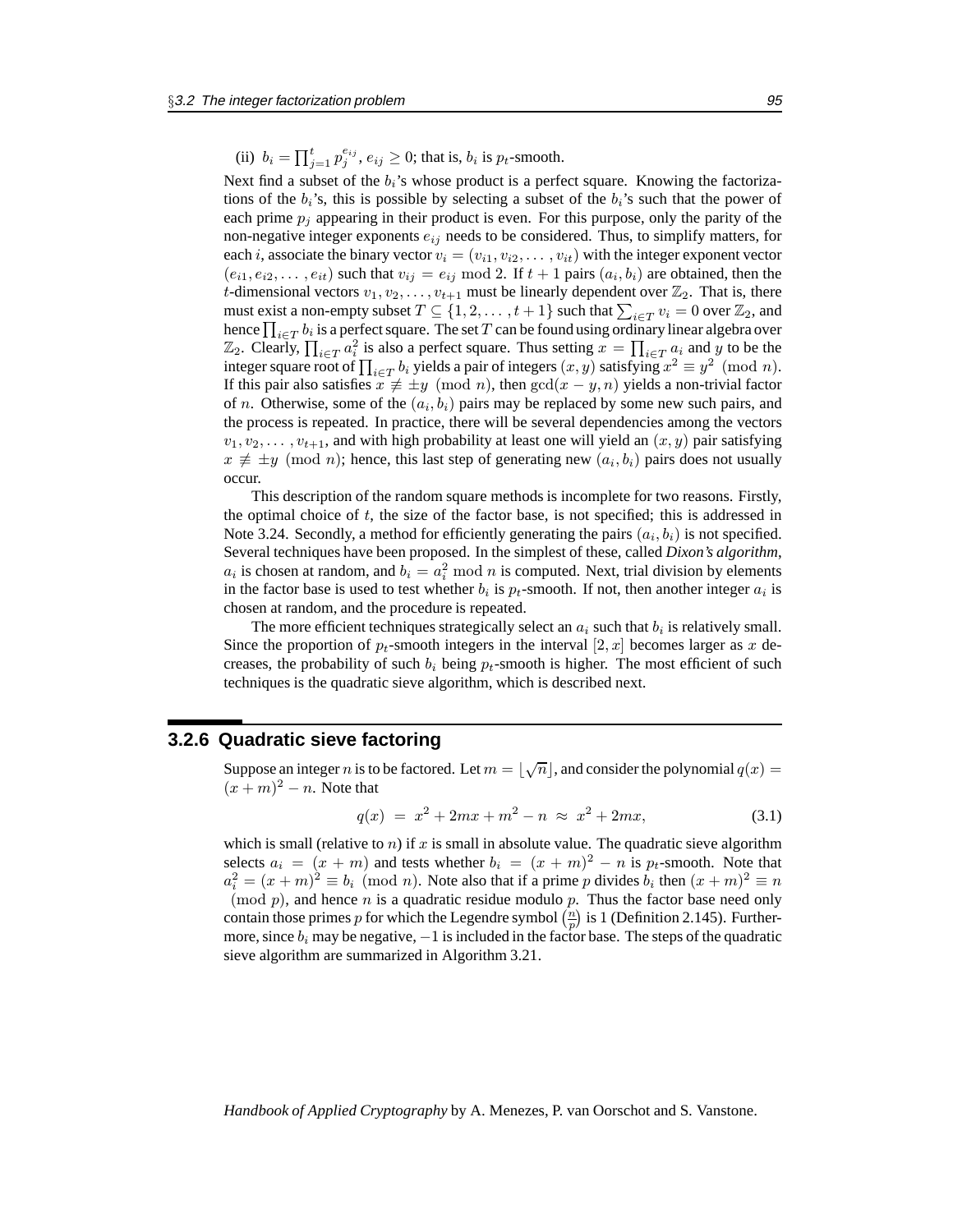#### **3.21 Algorithm** Quadratic sieve algorithm for factoring integers

INPUT: a composite integer  $n$  that is not a prime power.

OUTPUT: a non-trivial factor  $d$  of  $n$ .

- 1. Select the factor base  $S = \{p_1, p_2, \dots, p_t\}$ , where  $p_1 = -1$  and  $p_j$   $(j \ge 2)$  is the  $(j - 1)$ <sup>th</sup> prime p for which n is a quadratic residue modulo p.
- 2. Compute  $m = \lfloor \sqrt{n} \rfloor$ .
- 3. (*Collect*  $t + 1$  *pairs*  $(a_i, b_i)$ *. The x values are chosen in the order*  $0, \pm 1, \pm 2, \ldots$ *)* Set  $i \leftarrow 1$ . While  $i \leq t + 1$  do the following:
	- 3.1 Compute  $b = q(x) = (x+m)^2 n$ , and test using trial division (cf. Note 3.23) by elements in S whether b is  $p_t$ -smooth. If not, pick a new x and repeat step 3.1.
	- 3.2 If *b* is  $p_t$ -smooth, say  $b = \prod_{j=1}^t p_j^{e_{ij}}$ , then set  $a_i \leftarrow (x+m)$ ,  $b_i \leftarrow b$ , and  $v_i =$  $(v_{i1}, v_{i2}, \ldots, v_{it})$ , where  $v_{ij} = e_{ij} \bmod 2$  for  $1 \le j \le t$ .
	- 3.3  $i \leftarrow i + 1$ .
- 4. Use linear algebra over  $\mathbb{Z}_2$  to find a non-empty subset  $T \subseteq \{1, 2, \ldots, t+1\}$  such that  $\sum_{i \in T} v_i = 0$ .
- 5. Compute  $x = \prod_{i \in T} a_i \bmod n$ .
- 6. For each  $j, 1 \le j \le t$ , compute  $l_j = (\sum_{i \in T} e_{ij})/2$ .
- 7. Compute  $y = \prod_{j=1}^{t} p_j^{l_j} \mod n$ .
- 8. If  $x \equiv \pm y \pmod{n}$ , then find another non-empty subset  $T \subseteq \{1, 2, \ldots, t+1\}$  such that  $\sum_{i \in T} v_i = 0$ , and go to step 5. (In the unlikely case such a subset T does not exist, replace a few of the  $(a_i, b_i)$  pairs with new pairs (step 3), and go to step 4.)
- 9. Compute  $d = \gcd(x y, n)$  and return(d).

#### **3.22 Example** (*quadratic sieve algorithm for finding a non-trivial factor of*  $n = 24961$ )

- 1. Select the factor base  $S = \{-1, 2, 3, 5, 13, 23\}$  of size  $t = 6$ . (7, 11, 17 and 19 are omitted from S since  $\left(\frac{n}{p}\right) = -1$  for these primes.)
- 2. Compute  $m = \lfloor \sqrt{24961} \rfloor = 157$ .
- 3. Following is the data collected for the first  $t + 1$  values of x for which  $q(x)$  is 23smooth.

| $\overline{\imath}$ | $\boldsymbol{x}$ | q(x)    | factorization of $q(x)$   | $a_i$ | $v_i$              |
|---------------------|------------------|---------|---------------------------|-------|--------------------|
| 1                   | 0                | $-312$  | $-2^3 \cdot 3 \cdot 13$   | 157   | (1, 1, 1, 0, 1, 0) |
| $\overline{2}$      | 1                | 3       | 3                         | 158   | (0, 0, 1, 0, 0, 0) |
| 3                   | $-1$             | $-625$  | $-5^{4}$                  | 156   | (1, 0, 0, 0, 0, 0) |
| $\overline{4}$      | $\overline{2}$   | 320     | $2^6 \cdot 5$             | 159   | (0, 0, 0, 1, 0, 0) |
| 5                   | $-2$             | $-936$  | $-2^3 \cdot 3^2 \cdot 13$ | 155   | (1, 1, 0, 0, 1, 0) |
| 6                   | 4                | 960     | $2^6 \cdot 3 \cdot 5$     | 161   | (0,0,1,1,0,0)      |
|                     | -6               | $-2160$ | $-2^4 \cdot 3^3 \cdot 5$  | 151   | (1,0,1,1,0,0)      |

- 4. By inspection,  $v_1 + v_2 + v_5 = 0$ . (In the notation of Algorithm 3.21,  $T = \{1, 2, 5\}$ .)
- 5. Compute  $x = (a_1 a_2 a_5 \mod n) = 936$ .
- 6. Compute  $l_1 = 1$ ,  $l_2 = 3$ ,  $l_3 = 2$ ,  $l_4 = 0$ ,  $l_5 = 1$ ,  $l_6 = 0$ .
- 7. Compute  $y = -2^3 \cdot 3^2 \cdot 13 \mod n = 24025$ .
- 8. Since  $936 \equiv -24025 \pmod{n}$ , another linear dependency must be found.
- 9. By inspection,  $v_3 + v_6 + v_7 = 0$ ; thus  $T = \{3, 6, 7\}$ .
- 10. Compute  $x = (a_3a_6a_7 \mod n) = 23405$ .
- 11. Compute  $l_1 = 1$ ,  $l_2 = 5$ ,  $l_3 = 2$ ,  $l_4 = 3$ ,  $l_5 = 0$ ,  $l_6 = 0$ .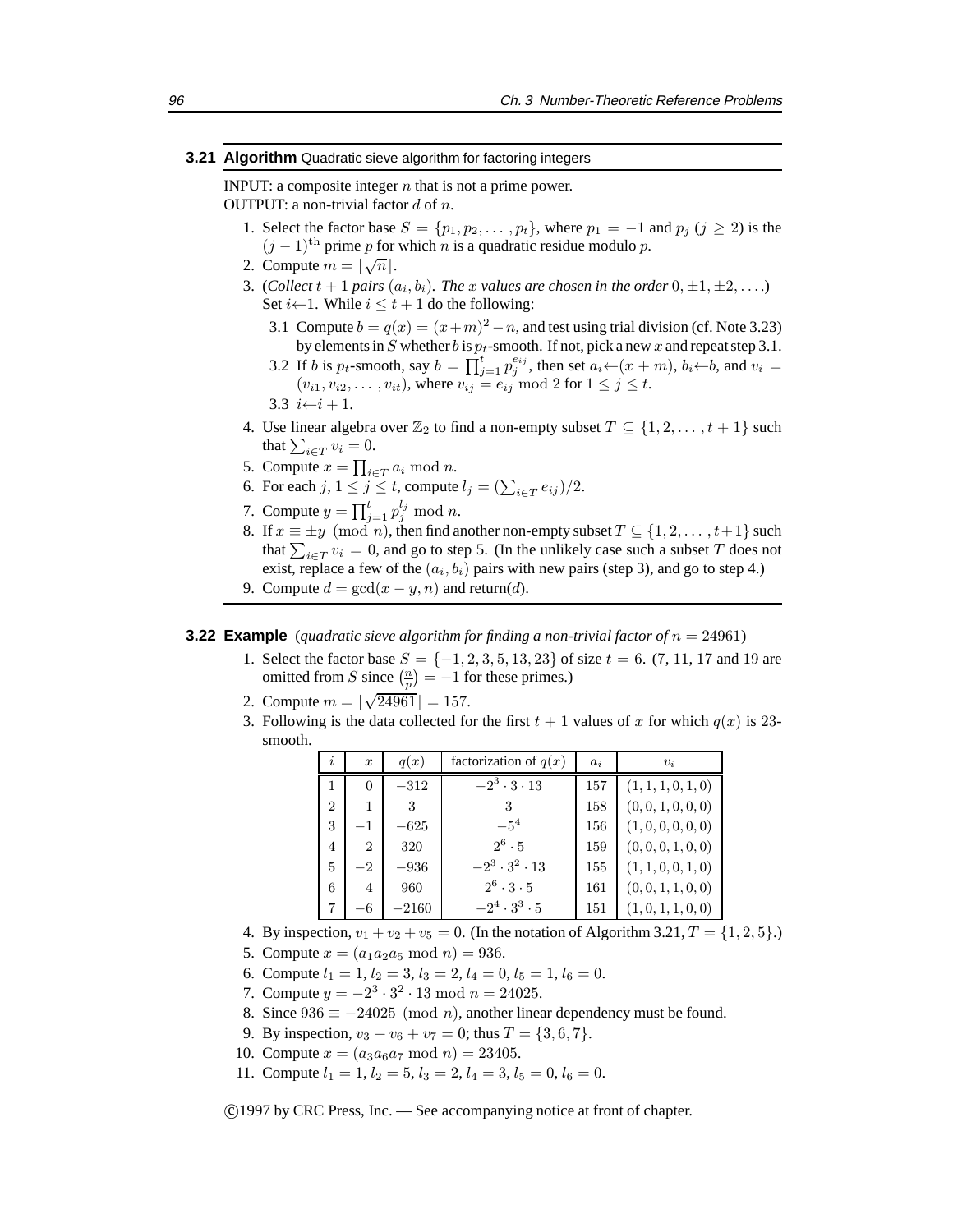- 12. Compute  $y = (-2^5 \cdot 3^2 \cdot 5^3 \mod n) = 13922$ .
- 13. Now, 23405  $\neq \pm 13922 \pmod{n}$ , so compute gcd $(x-y, n) = \gcd(9483, 24961) =$ 109. Hence, two non-trivial factors of 24961 are 109 and 229.
- **3.23 Note** (*sieving*) Instead of testing smoothness by trial division in step 3.1 of Algorithm 3.21, a more efficient technique known as *sieving* is employed in practice. Observe first that if p is an odd prime in the factor base and p divides  $q(x)$ , then p also divides  $q(x+lp)$  for every integer l. Thus by solving the equation  $q(x) \equiv 0 \pmod{p}$  for x (for example, using the algorithms in §3.5.1), one knows either one or two (depending on the number of solutions to the quadratic equation) entire sequences of other values y for which p divides  $q(y)$ .

The *sieving process* is the following. An array  $Q[$  | indexed by  $x, -M \le x \le M$ , is created and the  $x^{\text{th}}$  entry is initialized to  $\lfloor \lg |q(x)| \rfloor$ . Let  $x_1, x_2$  be the solutions to  $q(x) \equiv 0$ (mod p), where p is an odd prime in the factor base. Then the value  $\lfloor \lg p \rfloor$  is subtracted from those entries  $Q[x]$  in the array for which  $x \equiv x_1$  or  $x_2 \pmod{p}$  and  $-M \le x \le M$ . This is repeated for each odd prime p in the factor base. (The case of  $p = 2$  and prime powers can be handled in a similar manner.) After the sieving, the array entries  $Q[x]$  with values near 0 are most likely to be  $p_t$ -smooth (roundoff errors must be taken into account), and this can be verified by factoring  $q(x)$  by trial division.

- **3.24 Note** (*running time of the quadratic sieve*) To optimize the running time of the quadratic sieve, the size of the factor base should be judiciously chosen. The optimal selection of  $t \approx L_n[\frac{1}{2},\frac{1}{2}]$  (see Example 2.61) is derived from knowledge concerning the distribution of smooth integers close to  $\sqrt{n}$ . With this choice, Algorithm 3.21 with sieving (Note 3.23) has an expected running time of  $L_n[\frac{1}{2}, 1]$ , independent of the size of the factors of n.
- **3.25 Note** (*multiple polynomial variant*) In order to collect a sufficient number of  $(a_i, b_i)$  pairs, the sieving interval must be quite large. From equation (3.1) it can be seen that  $|q(x)|$  increases linearly with  $|x|$ , and consequently the probability of smoothness decreases. To overcome this problem, a variant (the *multiple polynomial quadratic sieve*) was proposed whereby many appropriately-chosen quadratic polynomials can be used instead of just  $q(x)$ , each polynomial being sieved over an interval of much smaller length. This variant also has an expected running time of  $L_n[\frac{1}{2}, 1]$ , and is the method of choice in practice.
- **3.26 Note** (*parallelizing the quadratic sieve*) The multiple polynomial variant of the quadratic sieve is well suited for parallelization. Each node of a parallel computer, or each computer in a network of computers, simply sieves through different collections of polynomials. Any  $(a_i, b_i)$  pair found is reported to a central processor. Once sufficient pairs have been collected, the corresponding system of linear equations is solved on a single (possibly parallel) computer.
- **3.27 Note** (*quadratic sieve vs. elliptic curve factoring*) The elliptic curve factoring algorithm  $(\S3.2.4)$  has the same<sup>4</sup> expected (asymptotic) running time as the quadratic sieve factoring algorithm in the special case when  $n$  is the product of two primes of equal size. However, for such numbers, the quadratic sieve is superior in practice because the main steps in the algorithm are single precision operations, compared to the much more computationally intensive multi-precision elliptic curve operations required in the elliptic curve algorithm.

<sup>&</sup>lt;sup>4</sup>This does not take into account the different  $o(1)$  terms in the two expressions  $L_n[\frac{1}{2}, 1]$ .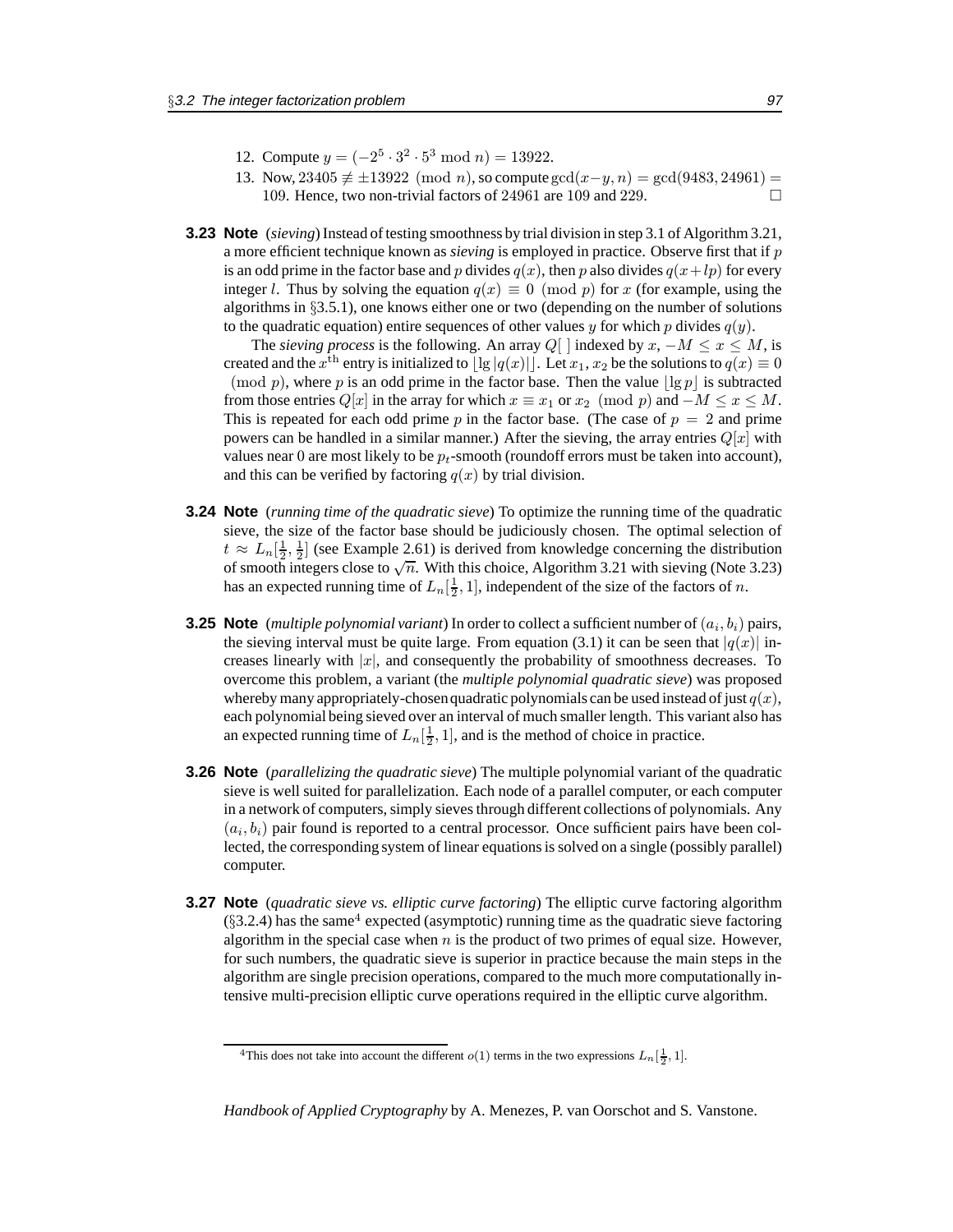### **3.2.7 Number field sieve factoring**

For several years it was believed by some people that a running time of  $L_n[\frac{1}{2}, 1]$  was, in fact, the best achievable by any integer factorization algorithm. This barrier was broken in 1990 with the discovery of the *number field sieve*. Like the quadratic sieve, the number field sieve is an algorithm in the random square family of methods  $(\S3.2.5)$ . That is, it attempts to find integers x and y such that  $x^2 \equiv y^2 \pmod{n}$  and  $x \not\equiv \pm y \pmod{n}$ . To achieve this goal, two factor bases are used, one consisting of all prime numbers less than some bound, and the other consisting of all prime ideals of norm less than some bound in the ring of integers of a suitably-chosen algebraic number field. The details of the algorithm are quite complicated, and are beyond the scope of this book.

A special version of the algorithm (the *special number field sieve*) applies to integers of the form  $n = r^e - s$  for small r and |s|, and has an expected running time of  $L_n[\frac{1}{3}, c]$ , where  $c = (32/9)^{1/3} \approx 1.526$ .

The general version of the algorithm, sometimes called the *general number field sieve*, applies to all integers and has an expected running time of  $L_n[\frac{1}{3},c]$ , where  $c=(64/9)^{1/3}\approx$ 1.923. This is, asymptotically, the fastest algorithm known for integer factorization. The primary reason why the running time of the number field sieve is smaller than that of the quadratic sieve is that the candidate smooth numbers in the former are much smaller than those in the latter.

The general number field sieve was at first believed to be slower than the quadratic sieve for factoring integers having fewer than 150 decimal digits. However, experiments in 1994–1996 have indicated that the general number field sieve is substantially faster than the quadratic sieve even for numbers in the 115 digit range. This implies that the crossover point between the effectiveness of the quadratic sieve vs. the general number field sieve may be 110–120 digits. For this reason, the general number field sieve is considered the current champion of all general-purpose factoring algorithms.

### **3.3 The RSA problem**

The intractability of the RSA problem forms the basis for the security of the RSA public-key encryption scheme ( $\S 8.2$ ) and the RSA signature scheme ( $\S 11.3.1$ ).

**3.28 Definition** The *RSA problem* (RSAP) is the following: given a positive integer n that is a product of two distinct odd primes p and q, a positive integer e such that  $gcd(e,(p-1)(q-1))$ 1)) = 1, and an integer c, find an integer m such that  $m^e \equiv c \pmod{n}$ .

In other words, the RSA problem is that of finding  $e^{th}$  roots modulo a composite integer n. The conditions imposed on the problem parameters  $n$  and  $e$  ensure that for each integer  $c \in \{0, 1, \ldots, n-1\}$  there is exactly one  $m \in \{0, 1, \ldots, n-1\}$  such that  $m^e \equiv c$ (mod *n*). Equivalently, the function  $f : \mathbb{Z}_n \longrightarrow \mathbb{Z}_n$  defined as  $f(m) = m^e \mod n$  is a permutation.

**3.29 Remark** (*SOROOT vs. RSA problems*) Since  $p - 1$  is even, it follows that e is odd. In particular,  $e \neq 2$ , and hence the SQROOT problem (Definition 3.43) is *not* a special case of the RSA problem.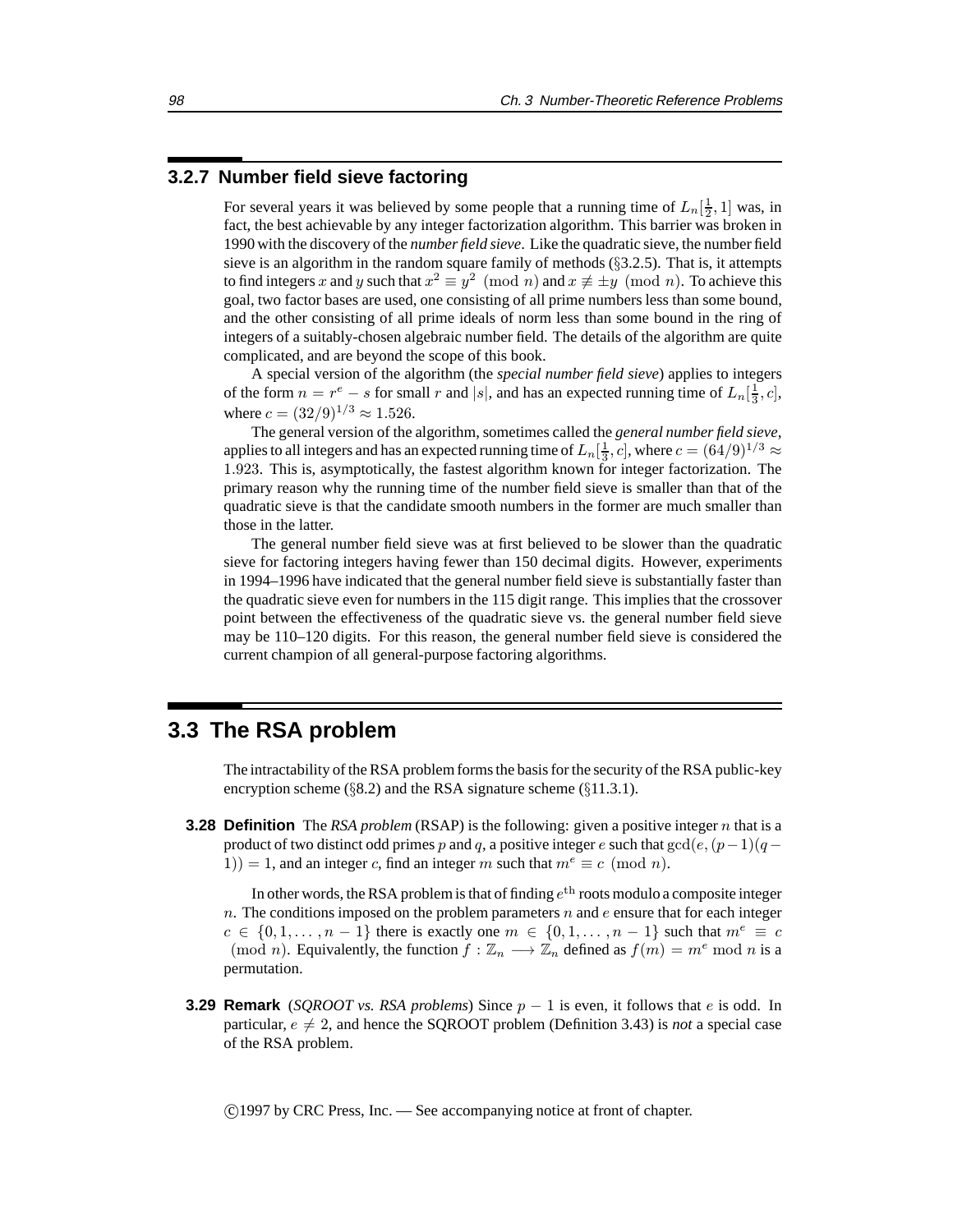As is shown in  $\S 8.2.2(i)$ , if the factors of n are known then the RSA problem can be easily solved. This fact is stated next.

**3.30 Fact** RSAP  $\leq_P$  FACTORING. That is, the RSA problem polytime reduces to the integer factorization problem.

It is widely believed that the RSA and the integer factorization problems are computationally equivalent, although no proof of this is known.

### **3.4 The quadratic residuosity problem**

The security of the Goldwasser-Micali probabilistic public-key encryption scheme  $(\S8.7)$ and the Blum-Blum-Shub pseudorandom bit generator (§5.5.2) are both based on the apparent intractability of the quadratic residuosity problem.

Recall from §2.4.5 that if  $n \geq 3$  is an odd integer, then  $J_n$  is the set of all  $a \in \mathbb{Z}_n^*$ having Jacobi symbol 1. Recall also that  $Q_n$  is the set of quadratic residues modulo n and that the set of pseudosquares modulo *n* is defined by  $\ddot{Q}_n = J_n - Q_n$ .

- **3.31 Definition** The *quadratic residuosity problem* (QRP) is the following: given an odd composite integer n and  $a \in J_n$ , decide whether or not a is a quadratic residue modulo n.
- **3.32 Remark** (*QRP with a prime modulus*) If n is a prime, then it is easy to decide whether  $a \in \mathbb{Z}_n^*$  is a quadratic residue modulo n since, by definition,  $a \in Q_n$  if and only if  $\left(\frac{a}{n}\right) = 1$ , and the Legendre symbol  $\left(\frac{a}{n}\right)$  can be efficiently calculated by Algorithm 2.149.

Assume now that  $n$  is a product of two distinct odd primes  $p$  and  $q$ . It follows from Fact 2.137 that if  $a \in J_n$ , then  $a \in Q_n$  if and only if  $\left(\frac{a}{p}\right) = 1$ . Thus, if the factorization of *n* is known, then QRP can be solved simply by computing the Legendre symbol  $\left(\frac{a}{p}\right)$ . This observation can be generalized to all integers  $n$  and leads to the following fact.

**3.33 Fact** QRP  $\leq_P$  FACTORING. That is, the QRP polytime reduces to the FACTORING problem.

On the other hand, if the factorization of  $n$  is unknown, then there is no efficient procedure known for solving QRP, other than by guessing the answer. If  $n = pq$ , then the probability of a correct guess is  $\frac{1}{2}$  since  $|Q_n| = |\tilde{Q}_n|$  (Fact 2.155). It is believed that the QRP is as difficult as the problem of factoring integers, although no proof of this is known.

### **3.5 Computing square roots in**  $\mathbb{Z}_n$

The operations of squaring modulo an integer  $n$  and extracting square roots modulo an integer n are frequently used in cryptographic functions. The operation of computing square roots modulo n can be performed efficiently when n is a prime, but is difficult when n is a composite integer whose prime factors are unknown.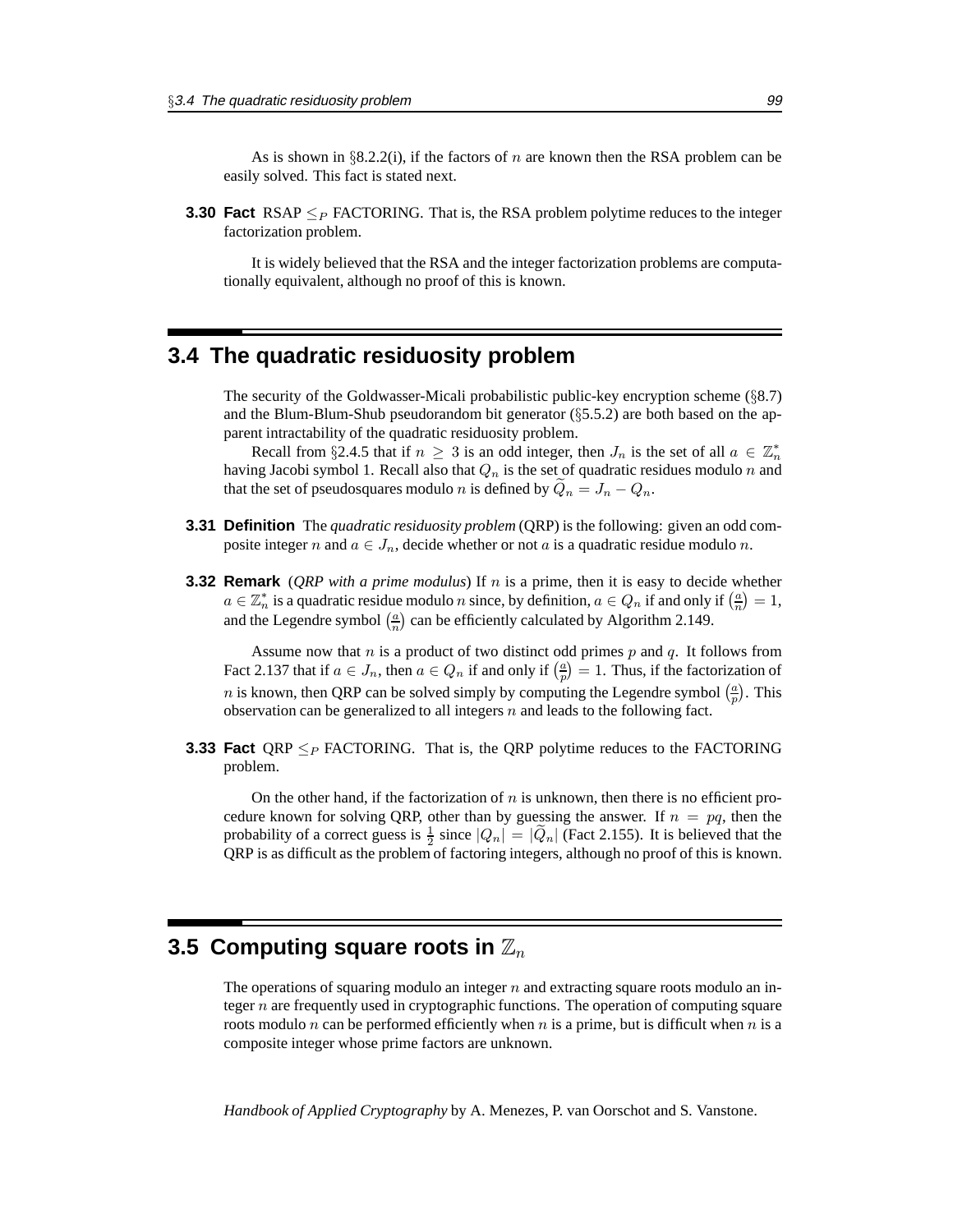### **3.5.1 Case (i):** n **prime**

Recall from Remark 3.32 that if p is a prime, then it is easy to decide if  $a \in \mathbb{Z}_p^*$  is a quadratic residue modulo  $p$ . If  $a$  is, in fact, a quadratic residue modulo  $p$ , then the two square roots of a can be efficiently computed, as demonstrated by Algorithm 3.34.

### **3.34 Algorithm** Finding square roots modulo a prime p

INPUT: an odd prime p and an integer  $a, 1 \le a \le p - 1$ .

OUTPUT: the two square roots of a modulo p, provided a is a quadratic residue modulo p.

- 1. Compute the Legendre symbol  $\left(\frac{a}{p}\right)$  using Algorithm 2.149. If  $\left(\frac{a}{p}\right) = -1$  then return(a does not have a square root modulo  $p$ ) and terminate.
- 2. Select integers  $b, 1 \le b \le p 1$ , at random until one is found with  $\left(\frac{b}{p}\right) = -1$ . (*b* is a quadratic non-residue modulo p.)
- 3. By repeated division by 2, write  $p 1 = 2<sup>s</sup> t$ , where t is odd.
- 4. Compute  $a^{-1}$  mod p by the extended Euclidean algorithm (Algorithm 2.142).
- 5. Set  $c \leftarrow b^t \mod p$  and  $r \leftarrow a^{(t+1)/2} \mod p$  (Algorithm 2.143).
- 6. For i from 1 to  $s 1$  do the following:
	- 6.1 Compute  $d = (r^2 \cdot a^{-1})^{2^{s-i-1}} \bmod p$ .
	- 6.2 If  $d \equiv -1 \pmod{p}$  then set  $r \leftarrow r \cdot c \mod p$ .
	- 6.3 Set  $c \leftarrow c^2$  mod  $p$ .
- 7. Return $(r, -r)$ .

Algorithm 3.34 is a randomized algorithm because of the manner in which the quadratic non-residue  $b$  is selected in step 2. No deterministic polynomial-time algorithm for finding a quadratic non-residue modulo a prime  $p$  is known (see Remark 2.151).

**3.35 Fact** Algorithm 3.34 has an expected running time of  $O((\lg p)^4)$  bit operations.

This running time is obtained by observing that the dominant step (step 6) is executed s−1 times, each iteration involving a modular exponentiation and thus taking  $O((\lg p)^3)$  bit operations (Table 2.5). Since in the worst case  $s = O(\lg p)$ , the running time of  $O((\lg p)^4)$ follows. When  $s$  is small, the loop in step 6 is executed only a small number of times, and the running time of Algorithm 3.34 is  $O((\lg p)^3)$  bit operations. This point is demonstrated next for the special cases  $s = 1$  and  $s = 2$ .

Specializing Algorithm 3.34 to the case  $s = 1$  yields the following simple deterministic algorithm for finding square roots when  $p \equiv 3 \pmod{4}$ .

|  |  |  | <b>3.36 Algorithm</b> Finding square roots modulo a prime p where $p \equiv 3 \pmod{4}$ |  |  |
|--|--|--|-----------------------------------------------------------------------------------------|--|--|
|--|--|--|-----------------------------------------------------------------------------------------|--|--|

INPUT: an odd prime p where  $p \equiv 3 \pmod{4}$ , and a square  $a \in Q_p$ . OUTPUT: the two square roots of  $a$  modulo  $p$ .

- 1. Compute  $r = a^{(p+1)/4} \mod p$  (Algorithm 2.143).
- 2. Return $(r, -r)$ .

Specializing Algorithm 3.34 to the case  $s = 2$ , and using the fact that 2 is a quadratic non-residue modulo p when  $p \equiv 5 \pmod{8}$ , yields the following simple deterministic algorithm for finding square roots when  $p \equiv 5 \pmod{8}$ .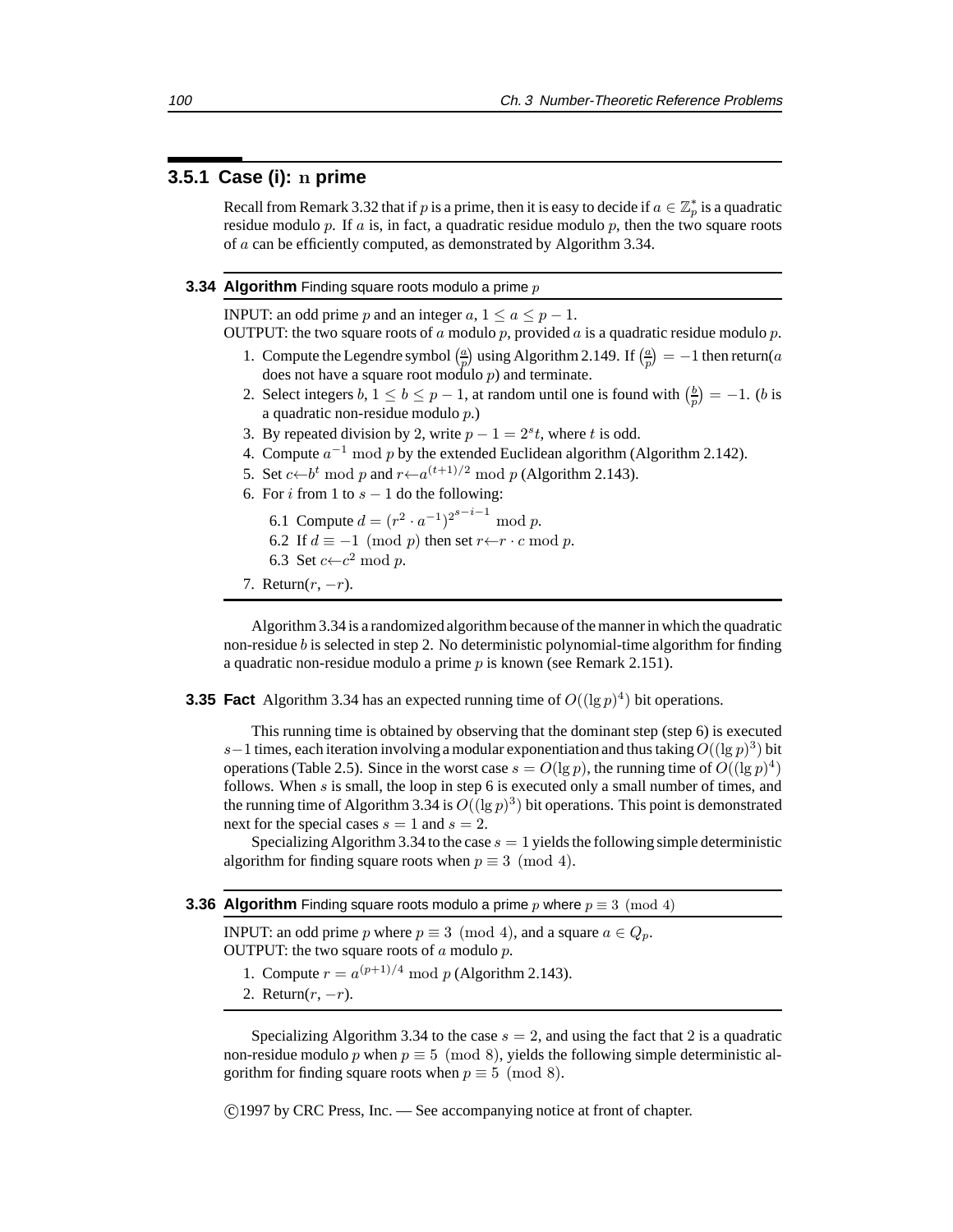INPUT: an odd prime p where  $p \equiv 5 \pmod{8}$ , and a square  $a \in Q_p$ . OUTPUT: the two square roots of  $a$  modulo  $p$ .

- 1. Compute  $d = a^{(p-1)/4} \mod p$  (Algorithm 2.143).
- 2. If  $d = 1$  then compute  $r = a^{(p+3)/8} \mod p$ .
- 3. If  $d = p 1$  then compute  $r = 2a(4a)^{(p-5)/8} \mod p$ .
- 4. Return $(r, -r)$ .

**3.38 Fact** Algorithms 3.36 and 3.37 have running times of  $O((\lg p)^3)$  bit operations.

Algorithm 3.39 for finding square roots modulo  $p$  is preferable to Algorithm 3.34 when  $p-1=2<sup>s</sup>t$  with s large.

### **3.39 Algorithm** Finding square roots modulo a prime p

INPUT: an odd prime p and a square  $a \in Q_p$ . OUTPUT: the two square roots of  $a$  modulo  $p$ .

- 1. Choose random  $b \in \mathbb{Z}_p$  until  $b^2 4a$  is a quadratic non-residue modulo p, i.e.,  $\left(\frac{b^2-4a}{p}\right) = -1.$
- 2. Let f be the polynomial  $x^2 bx + a$  in  $\mathbb{Z}_p[x]$ .
- 3. Compute  $r = x^{(p+1)/2} \mod f$  using Algorithm 2.227. (Note: r will be an integer.)
- 4. Return $(r, -r)$ .
- **3.40 Fact** Algorithm 3.39 has an expected running time of  $O((\lg p)^3)$  bit operations.
- **3.41 Note** (*computing square roots in a finite field*) Algorithms 3.34, 3.36, 3.37, and 3.39 can be extended in a straightforward manner to find square roots in any finite field  $\mathbb{F}_q$  of odd order  $q = p<sup>m</sup>$ , p prime,  $m \ge 1$ . Square roots in finite fields of even order can also be computed efficiently via Fact 3.42.
- **3.42 Fact** Each element  $a \in \mathbb{F}_{2^m}$  has exactly one square root, namely  $a^{2^{m-1}}$ .

### **3.5.2 Case (ii):** n **composite**

The discussion in this subsection is restricted to the case of computing square roots modulo n, where n is a product of two distinct odd primes p and q. However, all facts presented here generalize to the case where  $n$  is an arbitrary composite integer.

Unlike the case where *n* is a prime, the problem of deciding whether a given  $a \in \mathbb{Z}_n^*$ is a quadratic residue modulo a composite integer  $n$ , is believed to be a difficult problem. Certainly, if the Jacobi symbol  $\left(\frac{a}{n}\right) = -1$ , then a is a quadratic non-residue. On the other hand, if  $\left(\frac{a}{n}\right) = 1$ , then deciding whether or not a is a quadratic residue is precisely the quadratic residuosity problem, considered in §3.4.

**3.43 Definition** The *square root modulo* n *problem* (SQROOT) is the following: given a composite integer *n* and a quadratic residue *a* modulo *n* (i.e.  $a \in Q_n$ ), find a square root of *a* modulo n.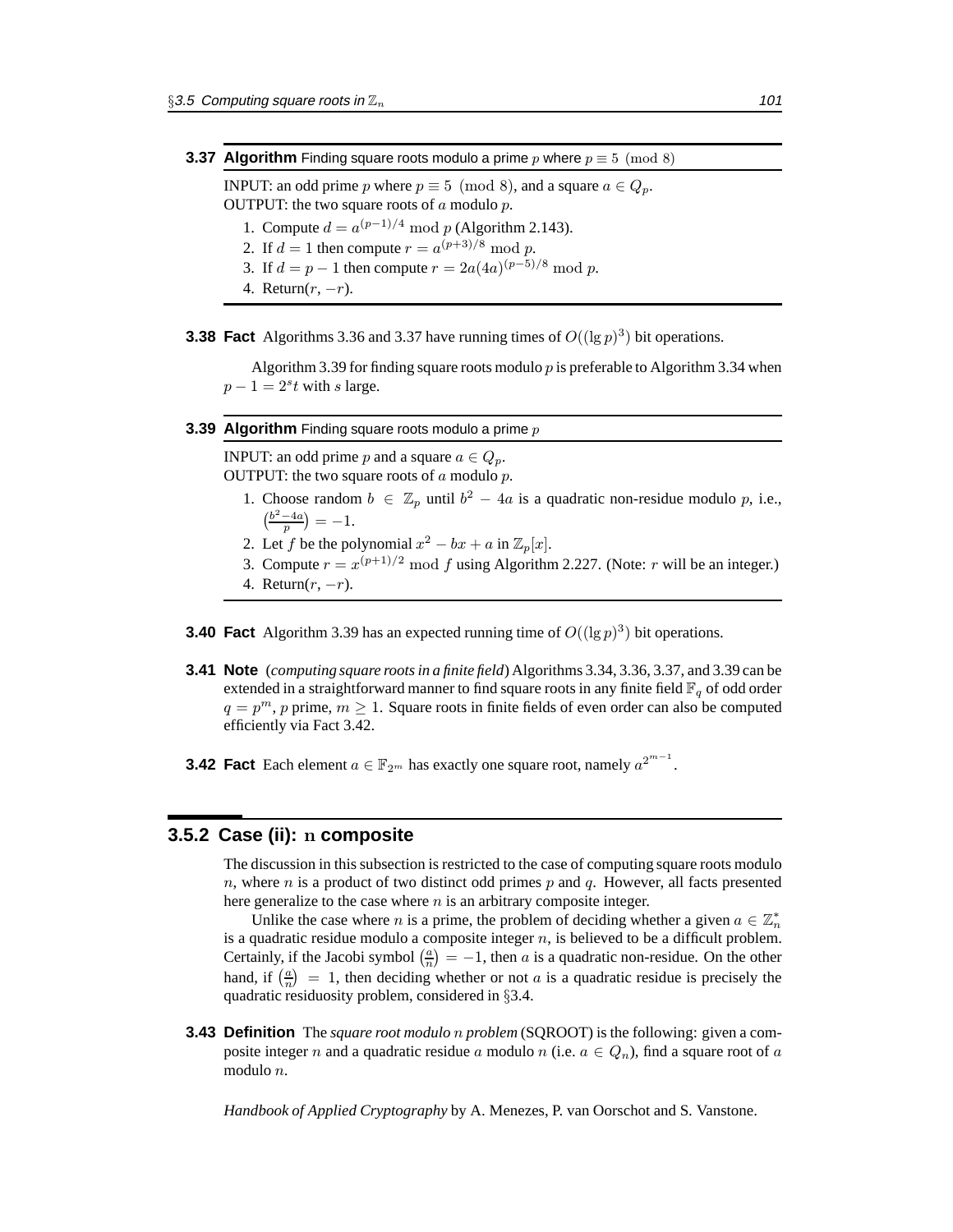If the factors p and q of n are known, then the SQROOT problem can be solved efficiently by first finding square roots of a modulo p and modulo q, and then combining them using the Chinese remainder theorem (Fact 2.120) to obtain the square roots of  $a$  modulo n. The steps are summarized in Algorithm 3.44, which, in fact, finds all of the four square roots of a modulo n.

### **3.44 Algorithm** Finding square roots modulo  $n$  given its prime factors  $p$  and  $q$

INPUT: an integer n, its prime factors p and q, and  $a \in Q_n$ . OUTPUT: the four square roots of  $a$  modulo  $n$ .

- 1. Use Algorithm 3.39 (or Algorithm 3.36 or 3.37, if applicable) to find the two square roots r and  $-r$  of a modulo p.
- 2. Use Algorithm 3.39 (or Algorithm 3.36 or 3.37, if applicable) to find the two square roots s and  $-s$  of a modulo q.
- 3. Use the extended Euclidean algorithm (Algorithm 2.107) to find integers c and d such that  $cp + dq = 1$ .
- 4. Set  $x \leftarrow (r dq + scp) \mod n$  and  $y \leftarrow (r dq scp) \mod n$ .
- 5. Return( $\pm x \mod n$ ,  $\pm y \mod n$ ).

**3.45 Fact** Algorithm 3.44 has an expected running time of  $O((\lg p)^3)$  bit operations.

Algorithm 3.44 shows that if one can factor  $n$ , then the SQROOT problem is easy. More precisely, SQROOT  $\leq_P$  FACTORING. The converse of this statement is also true, as stated in Fact 3.46.

**3.46 Fact** FACTORING  $\leq_P$  SQROOT. That is, the FACTORING problem polytime reduces to the SOROOT problem. Hence, since SQROOT  $\leq_P$  FACTORING, the FACTORING and SQROOT problems are computationally equivalent.

*Justification.* Suppose that one has a polynomial-time algorithm A for solving the SQ-ROOT problem. This algorithm can then be used to factor a given composite integer  $n$  as follows. Select an integer x at random with  $gcd(x, n) = 1$ , and compute  $a = x^2 \mod n$ . Next, algorithm A is run with inputs a and n, and a square root y of a modulo n is returned. If  $y \equiv \pm x \pmod{n}$ , then the trial fails, and the above procedure is repeated with a new x chosen at random. Otherwise, if  $y \not\equiv \pm x \pmod{n}$ , then  $gcd(x - y, n)$  is guaranteed to be a non-trivial factor of n (Fact 3.18), namely, p or q. Since a has four square roots modulo n ( $\pm x$  and  $\pm z$  with  $\pm z \neq \pm x \pmod{n}$ ), the probability of success for each attempt is  $\frac{1}{2}$ . Hence, the expected number of attempts before a factor of *n* is obtained is two, and consequently the procedure runs in expected polynomial time.  $\Box$ 

**3.47 Note** (*strengthening of Fact 3.46*) The proof of Fact 3.46 can be easily modified to establish the following stronger result. Let  $c \geq 1$  be any constant. If there is an algorithm A which, given *n*, can find a square root modulo *n* in polynomial time for a  $\frac{1}{(\lg n)^c}$  fraction of all quadratic residues  $a \in Q_n$ , then the algorithm A can be used to factor n in expected polynomial time. The implication of this statement is that if the problem of factoring  $n$  is difficult, then for *almost all*  $a \in Q_n$  it is difficult to find square roots modulo n.

The computational equivalence of the SQROOT and FACTORING problems was the basis of the first "provably secure" public-key encryption and signature schemes, presented in §8.3.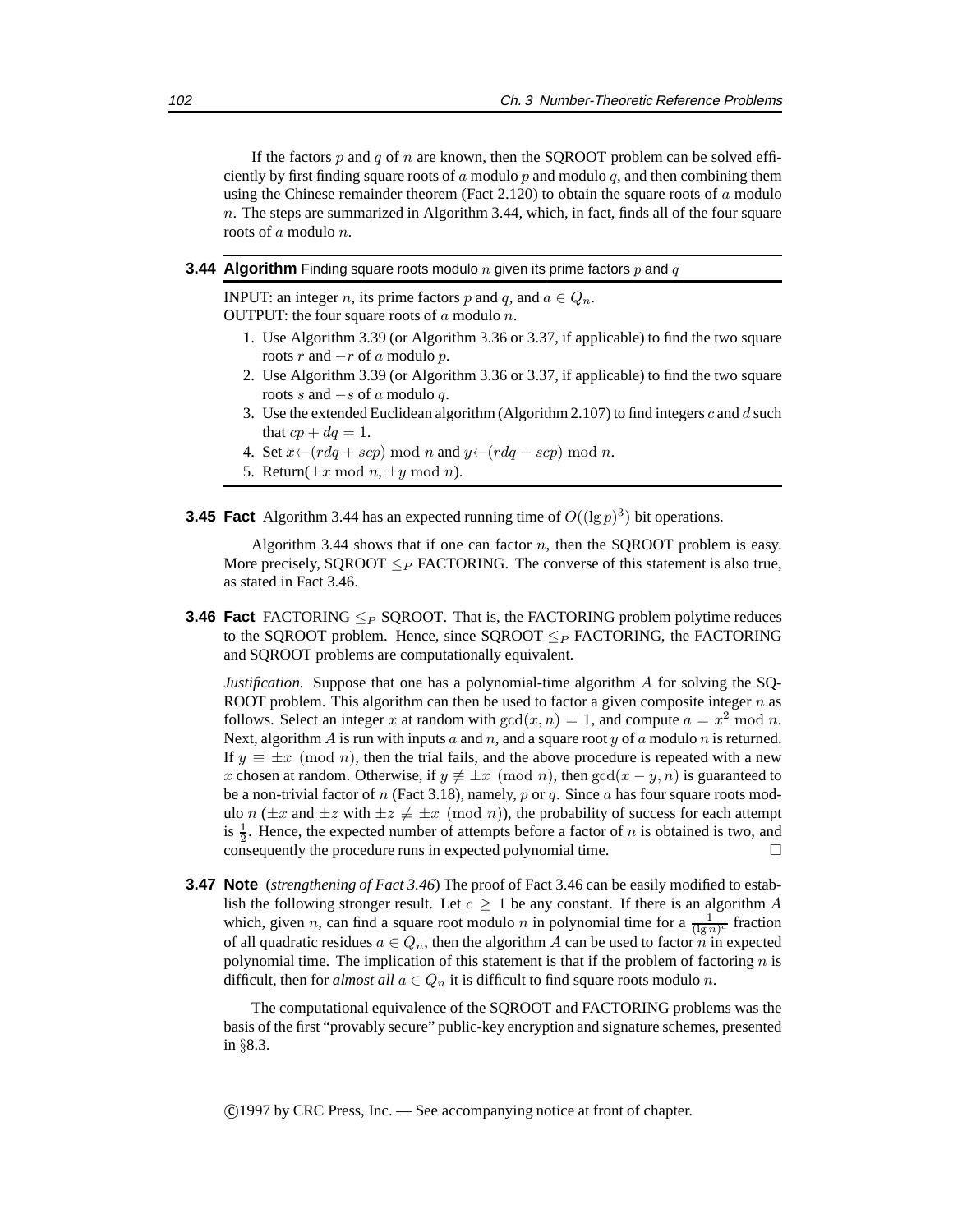### **3.6 The discrete logarithm problem**

The security of many cryptographic techniques depends on the intractability of the discrete logarithm problem. A partial list of these includes Diffie-Hellman key agreement and its derivatives ( $\S$ 12.6), ElGamal encryption ( $\S$ 8.4), and the ElGamal signature scheme and its variants (§11.5). This section summarizes the current knowledge regarding algorithms for solving the discrete logarithm problem.

Unless otherwise specified, algorithms in this section are described in the general setting of a (multiplicatively written) finite cyclic group G of order n with generator  $\alpha$  (see Definition 2.167). For a more concrete approach, the reader may find it convenient to think of G as the multiplicative group  $\mathbb{Z}_p^*$  of order  $p-1$ , where the group operation is simply multiplication modulo p.

- **3.48 Definition** Let G be a finite cyclic group of order n. Let  $\alpha$  be a generator of G, and let  $\beta \in G$ . The *discrete logarithm of*  $\beta$  *to the base*  $\alpha$ , denoted log<sub> $\alpha$ </sub>,  $\beta$ , is the unique integer x,  $0 \leq x \leq n-1$ , such that  $\beta = \alpha^x$ .
- **3.49 Example** Let  $p = 97$ . Then  $\mathbb{Z}_{97}^*$  is a cyclic group of order  $n = 96$ . A generator of  $\mathbb{Z}_{97}^*$  is  $\alpha = 5$ . Since  $5^{32} \equiv 35 \pmod{97}$ ,  $\log_5 35 = 32$  in  $\mathbb{Z}_{97}^*$ .  $\overline{97}$ .

The following are some elementary facts about logarithms.

**3.50 Fact** Let  $\alpha$  be a generator of a cyclic group G of order n, and let  $\beta$ ,  $\gamma \in G$ . Let s be an integer. Then  $\log_{\alpha}(\beta \gamma) = (\log_{\alpha} \beta + \log_{\alpha} \gamma) \mod n$  and  $\log_{\alpha}(\beta^s) = s \log_{\alpha} \beta \mod n$ .

The groups of most interest in cryptography are the multiplicative group  $\mathbb{F}_q^*$  of the finite field  $\mathbb{F}_q$  (§2.6), including the particular cases of the multiplicative group  $\mathbb{Z}_p^*$  of the integers modulo a prime p, and the multiplicative group  $\mathbb{F}_{2^m}^*$  of the finite field  $\mathbb{F}_{2^m}$  of characteristic two. Also of interest are the group of units  $\mathbb{Z}_n^*$  where n is a composite integer, the group of points on an elliptic curve defined over a finite field, and the jacobian of a hyperelliptic curve defined over a finite field.

- **3.51 Definition** The *discrete logarithm problem* (DLP) is the following: given a prime p, a generator  $\alpha$  of  $\mathbb{Z}_p^*$ , and an element  $\beta \in \mathbb{Z}_p^*$ , find the integer  $x, 0 \le x \le p-2$ , such that  $\alpha^x \equiv \beta \pmod{p}$ .
- **3.52 Definition** The *generalized discrete logarithm problem* (GDLP) is the following: given a finite cyclic group G of order n, a generator  $\alpha$  of G, and an element  $\beta \in G$ , find the integer  $x, 0 \le x \le n - 1$ , such that  $\alpha^x = \beta$ .

The discrete logarithm problem in elliptic curve groups and in the jacobians of hyperelliptic curves are not explicitly considered in this section. The discrete logarithm problem in  $\mathbb{Z}_n^*$  is discussed further in §3.8.

**3.53 Note** (*difficulty of the GDLP is independent of generator*) Let  $\alpha$  and  $\gamma$  be two generators of a cyclic group G of order n, and let  $\beta \in G$ . Let  $x = \log_{\alpha} \beta$ ,  $y = \log_{\gamma} \beta$ , and  $z = \log_{\alpha} \gamma$ . Then  $\alpha^x = \beta = \gamma^y = (\alpha^z)^y$ . Consequently  $x = zy \mod n$ , and

$$
\log_{\gamma} \beta = (\log_{\alpha} \beta) (\log_{\alpha} \gamma)^{-1} \text{ mod } n.
$$

This means that any algorithm which computes logarithms to the base  $\alpha$  can be used to compute logarithms to any other base  $\gamma$  that is also a generator of G.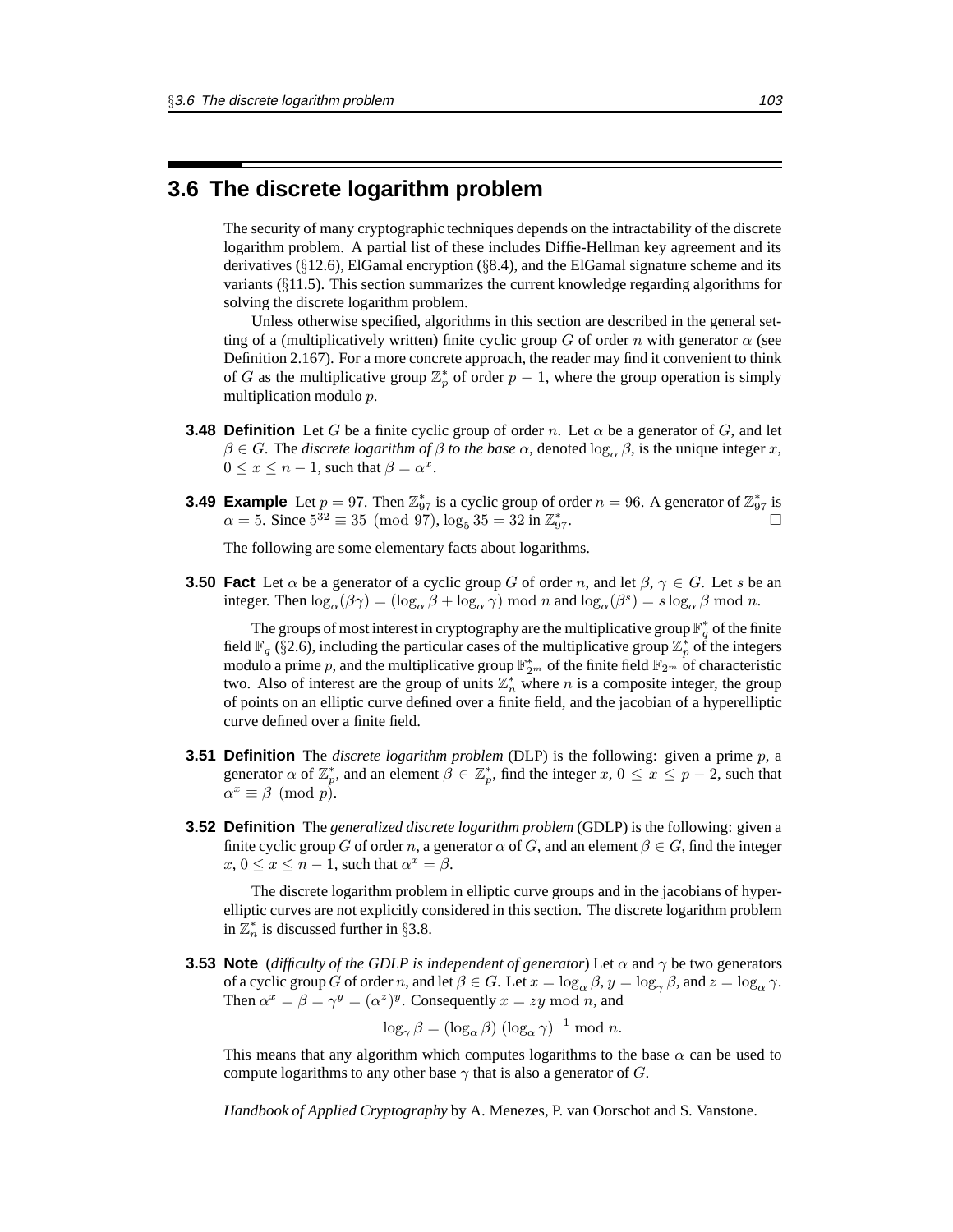- **3.54 Note** (*generalization of GDLP*) A more general formulation of the GDLP is the following: given a finite group G and elements  $\alpha, \beta \in G$ , find an integer x such that  $\alpha^x = \beta$ , provided that such an integer exists. In this formulation, it is not required that G be a cyclic group, and, even if it is, it is not required that  $\alpha$  be a generator of G. This problem may be harder to solve, in general, than GDLP. However, in the case where  $G$  is a cyclic group (for example if G is the multiplicative group of a finite field) and the order of  $\alpha$  is known, it can be easily recognized whether an integer x satisfying  $\alpha^x = \beta$  exists. This is because of the following fact: if G is a cyclic group,  $\alpha$  is an element of order n in G, and  $\beta \in G$ , then there exists an integer x such that  $\alpha^x = \beta$  if and only if  $\beta^n = 1$ .
- **3.55 Note** (*solving the DLP in a cyclic group* G *of order* n *is in essence computing an isomorphism between* G and  $\mathbb{Z}_n$ ) Even though any two cyclic groups of the same order are *isomorphic* (that is, they have the same structure although the elements may be written in different representations), an efficient algorithm for computing logarithms in one group does not necessarily imply an efficient algorithm for the other group. To see this, consider that every cyclic group of order n is isomorphic to the additive cyclic group  $\mathbb{Z}_n$ , i.e., the set of integers  $\{0, 1, 2, \ldots, n-1\}$  where the group operation is addition modulo n. Moreover, the discrete logarithm problem in the latter group, namely, the problem of finding an integer x such that  $ax \equiv b \pmod{n}$  given  $a, b \in \mathbb{Z}_n$ , is easy as shown in the following. First note that there does not exist a solution x if  $d = \gcd(a, n)$  does not divide b (Fact 2.119). Otherwise, if d divides b, the extended Euclidean algorithm  $(A$ lgorithm 2.107) can be used to find integers s and t such that  $as + nt = d$ . Multiplying both sides of this equation by the integer  $b/d$  gives  $a(sb/d) + n(tb/d) = b$ . Reducing this equation modulo n yields  $a(sb/d) \equiv b \pmod{n}$  and hence  $x = (sb/d) \bmod n$  is the desired (and easily obtainable) solution.

The known algorithms for the DLP can be categorized as follows:

- 1. algorithms which work in arbitrary groups, e.g., exhaustive search (§3.6.1), the babystep giant-step algorithm  $(\S3.6.2)$ , Pollard's rho algorithm  $(\S3.6.3)$ ;
- 2. algorithms which work in arbitrary groups but are especially efficient if the order of the group has only small prime factors, e.g., Pohlig-Hellman algorithm (§3.6.4); and
- 3. the index-calculus algorithms (§3.6.5) which are efficient only in certain groups.

### **3.6.1 Exhaustive search**

The most obvious algorithm for GDLP (Definition 3.52) is to successively compute  $\alpha^0$ ,  $\alpha^1$ ,  $\alpha^2$ ,... until  $\beta$  is obtained. This method takes  $O(n)$  multiplications, where n is the order of  $\alpha$ , and is therefore inefficient if n is large (i.e. in cases of cryptographic interest).

### **3.6.2 Baby-step giant-step algorithm**

Let  $m = \lceil \sqrt{n} \rceil$ , where n is the order of  $\alpha$ . The baby-step giant-step algorithm is a timememory trade-off of the method of exhaustive search and is based on the following observation. If  $\beta = \alpha^x$ , then one can write  $x = im + j$ , where  $0 \le i, j < m$ . Hence,  $\alpha^x = \alpha^{im} \alpha^j$ , which implies  $\beta(\alpha^{-m})^i = \alpha^j$ . This suggests the following algorithm for computing x.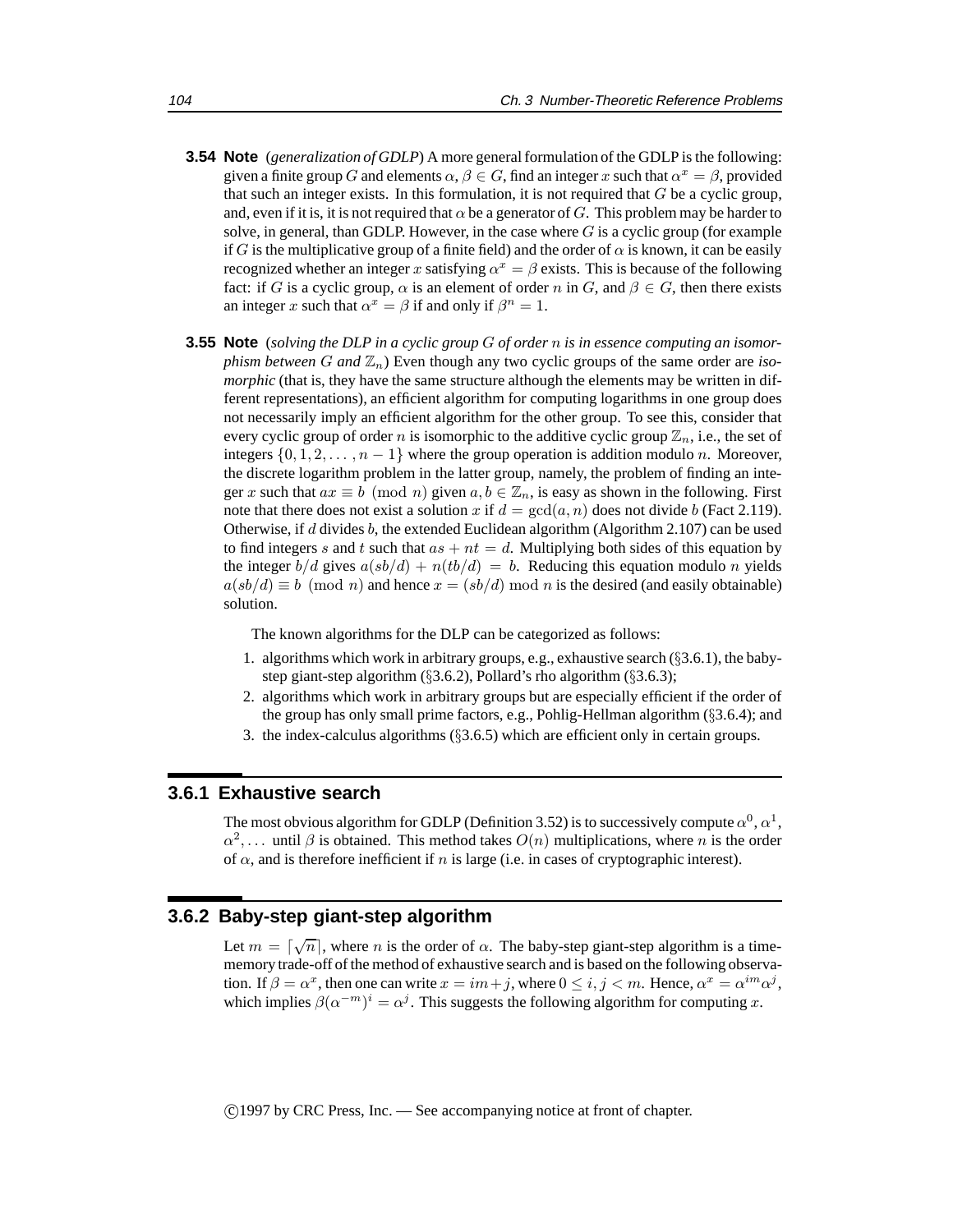#### **3.56 Algorithm** Baby-step giant-step algorithm for computing discrete logarithms

INPUT: a generator  $\alpha$  of a cyclic group G of order n, and an element  $\beta \in G$ . OUTPUT: the discrete logarithm  $x = \log_{\alpha} \beta$ .

- 1. Set  $m \leftarrow \lceil \sqrt{n} \rceil$ .
- 2. Construct a table with entries  $(j, \alpha^j)$  for  $0 \leq j \leq m$ . Sort this table by second component. (Alternatively, use conventional hashing on the second component to store the entries in a hash table; placing an entry, and searching for an entry in the table takes constant time.)
- 3. Compute  $\alpha^{-m}$  and set  $\gamma \leftarrow \beta$ .
- 4. For i from 0 to  $m 1$  do the following:
	- 4.1 Check if  $\gamma$  is the second component of some entry in the table.
	- 4.2 If  $\gamma = \alpha^j$  then return $(x = im + j)$ .

4.3 Set  $\gamma \leftarrow \gamma \cdot \alpha^{-m}$ .

Algorithm 3.56 requires storage for  $O(\sqrt{n})$  group elements. The table takes  $O(\sqrt{n})$ Algorium 5.50 requires storage for  $O(\sqrt{n})$  group elements. The table takes  $O(\sqrt{n})$ <br>multiplications to construct, and  $O(\sqrt{n} \lg n)$  comparisons to sort. Having constructed this multiplications to construct, and  $O(\sqrt{n} \lg n)$  comparisons to soft. Traving constructed this table, step 4 takes  $O(\sqrt{n})$  multiplications and  $O(\sqrt{n})$  table look-ups. Under the assumption that a group multiplication takes more time than  $\lg n$  comparisons, the running time of Algorithm 3.56 can be stated more concisely as follows.

- **3.57 Fact** The running time of the baby-step giant-step algorithm (Algorithm 3.56) is  $O(\sqrt{n})$ group multiplications.
- **3.58 Example** (*baby-step giant-step algorithm for logarithms in*  $\mathbb{Z}_{113}^*$ ) Let  $p = 113$ . The element  $\alpha = 3$  is a generator of  $\mathbb{Z}_{113}^*$  of order  $n = 112$ . Consider  $\beta = 57$ . Then  $\log_3 57$  is computed as follows.
	- 1. Set  $m \leftarrow \lceil \sqrt{112} \rceil = 11$ .
	- 2. Construct a table whose entries are  $(j, \alpha^j \mod p)$  for  $0 \le j < 11$ :

|                                                  |  |  |  |  | $4\phantom{0}$ |  |              |    |                |  |  |
|--------------------------------------------------|--|--|--|--|----------------|--|--------------|----|----------------|--|--|
| $3^j \mod 113 \mid 1 \mid 3 \mid 9 \mid 27 \mid$ |  |  |  |  |                |  | 81   17   51 | 40 | $\overline{ }$ |  |  |
| and sort the table by second component:          |  |  |  |  |                |  |              |    |                |  |  |

|  |                 | $\tilde{}$ |                |  |    |  |
|--|-----------------|------------|----------------|--|----|--|
|  | $3 \mid 7 \mid$ |            | 1 17 1 21 1 27 |  | 51 |  |

- 3. Using Algorithm 2.142, compute  $\alpha^{-1} = 3^{-1} \text{ mod } 113 = 38$  and then compute  $\alpha^{-m} = 38^{11} \mod 113 = 58.$
- 4. Next,  $\gamma = \beta \alpha^{-mi} \mod 113$  for  $i = 0, 1, 2, \dots$  is computed until a value in the second row of the table is obtained. This yields:

| $\gamma = 57 \cdot 58^{i} \mod 113 \parallel 57 \mid 29 \mid 100 \mid 37 \mid 112 \mid 55 \mid 26 \mid 39 \mid 2 \mid 3$ |  |  |  |  |  |  |
|--------------------------------------------------------------------------------------------------------------------------|--|--|--|--|--|--|
| Finally, since $\beta \alpha^{-9m} = 3 = \alpha^1$ , $\beta = \alpha^{100}$ and, therefore, $\log_3 57 = 100$ .          |  |  |  |  |  |  |

**3.59 Note** (*restricted exponents*) In order to improve performance, some cryptographic protocols which use exponentiation in  $\mathbb{Z}_p^*$  select exponents of a special form, e.g. having small Hamming weight. (The *Hamming weight* of an integer is the number of ones in its binary representation.) Suppose that  $p$  is a  $k$ -bit prime, and only exponents of Hamming weight  $t$ are used. The number of such exponents is  $\binom{k}{t}$ . Algorithm 3.56 can be modified to search the exponent space in roughly  $\binom{k}{t/2}$  steps. The algorithm also applies to exponents that are restricted in certain other ways, and extends to all finite groups.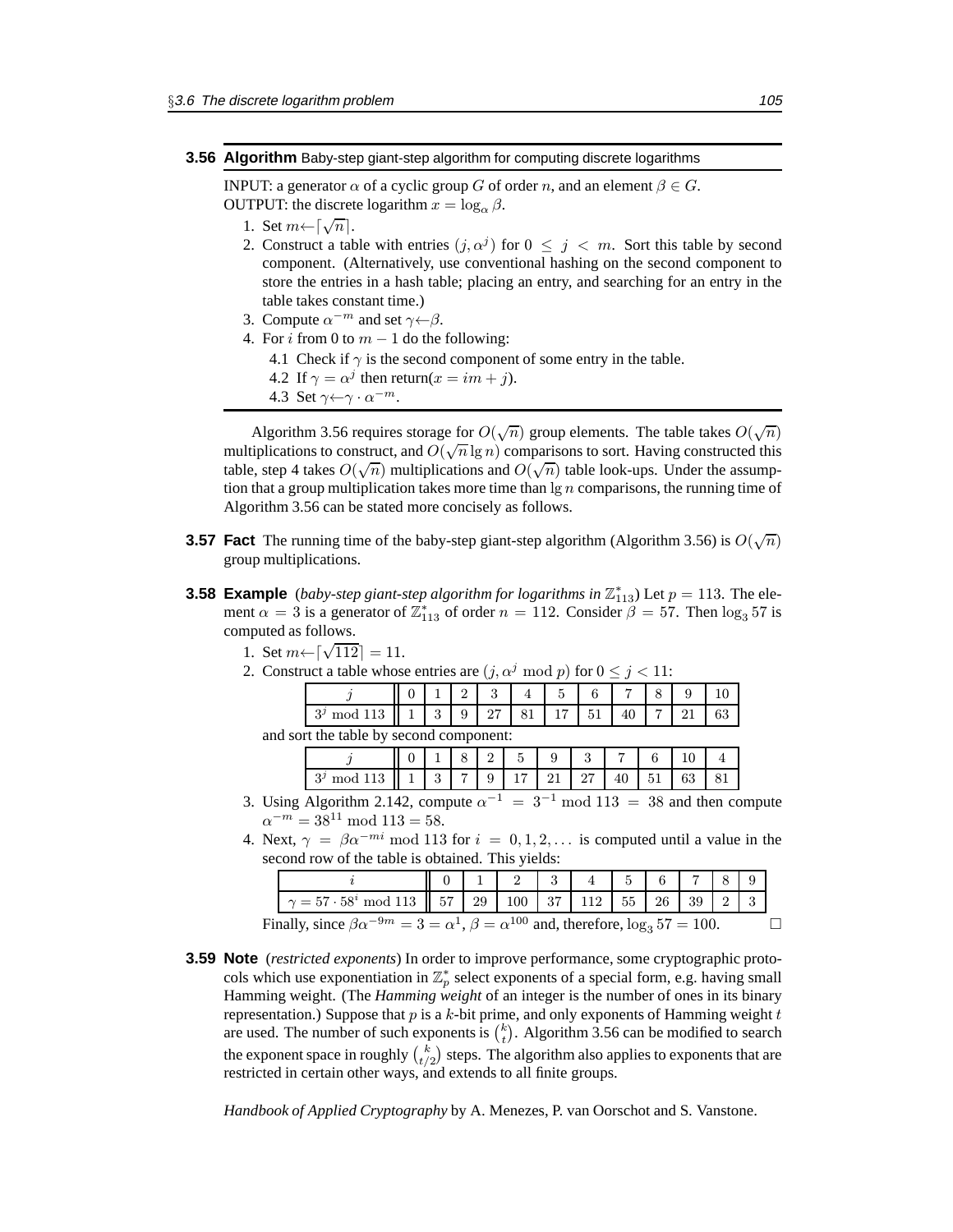### **3.6.3 Pollard's rho algorithm for logarithms**

Pollard's rho algorithm (Algorithm 3.60) for computing discrete logarithms is a randomized algorithm with the same expected running time as the baby-step giant-step algorithm (Algorithm 3.56), but which requires a negligible amount of storage. For this reason, it is far preferable to Algorithm 3.56 for problems of practical interest. For simplicity, it is assumed in this subsection that  $G$  is a cyclic group whose order  $n$  is prime.

The group G is partitioned into three sets  $S_1$ ,  $S_2$ , and  $S_3$  of roughly equal size based on some easily testable property. Some care must be exercised in selecting the partition; for example,  $1 \notin S_2$ . Define a sequence of group elements  $x_0, x_1, x_2, \ldots$  by  $x_0 = 1$  and

$$
x_{i+1} = f(x_i) \stackrel{\text{def}}{=} \begin{cases} \beta \cdot x_i, & \text{if } x_i \in S_1, \\ x_i^2, & \text{if } x_i \in S_2, \\ \alpha \cdot x_i, & \text{if } x_i \in S_3, \end{cases}
$$
 (3.2)

for  $i > 0$ . This sequence of group elements in turn defines two sequences of integers  $a_0, a_1, a_2,...$  and  $b_0, b_1, b_2,...$  satisfying  $x_i = \alpha^{a_i} \beta^{b_i}$  for  $i \geq 0$ :  $a_0 = 0, b_0 = 0$ , and for  $i \geq 0$ ,

$$
a_{i+1} = \begin{cases} a_i, & \text{if } x_i \in S_1, \\ 2a_i \mod n, & \text{if } x_i \in S_2, \\ a_i + 1 \mod n, & \text{if } x_i \in S_3, \end{cases}
$$
 (3.3)

and

$$
b_{i+1} = \begin{cases} b_i + 1 \mod n, & \text{if } x_i \in S_1, \\ 2b_i \mod n, & \text{if } x_i \in S_2, \\ b_i, & \text{if } x_i \in S_3. \end{cases}
$$
 (3.4)

Floyd's cycle-finding algorithm (Note 3.8) can then be utilized to find two group elements  $x_i$  and  $x_{2i}$  such that  $x_i = x_{2i}$ . Hence  $\alpha^{a_i} \beta^{b_i} = \alpha^{a_{2i}} \beta^{b_{2i}}$ , and so  $\beta^{b_i - b_{2i}} = \alpha^{a_{2i} - a_i}$ . Taking logarithms to the base  $\alpha$  of both sides of this last equation yields

 $(b_i - b_{2i}) \cdot \log_{\alpha} \beta \equiv (a_{2i} - a_i) \pmod{n}.$ 

Provided  $b_i \not\equiv b_{2i} \pmod{n}$  (note:  $b_i \equiv b_{2i}$  occurs with negligible probability), this equation can then be efficiently solved to determine  $\log_{\alpha} \beta$ .

### **3.60 Algorithm** Pollard's rho algorithm for computing discrete logarithms

INPUT: a generator  $\alpha$  of a cyclic group G of prime order n, and an element  $\beta \in G$ . OUTPUT: the discrete logarithm  $x = \log_{\alpha} \beta$ .

- 1. Set  $x_0 \leftarrow 1$ ,  $a_0 \leftarrow 0$ ,  $b_0 \leftarrow 0$ .
- 2. For  $i = 1, 2, \ldots$  do the following:
	- 2.1 Using the quantities  $x_{i-1}, a_{i-1}, b_{i-1}$ , and  $x_{2i-2}, a_{2i-2}, b_{2i-2}$  computed previously, compute  $x_i$ ,  $a_i$ ,  $b_i$  and  $x_{2i}$ ,  $a_{2i}$ ,  $b_{2i}$  using equations (3.2), (3.3), and (3.4). 2.2 If  $x_i = x_{2i}$ , then do the following:
		- Set  $r \leftarrow b_i b_{2i} \mod n$ .

If  $r = 0$  then terminate the algorithm with failure; otherwise, compute  $x = r^{-1}(a_{2i} - a_i) \bmod n$  and return(x).

In the rare case that Algorithm 3.60 terminates with failure, the procedure can be repeated by selecting random integers  $a_0$ ,  $b_0$  in the interval [1,  $n-1$ ], and starting with  $x_0 =$  $\alpha^{a_0}\beta^{b_0}$ . Example 3.61 with artificially small parameters illustrates Pollard's rho algorithm.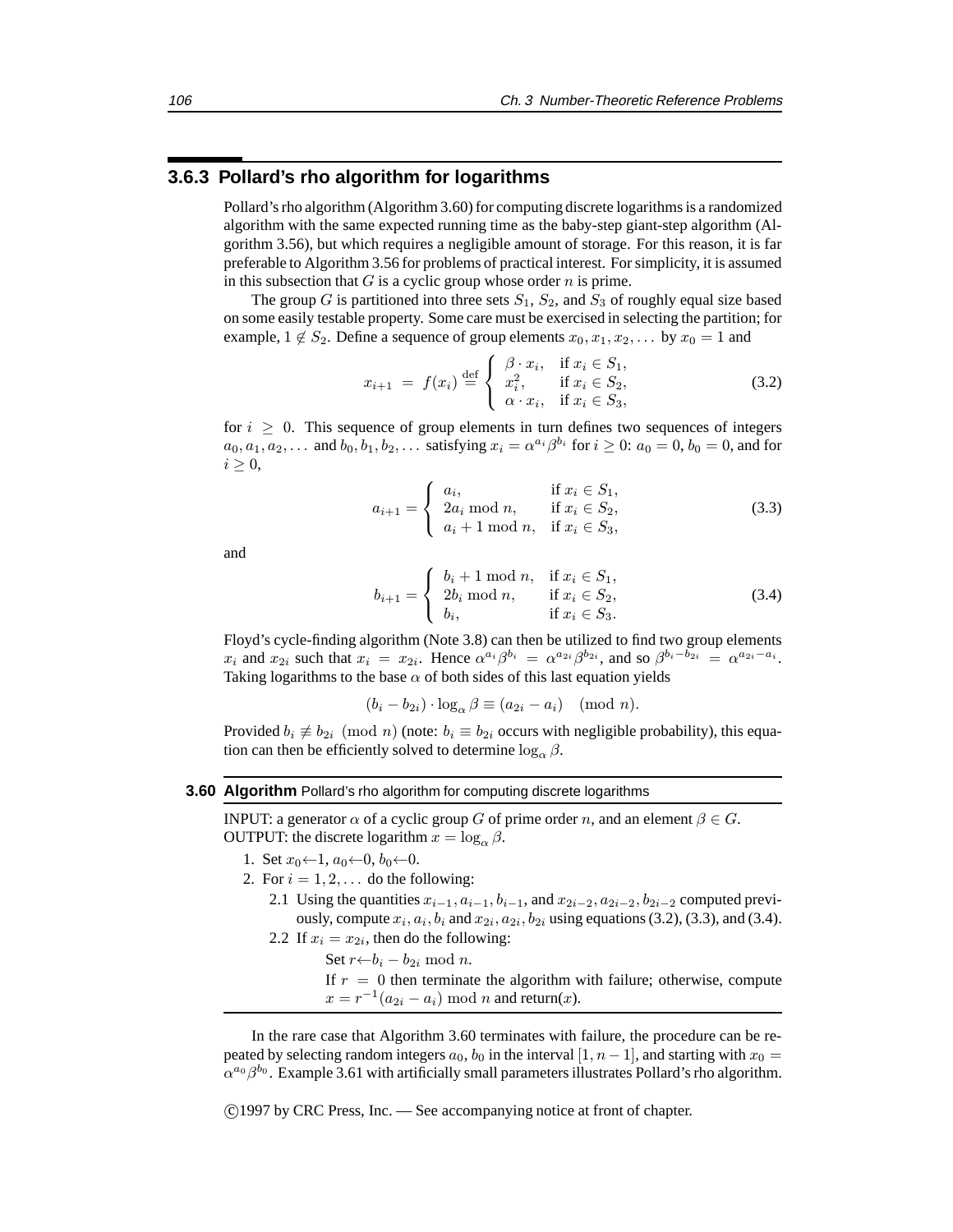**3.61 Example** (*Pollard's rho algorithm for logarithms in a subgroup of* $\mathbb{Z}_{383}^*$ ) The element  $\alpha =$ 2 is a generator of the subgroup G of  $\mathbb{Z}_{383}^{*}$  of order  $n = 191$ . Suppose  $\beta = 228$ . Partition the elements of G into three subsets according to the rule  $x \in S_1$  if  $x \equiv 1 \pmod{3}$ ,  $x \in S_2$ if  $x \equiv 0 \pmod{3}$ , and  $x \in S_3$  if  $x \equiv 2 \pmod{3}$ . Table 3.2 shows the values of  $x_i, a_i, b_i$ ,  $x_{2i}$ ,  $a_{2i}$ , and  $b_{2i}$  at the end of each iteration of step 2 of Algorithm 3.60. Note that  $x_{14} =$  $x_{28} = 144$ . Finally, compute  $r = b_{14} - b_{28} \mod 191 = 125$ ,  $r^{-1} = 125^{-1} \mod 191 =$ 136, and  $r^{-1}(a_{28} - a_{14})$  mod 191 = 110. Hence,  $\log_2 228 = 110$ . □

| $\dot{i}$      | $x_i$ | $a_i$          | $b_i$          | $x_{2i}$ | $a_{2i}$       | $b_{2i}$       |
|----------------|-------|----------------|----------------|----------|----------------|----------------|
| $\mathbf{1}$   | 228   | 0              | 1              | 279      | $\overline{0}$ | $\overline{2}$ |
| $\overline{2}$ | 279   | 0              | $\overline{2}$ | 184      | 1              | 4              |
| 3              | 92    | 0              | 4              | 14       | 1              | 6              |
| 4              | 184   | 1              | 4              | 256      | 2              | $\overline{7}$ |
| $\overline{5}$ | 205   | 1              | $\overline{5}$ | 304      | 3              | 8              |
| 6              | 14    | $\mathbf{1}$   | 6              | 121      | 6              | 18             |
| $\overline{7}$ | 28    | $\overline{2}$ | 6              | 144      | 12             | 38             |
| 8              | 256   | $\overline{2}$ | 7              | 235      | 48             | 152            |
| 9              | 152   | $\overline{2}$ | 8              | 72       | 48             | 154            |
| 10             | 304   | 3              | 8              | 14       | 96             | 118            |
| 11             | 372   | 3              | 9              | 256      | 97             | 119            |
| 12             | 121   | 6              | 18             | 304      | 98             | 120            |
| 13             | 12    | 6              | 19             | 121      | 5              | 51             |
| 14             | 144   | 12             | 38             | 144      | 10             | 104            |

**Table 3.2:** *Intermediate steps of Pollard's rho algorithm in Example 3.61.*

**3.62 Fact** Let G be a group of order n, a prime. Assume that the function  $f : G \longrightarrow G$  defined by equation (3.2) behaves like a random function. Then the expected running time of Find by equation (5.2) behaves like a random function. Then the expected funning time of Pollard's rho algorithm for discrete logarithms in  $G$  is  $O(\sqrt{n})$  group operations. Moreover, the algorithm requires negligible storage.

### **3.6.4 Pohlig-Hellman algorithm**

Algorithm 3.63 for computing logarithms takes advantage of the factorization of the order  $n$ of the group G. Let  $n = p_1^{e_1} p_2^{e_2} \cdots p_r^{e_r}$  be the prime factorization of n. If  $x = \log_\alpha \beta$ , then the approach is to determine  $x_i = x \bmod p_i^{e_i}$  for  $1 \leq i \leq r$ , and then use Gauss's algorithm (Algorithm 2.121) to recover x mod n. Each integer  $x_i$  is determined by computing the digits  $l_0, l_1, \ldots, l_{e_i-1}$  in turn of its  $p_i$ -ary representation:  $x_i = l_0 + l_1 p_i + \cdots + l_{e_i-1} p_i^{\overline{e}_i-1}$ , where  $0 \leq l_j \leq p_i - 1$ .

To see that the output of Algorithm 3.63 is correct, observe first that in step 2.3 the order of  $\overline{\alpha}$  is q. Next, at iteration j of step 2.4,  $\gamma = \alpha^{l_0 + l_1 q + \dots + l_{j-1} q^{j-1}}$ . Hence,

$$
\overline{\beta} = (\beta/\gamma)^{n/q^{j+1}} = (\alpha^{x-l_0-l_1q-\cdots-l_{j-1}q^{j-1}})^{n/q^{j+1}}
$$
\n
$$
= (\alpha^{n/q^{j+1}})^{x_i-l_0-l_1q-\cdots-l_{j-1}q^{j-1}}
$$
\n
$$
= (\alpha^{n/q^{j+1}})^{l_j q^j + \cdots + l_{e-1}q^{e-1}}
$$
\n
$$
= (\alpha^{n/q})^{l_j + \cdots + l_{e-1}q^{e-1-j}} = (\overline{\alpha})^{l_j},
$$

the last equality being true because  $\overline{\alpha}$  has order q. Hence,  $\log_{\overline{\alpha}} \overline{\beta}$  is indeed equal to  $l_i$ .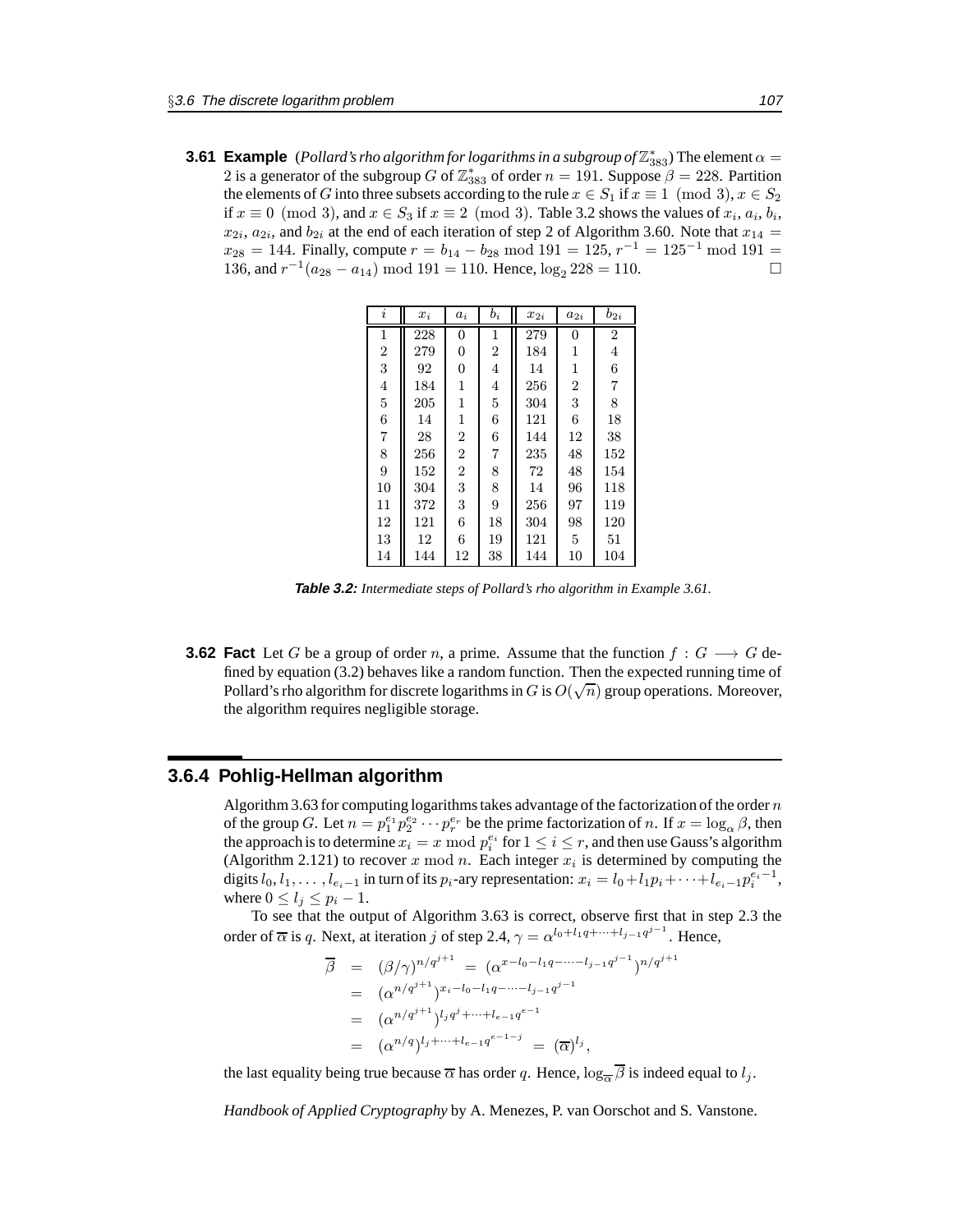#### **3.63 Algorithm** Pohlig-Hellman algorithm for computing discrete logarithms

INPUT: a generator  $\alpha$  of a cyclic group G of order n, and an element  $\beta \in G$ . OUTPUT: the discrete logarithm  $x = \log_{\alpha} \beta$ .

- 1. Find the prime factorization of n:  $n = p_1^{e_1} p_2^{e_2} \cdots p_r^{e_r}$ , where  $e_i \ge 1$ .
- 2. For  $i$  from 1 to  $r$  do the following:

(*Compute*  $x_i = l_0 + l_1 p_i + \cdots + l_{e_i-1} p_i^{e_i-1}$ , where  $x_i = x \mod p_i^{e_i}$ )

- 2.1 (*Simplify the notation*) Set  $q \leftarrow p_i$  and  $e \leftarrow e_i$ .
- 2.2 Set  $\gamma \leftarrow 1$  and  $l_{-1} \leftarrow 0$ .
- 2.3 Compute  $\overline{\alpha} \leftarrow \alpha^{n/q}$ .
- 2.4 (*Compute the*  $l_j$ ) For j from 0 to  $e 1$  do the following:

Compute  $\gamma \leftarrow \gamma \alpha^{l_{j-1}q^{j-1}}$  and  $\overline{\beta} \leftarrow (\beta \gamma^{-1})^{n/q^{j+1}}$ . Compute  $l_i \leftarrow \log_{\overline{\mathcal{O}}} \overline{\beta}$  (e.g., using Algorithm 3.56; see Note 3.67(iii)).

2.5 Set  $x_i \leftarrow l_0 + l_1q + \cdots + l_{e-1}q^{e-1}$ .

- 3. Use Gauss's algorithm (Algorithm 2.121) to compute the integer  $x, 0 \le x \le n 1$ , such that  $x \equiv x_i \pmod{p_i^{e_i}}$  for  $1 \le i \le r$ .
- 4. Return $(x)$ .

Example 3.64 illustrates Algorithm 3.63 with artificially small parameters.

### **3.64 Example** (*Pohlig-Hellman algorithm for logarithms in*  $\mathbb{Z}_{251}^*$ ) Let  $p = 251$ . The element  $\alpha = 71$  is a generator of  $\mathbb{Z}_{251}^*$  of order  $n = 250$ . Consider  $\beta = 210$ . Then  $x = \log_{71} 210$ is computed as follows.

- 1. The prime factorization of *n* is  $250 = 2 \cdot 5^3$ .
- 2. (a) (Compute  $x_1 = x \mod 2$ )
	- Compute  $\overline{\alpha} = \alpha^{n/2} \mod p = 250$  and  $\overline{\beta} = \beta^{n/2} \mod p = 250$ . Then  $x_1 =$  $\log_{250} 250 = 1.$
	- (b) (Compute  $x_2 = x \mod 5^3 = l_0 + l_1 5 + l_2 5^2$ )
		- i. Compute  $\overline{\alpha} = \alpha^{n/5} \text{ mod } p = 20$ .
		- ii. Compute  $\gamma = 1$  and  $\overline{\beta} = (\beta \gamma^{-1})^{n/5}$  mod  $p = 149$ . Using exhaustive search,<sup>5</sup> compute  $l_0 = \log_{20} 149 = 2$ .
		- iii. Compute  $\gamma = \gamma \alpha^2 \mod p = 21$  and  $\overline{\beta} = (\beta \gamma^{-1})^{n/25} \mod p = 113$ . Using exhaustive search, compute  $l_1 = \log_{20} 113 = 4$ .
		- iv. Compute  $\gamma = \gamma \alpha^{4.5} \mod p = 115$  and  $\overline{\beta} = (\beta \gamma^{-1})^{(p-1)/125} \mod p =$ 149. Using exhaustive search, compute  $l_2 = \log_{20} 149 = 2$ .

Hence,  $x_2 = 2 + 4 \cdot 5 + 2 \cdot 5^2 = 72$ .

- 3. Finally, solve the pair of congruences  $x \equiv 1 \pmod{2}$ ,  $x \equiv 72 \pmod{125}$  to get  $x = \log_{71} 210 = 197.$
- **3.65 Fact** Given the factorization of n, the running time of the Pohlig-Hellman algorithm (Al-**EXECUTE:** The interaction of *n*, the familing time of the Folling gorithm 3.63) is  $O(\sum_{i=1}^{r} e_i(\lg n + \sqrt{p_i}))$  group multiplications.
- **3.66 Note** (*effectiveness of Pohlig-Hellman*) Fact 3.65 implies that the Pohlig-Hellman algorithm is efficient only if each prime divisor  $p_i$  of n is relatively small; that is, if n is a smooth

<sup>&</sup>lt;sup>5</sup>Exhaustive search is preferable to Algorithm 3.56 when the group is very small (here the order of  $\bar{\alpha}$  is 5).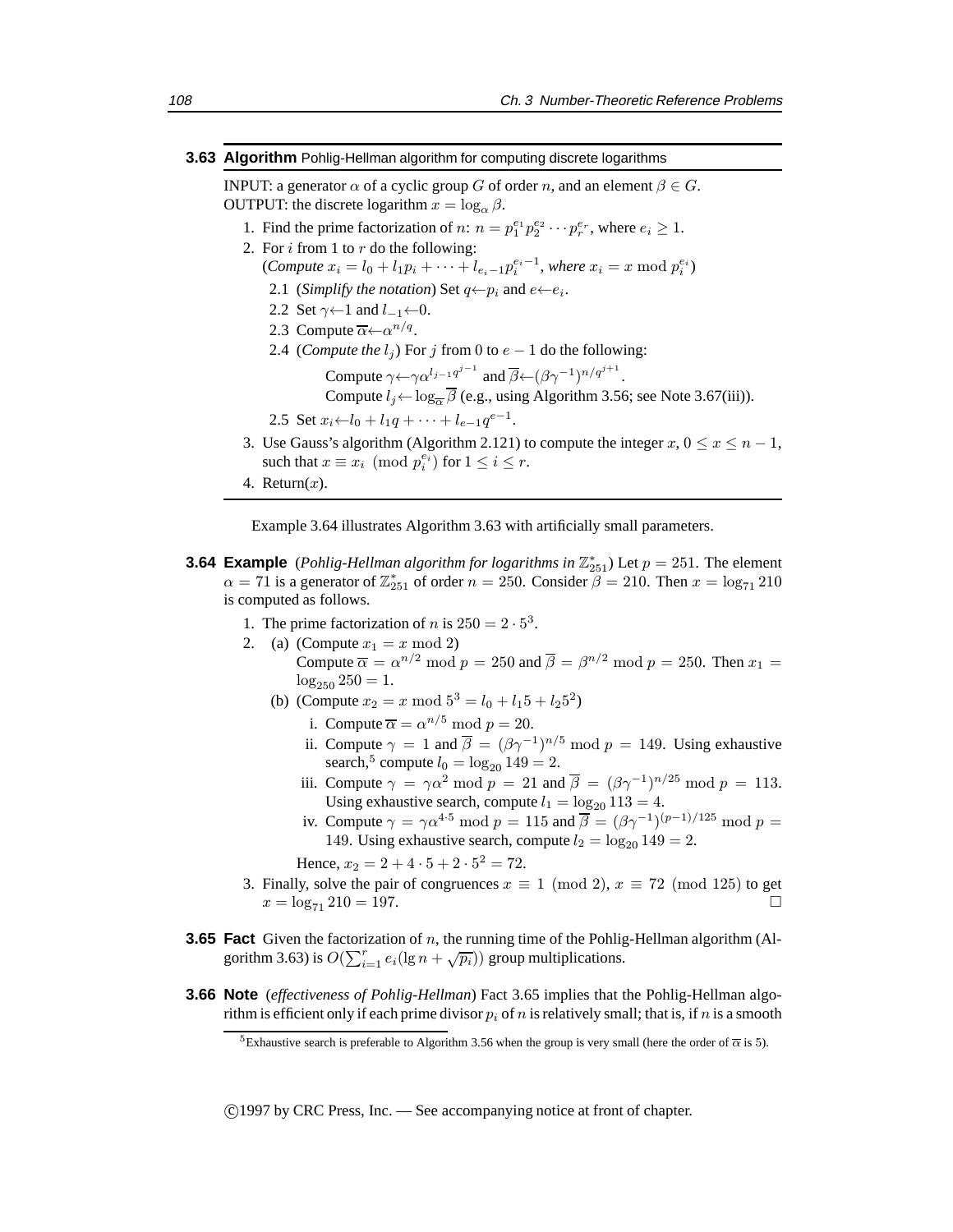integer (Definition 3.13). An example of a group in which the Pohlig-Hellman algorithm is effective follows. Consider the multiplicative group  $\mathbb{Z}_p^*$  where p is the 107-digit prime:

> $p = 227088231986781039743145181950291021585250524967592855$ 96453269189798311427475159776411276642277139650833937.

The order of  $\mathbb{Z}_p^*$  is  $n = p - 1 = 2^4 \cdot 104729^8 \cdot 224737^8 \cdot 350377^4$ . Since the largest prime divisor of  $p - 1$  is only 350377, it is relatively easy to compute logarithms in this group using the Pohlig-Hellman algorithm.

#### **3.67 Note** (*miscellaneous*)

- (i) If  $n$  is a prime, then Algorithm 3.63 (Pohlig-Hellman) is the same as baby-step giantstep (Algorithm 3.56).
- (ii) In step 1 of Algorithm 3.63, a factoring algorithm which finds small factors first (e.g., Algorithm 3.9) should be employed; if the order  $n$  is not a smooth integer, then Algorithm 3.63 is inefficient anyway.
- (iii) The storage required for Algorithm 3.56 in step 2.4 can be eliminated by using instead Pollard's rho algorithm (Algorithm 3.60).

### **3.6.5 Index-calculus algorithm**

The index-calculus algorithm is the most powerful method known for computing discrete logarithms. The technique employed does not apply to all groups, but when it does, it often gives a subexponential-time algorithm. The algorithm is first described in the general setting of a cyclic group  $G$  (Algorithm 3.68). Two examples are then presented to illustrate how the index-calculus algorithm works in two kinds of groups that are used in practical applications, namely  $\mathbb{Z}_p^*$  (Example 3.69) and  $\mathbb{F}_{2^m}^*$  (Example 3.70).

The index-calculus algorithm requires the selection of a relatively small subset S of elements of G, called the *factor base*, in such a way that a significant fraction of elements of G can be efficiently expressed as products of elements from S. Algorithm 3.68 proceeds to precompute a database containing the logarithms of all the elements in S, and then reuses this database each time the logarithm of a particular group element is required.

The description of Algorithm 3.68 is incomplete for two reasons. Firstly, a technique for selecting the factor base  $S$  is not specified. Secondly, a method for efficiently generating relations of the form  $(3.5)$  and  $(3.7)$  is not specified. The factor base S must be a subset of G that is small (so that the system of equations to be solved in step 3 is not too large), but not too small (so that the expected number of trials to generate a relation  $(3.5)$  or  $(3.7)$  is not too large). Suitable factor bases and techniques for generating relations are known for some cyclic groups including  $\mathbb{Z}_p^*$  (see §3.6.5(i)) and  $\mathbb{F}_{2^m}^*$  (see §3.6.5(ii)), and, moreover, the multiplicative group  $\mathbb{F}_q^*$  of a general finite field  $\mathbb{F}_q$ .

#### **3.68 Algorithm** Index-calculus algorithm for discrete logarithms in cyclic groups

INPUT: a generator  $\alpha$  of a cyclic group G of order n, and an element  $\beta \in G$ . OUTPUT: the discrete logarithm  $y = \log_{\alpha} \beta$ .

- 1. (*Select a factor base S*) Choose a subset  $S = \{p_1, p_2, \dots, p_t\}$  of G such that a "significant proportion" of all elements in  $G$  can be efficiently expressed as a product of elements from S.
- 2. (*Collect linear relations involving logarithms of elements in* S)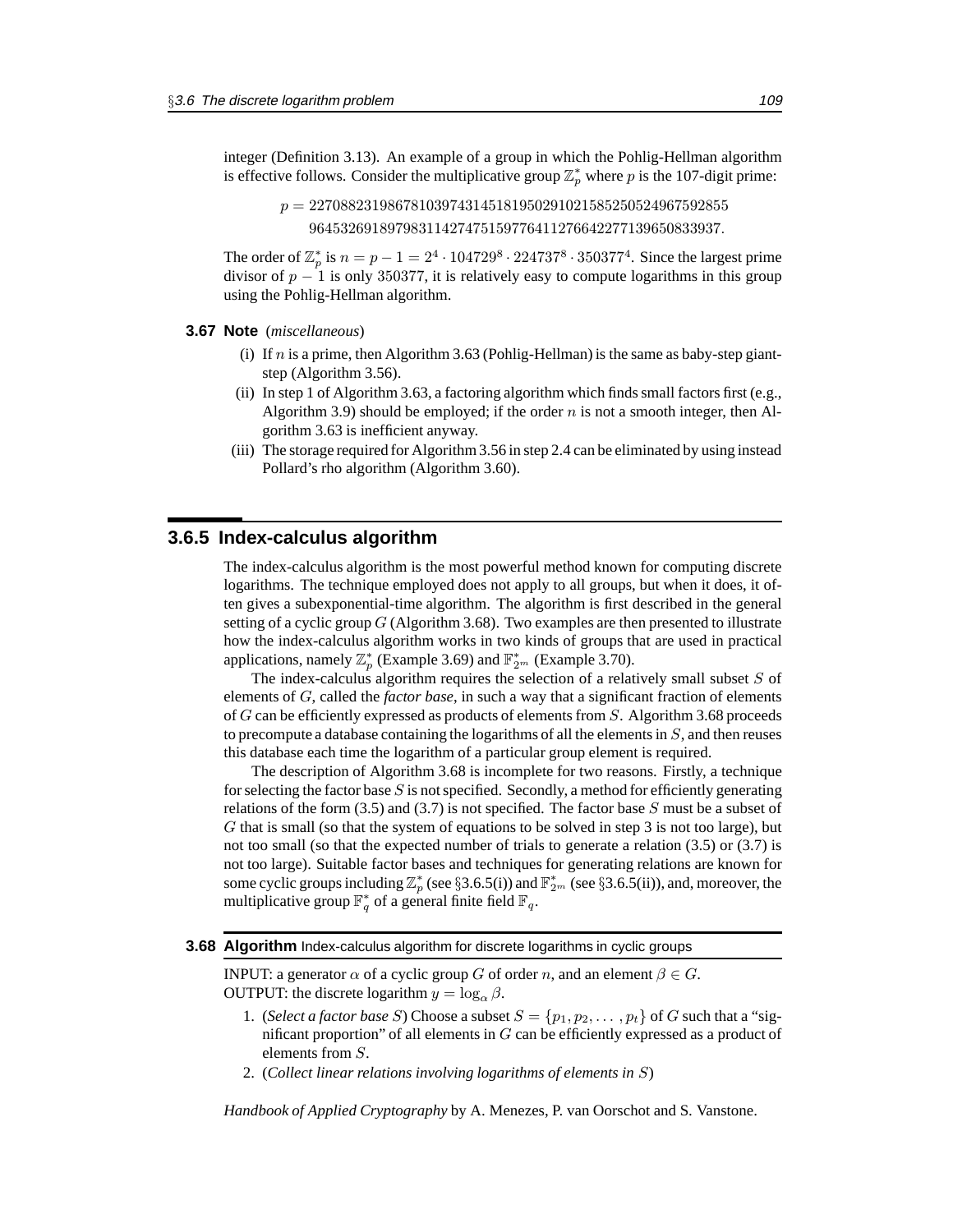- 2.1 Select a random integer  $k, 0 \le k \le n 1$ , and compute  $\alpha^k$ .
- 2.2 Try to write  $\alpha^{k}$  as a product of elements in S:

$$
\alpha^k = \prod_{i=1}^t p_i^{c_i}, \quad c_i \ge 0.
$$
 (3.5)

If successful, take logarithms of both sides of equation (3.5) to obtain a linear relation

$$
k \equiv \sum_{i=1}^{t} c_i \log_{\alpha} p_i \pmod{n}.
$$
 (3.6)

- 2.3 Repeat steps 2.1 and 2.2 until  $t + c$  relations of the form (3.6) are obtained (c is a small positive integer, e.g.  $c = 10$ , such that the system of equations given by the  $t + c$  relations has a unique solution with high probability).
- 3. (*Find the logarithms of elements in* S) Working modulo n, solve the linear system of  $t + c$  equations (in t unknowns) of the form (3.6) collected in step 2 to obtain the values of  $\log_{\alpha} p_i$ ,  $1 \leq i \leq t$ .
- 4. (*Compute* y)
	- 4.1 Select a random integer k,  $0 \le k \le n-1$ , and compute  $\beta \cdot \alpha^k$ .
	- 4.2 Try to write  $\beta \cdot \alpha^k$  as a product of elements in S:

$$
\beta \cdot \alpha^k = \prod_{i=1}^t p_i^{d_i}, \quad d_i \ge 0. \tag{3.7}
$$

If the attempt is unsuccessful then repeat step 4.1. Otherwise, taking logarithms of both sides of equation (3.7) yields  $\log_{\alpha} \hat{\beta} = (\sum_{i=1}^{t} d_i \log_{\alpha} p_i - k) \mod n;$ thus, compute  $y = (\sum_{i=1}^{t} d_i \log_{\alpha} p_i - k) \mod n$  and return(y).

### (i) Index-calculus algorithm in  $\mathbb{Z}_p^*$

For the field  $\mathbb{Z}_p$ , p a prime, the factor base S can be chosen as the first t prime numbers. A relation (3.5) is generated by computing  $\alpha^{k}$  mod p and then using trial division to check whether this integer is a product of primes in S. Example 3.69 illustrates Algorithm 3.68 in  $\mathbb{Z}_p^*$  on a problem with artificially small parameters.

- **3.69 Example** (*Algorithm 3.68 for logarithms in*  $\mathbb{Z}_{229}^*$ ) Let  $p = 229$ . The element  $\alpha = 6$  is a generator of  $\mathbb{Z}_{229}^*$  of order  $n = 228$ . Consider  $\beta = 13$ . Then  $\log_6 13$  is computed as follows, using the index-calculus technique.
	- 1. The factor base is chosen to be the first 5 primes:  $S = \{2, 3, 5, 7, 11\}$ .
	- 2. The following six relations involving elements of the factor base are obtained (unsuccessful attempts are not shown):

```
6^{100} \mod 229 = 180 = 2^2 \cdot 3^2 \cdot 56^{18} \mod 229 = 176 = 2^4 \cdot 116^{12} \mod 229 = 165 = 3 \cdot 5 \cdot 116^{62} \mod 229 = 154 = 2 \cdot 7 \cdot 116^{143} mod 229 = 198 = 2 \cdot 3^2 \cdot 116^{206} \text{ mod } 229 = 210 = 2 \cdot 3 \cdot 5 \cdot 7.
```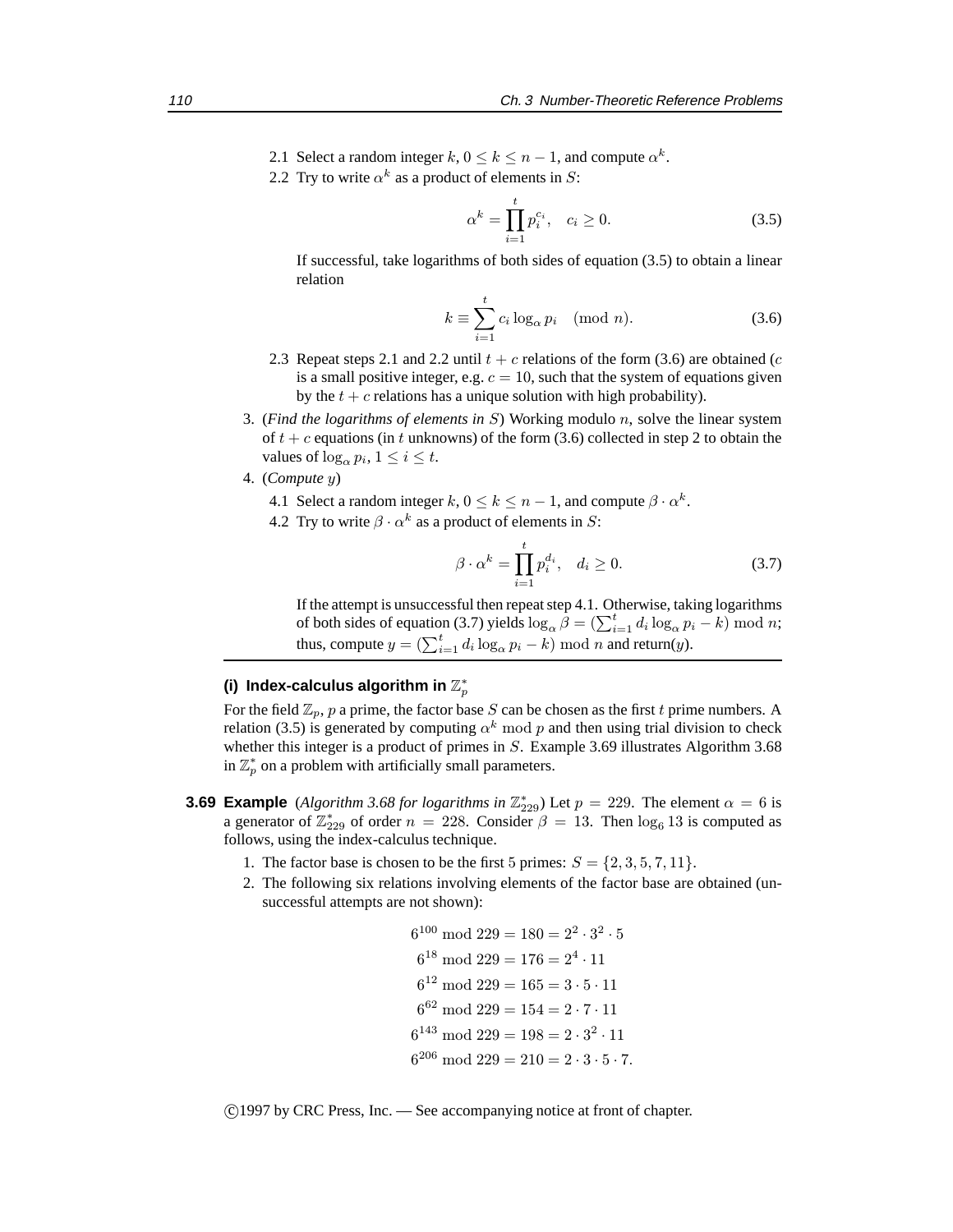These relations yield the following six equations involving the logarithms of elements in the factor base:

$$
100 \equiv 2 \log_6 2 + 2 \log_6 3 + \log_6 5 \pmod{228}
$$
  
\n
$$
18 \equiv 4 \log_6 2 + \log_6 11 \pmod{228}
$$
  
\n
$$
12 \equiv \log_6 3 + \log_6 5 + \log_6 11 \pmod{228}
$$
  
\n
$$
62 \equiv \log_6 2 + \log_6 7 + \log_6 11 \pmod{228}
$$
  
\n
$$
143 \equiv \log_6 2 + 2 \log_6 3 + \log_6 11 \pmod{228}
$$
  
\n
$$
206 \equiv \log_6 2 + \log_6 3 + \log_6 5 + \log_6 7 \pmod{228}.
$$

- 3. Solving the linear system of six equations in five unknowns (the logarithms  $x_i =$  $\log_6 p_i$ ) yields the solutions  $\log_6 2 = 21$ ,  $\log_6 3 = 208$ ,  $\log_6 5 = 98$ ,  $\log_6 7 = 107$ , and  $log_6 11 = 162$ .
- 4. Suppose that the integer  $k = 77$  is selected. Since  $\beta \cdot \alpha^k = 13 \cdot 6^{77} \text{ mod } 229 =$  $147 = 3 \cdot 7^2$ , it follows that

$$
\log_6 13 = (\log_6 3 + 2 \log_6 7 - 77) \mod 228 = 117. \square
$$

### (ii) Index-calculus algorithm in  $\mathbb{F}_{2^m}^*$

The elements of the finite field  $\mathbb{F}_{2^m}$  are represented as polynomials in  $\mathbb{Z}_2[x]$  of degree at most  $m-1$ , where multiplication is performed modulo a fixed irreducible polynomial  $f(x)$ of degree m in  $\mathbb{Z}_2[x]$  (see §2.6). The factor base S can be chosen as the set of all irreducible polynomials in  $\mathbb{Z}_2[x]$  of degree at most some prescribed bound b. A relation (3.5) is generated by computing  $\alpha^k \mod f(x)$  and then using trial division to check whether this polynomial is a product of polynomials in S. Example 3.70 illustrates Algorithm 3.68 in  $\mathbb{F}_{2^m}^*$ on a problem with artificially small parameters.

- **3.70 Example** (*Algorithm 3.68 for logarithms in*  $\mathbb{F}_2^*$ ) The polynomial  $f(x) = x^7 + x + 1$  is irreducible over  $\mathbb{Z}_2$ . Hence, the elements of the finite field  $\mathbb{F}_{2^7}$  of order 128 can be represented as the set of all polynomials in  $\mathbb{Z}_2[x]$  of degree at most 6, where multiplication is performed modulo  $f(x)$ . The order of  $\mathbb{F}_{2^7}^*$  is  $n = 2^7 - 1 = 127$ , and  $\alpha = x$  is a generator of  $\mathbb{F}_{2^7}^*$ . Suppose  $\beta = x^4 + x^3 + x^2 + x + 1$ . Then  $y = \log_x \beta$  can be computed as follows, using the index-calculus technique.
	- 1. The factor base is chosen to be the set of all irreducible polynomials in  $\mathbb{Z}_2[x]$  of degree at most 3:  $S = \{x, x+1, x^2+x+1, x^3+x+1, x^3+x^2+1\}.$
	- 2. The following five relations involving elements of the factor base are obtained (unsuccessful attempts are not shown):

$$
x^{18} \mod f(x) = x^6 + x^4 = x^4(x+1)^2
$$
  
\n
$$
x^{105} \mod f(x) = x^6 + x^5 + x^4 + x = x(x+1)^2(x^3 + x^2 + 1)
$$
  
\n
$$
x^{72} \mod f(x) = x^6 + x^5 + x^3 + x^2 = x^2(x+1)^2(x^2 + x + 1)
$$
  
\n
$$
x^{45} \mod f(x) = x^5 + x^2 + x + 1 = (x+1)^2(x^3 + x + 1)
$$
  
\n
$$
x^{121} \mod f(x) = x^6 + x^5 + x^4 + x^3 + x^2 + x + 1 = (x^3 + x + 1)(x^3 + x^2 + 1).
$$

These relations yield the following five equations involving the logarithms of elements in the factor base (for convenience of notation, let  $p_1 = \log_x x, p_2 = \log_x(x+$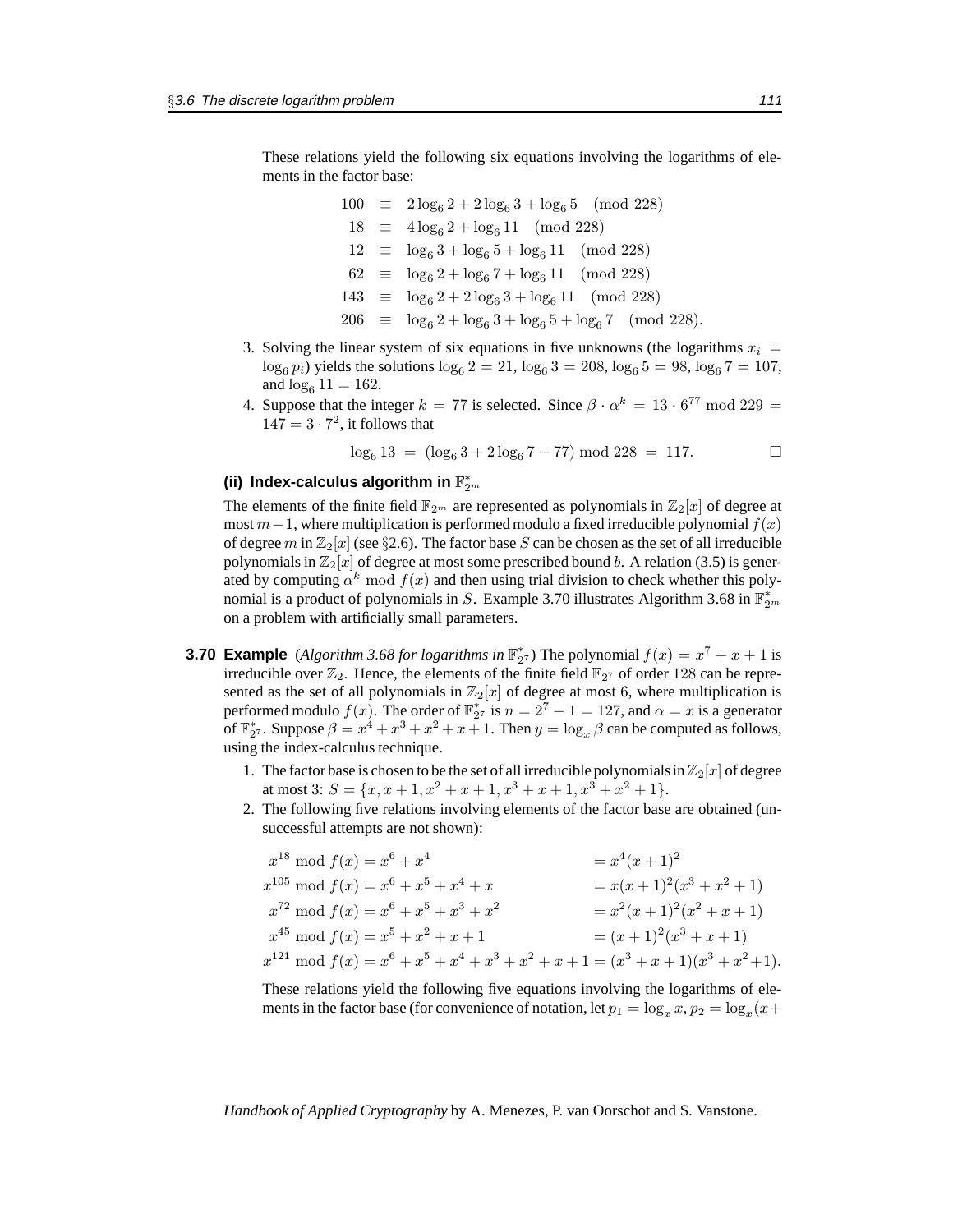1), 
$$
p_3 = \log_x(x^2 + x + 1)
$$
,  $p_4 = \log_x(x^3 + x + 1)$ , and  $p_5 = \log_x(x^3 + x^2 + 1)$ :  
\n18  $\equiv 4p_1 + 2p_2 \pmod{127}$   
\n105  $\equiv p_1 + 2p_2 + p_5 \pmod{127}$   
\n72  $\equiv 2p_1 + 2p_2 + p_3 \pmod{127}$   
\n45  $\equiv 2p_2 + p_4 \pmod{127}$   
\n121  $\equiv p_4 + p_5 \pmod{127}$ .

- 3. Solving the linear system of five equations in five unknowns yields the values  $p_1 = 1$ ,  $p_2 = 7$ ,  $p_3 = 56$ ,  $p_4 = 31$ , and  $p_5 = 90$ .
- 4. Suppose  $k = 66$  is selected. Since

$$
\beta\alpha^k = (x^4 + x^3 + x^2 + x + 1)x^{66} \text{ mod } f(x) = x^5 + x^3 + x = x(x^2 + x + 1)^2,
$$

it follows that

$$
\log_x(x^4 + x^3 + x^2 + x + 1) = (p_1 + 2p_3 - 66) \bmod 127 = 47. \square
$$

- **3.71 Note** (*running time of Algorithm 3.68*) To optimize the running time of the index-calculus algorithm, the size  $t$  of the factor base should be judiciously chosen. The optimal selection relies on knowledge concerning the distribution of smooth integers in the interval [1,  $p-1$ ] for the case of  $\mathbb{Z}_p^*$ , and for the case of  $\mathbb{F}_{2^m}^*$  on the distribution of *smooth polynomials* (that is, polynomials all of whose irreducible factors have relatively small degrees) among polynomials in  $\mathbb{F}_2[x]$  of degree less than m. With an optimal choice of t, the index-calculus algorithm as described above for  $\mathbb{Z}_p^*$  and  $\mathbb{F}_{2^m}^*$  has an expected running time of  $L_q[\frac{1}{2}, c]$  where  $q = p$  or  $q = 2^m$ , and  $c > 0$  is a constant.
- **3.72 Note** (*fastest algorithms known for discrete logarithms in*  $\mathbb{Z}_p^*$  *and*  $\mathbb{F}_{2^m}^*$ ) Currently, the best algorithm known for computing logarithms in  $\mathbb{F}_{2^m}^*$  is a variation of the index-calculus algorithm called *Coppersmith's algorithm*, with an expected running time of  $L_{2^m}[\frac{1}{3}, c]$  for some constant  $c < 1.587$ . The best algorithm known for computing logarithms in  $\mathbb{Z}_p^*$  is a variation of the index-calculus algorithm called the *number field sieve*, with an expected running time of  $L_p[\frac{1}{3}, 1.923]$ . The latest efforts in these directions are surveyed in the Notes section (§3.12).
- **3.73 Note** (*parallelization of the index-calculus algorithm*)
	- (i) For the optimal choice of parameters, the most time-consuming phase of the indexcalculus algorithm is usually the generation of relations involving factor base logarithms (step 2 of Algorithm 3.68). The work for this stage can be easily distributed among a network of processors by simply having the processors search for relations independently of each other. The relations generated are collected by a central processor. When enough relations have been generated, the corresponding system of linear equations can be solved (step 3 of Algorithm 3.68) on a single (possibly parallel) computer.
	- (ii) The database of factor base logarithms need only be computed once for a given finite field. Relative to this, the computation of individual logarithms (step 4 of Algorithm 3.68) is considerably faster.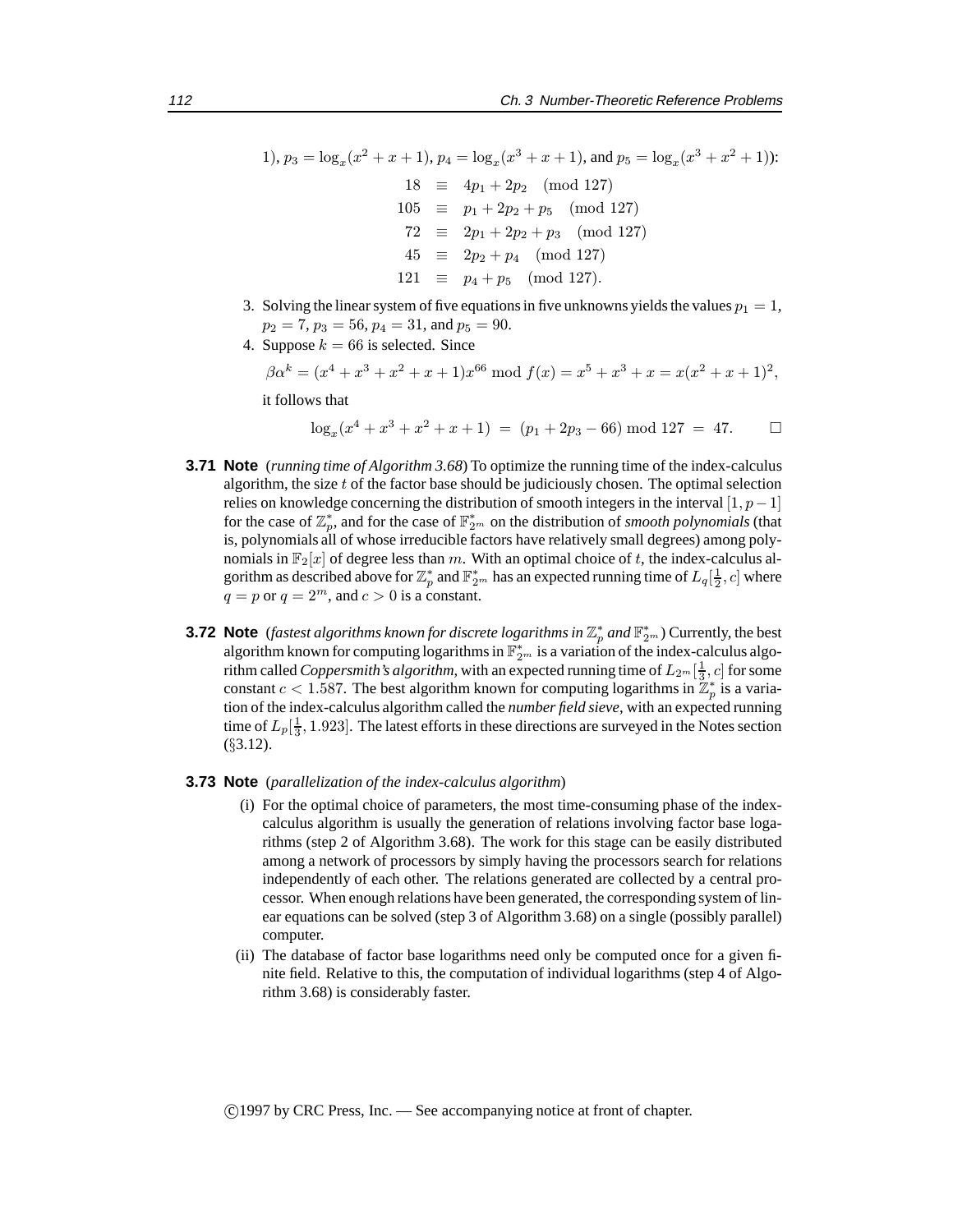### 3.6.6 Discrete logarithm problem in subgroups of  $\mathbb{Z}_p^*$

The discrete logarithm problem in subgroups of  $\mathbb{Z}_p^*$  has special interest because its presumed intractability is the basis for the security of the U.S. Government NIST Digital Signature Algorithm (§11.5.1), among other cryptographic techniques.

Let p be a prime and q a prime divisor of  $p - 1$ . Let G be the unique cyclic subgroup of  $\mathbb{Z}_p^*$  of order q, and let  $\alpha$  be a generator of G. Then the discrete logarithm problem in G is the following: given p, q,  $\alpha$ , and  $\beta \in G$ , find the unique integer  $x, 0 \le x \le q-1$ , such that  $\alpha^x \equiv \beta \pmod{p}$ . The powerful index-calculus algorithms do not appear to apply directly in G. That is, one needs to apply the index-calculus algorithm in the group  $\mathbb{Z}_p^*$  itself in order to compute logarithms in the smaller group  $G$ . Consequently, there are two approaches one could take to computing logarithms in  $G$ :

- 1. Use a "square-root" algorithm directly in G, such as Pollard's rho algorithm (Algorithm 3.60). The running time of this approach is  $O(\sqrt{q})$ .
- 2. Let  $\gamma$  be a generator of  $\mathbb{Z}_p^*$ , and let  $l = (p-1)/q$ . Use an index-calculus algorithm in  $\mathbb{Z}_p^*$  to find integers y and z such that  $\alpha = \gamma^y$  and  $\beta = \gamma^z$ . Then  $x = \log_{\alpha} \beta =$  $(z/l)(y/l)^{-1}$  mod q. (Since y and z are both divisible by l, y/l and  $z/l$  are indeed integers.) The running time of this approach is  $L_p[\frac{1}{3}, c]$  if the number field sieve is used.

Which of the two approaches is faster depends on the relative size of  $\sqrt{q}$  and  $L_p[\frac{1}{3}, c]$ .

### **3.7 The Diffie-Hellman problem**

The Diffie-Hellman problem is closely related to the well-studied discrete logarithm problem (DLP) of §3.6. It is of significance to public-key cryptography because its apparent intractability forms the basis for the security of many cryptographic schemes including Diffie-Hellman key agreement and its derivatives (§12.6), and ElGamal public-key encryption  $(88.4)$ .

- **3.74 Definition** The *Diffie-Hellman problem (DHP)* is the following: given a prime p, a generator  $\alpha$  of  $\mathbb{Z}_p^*$ , and elements  $\alpha^a \bmod p$  and  $\alpha^b \bmod p$ , find  $\alpha^{ab} \bmod p$ .
- **3.75 Definition** The *generalized Diffie-Hellman problem (GDHP)* is the following: given a finite cyclic group G, a generator  $\alpha$  of G, and group elements  $\alpha^a$  and  $\alpha^b$ , find  $\alpha^{ab}$ .

Suppose that the discrete logarithm problem in  $\mathbb{Z}_p^*$  could be efficiently solved. Then given  $\alpha$ , p,  $\alpha^a$  mod p and  $\alpha^b$  mod p, one could first find a from  $\alpha$ , p, and  $\alpha^a$  mod p by solving a discrete logarithm problem, and then compute  $(\alpha^b)^a = \alpha^{ab} \mod p$ . This establishes the following relation between the Diffie-Hellman problem and the discrete logarithm problem.

**3.76 Fact** DHP  $\leq_P$  DLP. That is, DHP polytime reduces to the DLP. More generally, GDHP  $\lt_P$  GDLP.

The question then remains whether the GDLP and GDHP are computationally equivalent. This remains unknown; however, some recent progress in this regard is summarized in Fact 3.77. Recall that  $\phi$  is the Euler phi function (Definition 2.100), and an integer is B-smooth if all its prime factors are  $\leq B$  (Definition 3.13).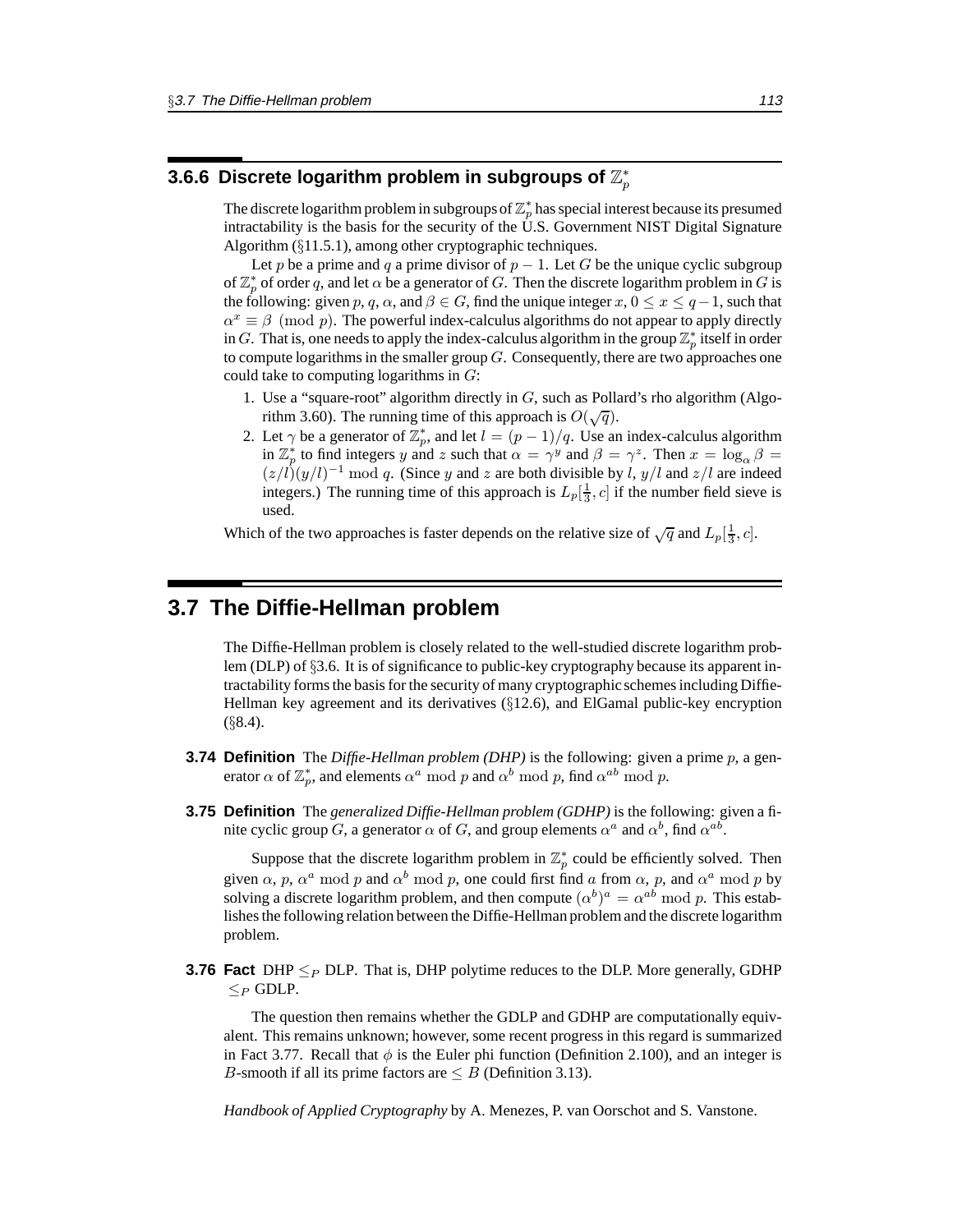**3.77 Fact** (*known equivalences between GDHP and GDLP*)

- (i) Let p be a prime where the factorization of  $p-1$  is known. Suppose also that  $\phi(p-1)$ is B-smooth, where  $B = O((\ln p)^c)$  for some constant c. Then the DHP and DLP in  $\mathbb{Z}_p^*$  are computationally equivalent.
- (ii) More generally, let  $G$  be a finite cyclic group of order  $n$  where the factorization of *n* is known. Suppose also that  $\phi(n)$  is *B*-smooth, where  $B = O((\ln n)^c)$  for some constant  $c$ . Then the GDHP and GDLP in  $G$  are computationally equivalent.
- (iii) Let G be a finite cyclic group of order n where the factorization of n is known. If for each prime divisor p of n either  $p - 1$  or  $p + 1$  is B-smooth, where  $B = O((\ln n)^c)$ for some constant  $c$ , then the GDHP and GDLP in  $G$  are computationally equivalent.

### **3.8 Composite moduli**

The group of units of  $\mathbb{Z}_n$ , namely  $\mathbb{Z}_n^*$ , has been proposed for use in several cryptographic mechanisms, including the key agreement protocols of Yacobi and McCurley (see §12.6 notes on page 538) and the identification scheme of Girault (see §10.4 notes on page 423). There are connections of cryptographic interest between the discrete logarithm and Diffie-Hellman problems in (cyclic subgroups of)  $\mathbb{Z}_n^*$ , and the problem of factoring n. This section summarizes the results known along these lines.

**3.78 Fact** Let *n* be a composite integer. If the discrete logarithm problem in  $\mathbb{Z}_n^*$  can be solved in polynomial time, then  $n$  can be factored in expected polynomial time.

In other words, the discrete logarithm problem in  $\mathbb{Z}_n^*$  is at least as difficult as the problem of factoring n. Fact 3.79 is a partial converse to Fact 3.78 and states that the discrete logarithm in  $\mathbb{Z}_n^*$  is no harder than the combination of the problems of factoring n and computing discrete logarithms in  $\mathbb{Z}_p^*$  for each prime factor p of n.

**3.79 Fact** Let *n* be a composite integer. The discrete logarithm problem in  $\mathbb{Z}_n^*$  polytime reduces to the combination of the integer factorization problem and the discrete logarithm problem in  $\mathbb{Z}_p^*$  for each prime factor p of n.

Fact 3.80 states that the Diffie-Hellman problem in  $\mathbb{Z}_n^*$  is at least as difficult as the problem of factoring n.

**3.80 Fact** Let  $n = pq$  where p and q are odd primes. If the Diffie-Hellman problem in  $\mathbb{Z}_n^*$  can be solved in polynomial time for a non-negligible proportion of all bases  $\alpha \in \mathbb{Z}_n^*$ , then n can be factored in expected polynomial time.

### **3.9 Computing individual bits**

While the discrete logarithm problem in  $\mathbb{Z}_p^*$  (§3.6), the RSA problem (§3.3), and the problem of computing square roots modulo a composite integer  $n$  (§3.5.2) appear to be intractable, when the problem parameters are carefully selected, it remains possible that it is much easier to compute some partial information about the solution, for example, its least significant bit. It turns out that while some bits of the solution to these problems are indeed easy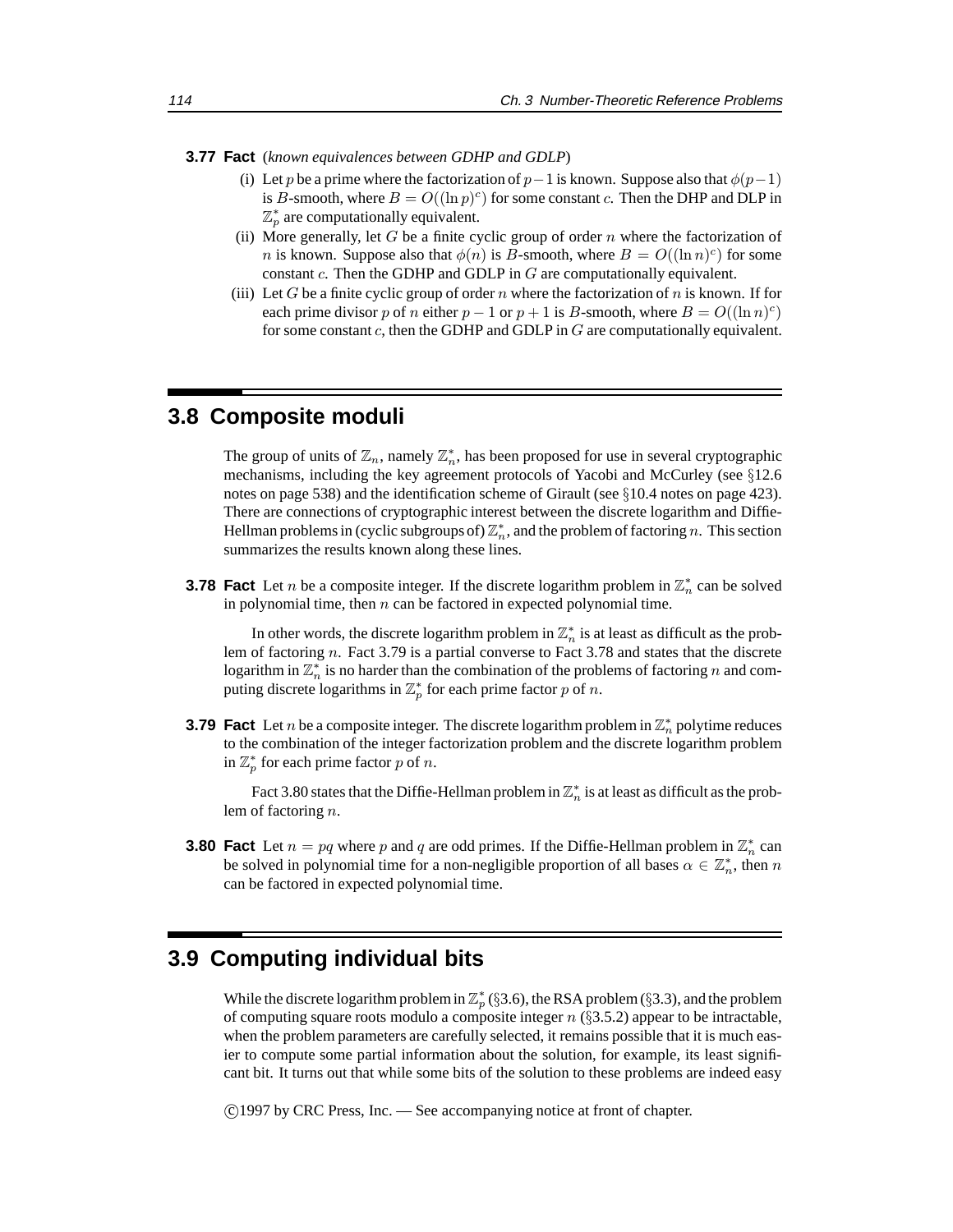to compute, other bits are equally difficult to compute as the entire solution. This section summarizes the results known along these lines. The results have applications to the construction of probabilistic public-key encryption schemes  $(\S 8.7)$  and pseudorandom bit generation  $(\S 5.5)$ .

Recall (Definition 1.12) that a function f is called a one-way function if  $f(x)$  is easy to compute for all x in its domain, but for essentially all y in the range of f, it is computationally infeasible to find any x such that  $f(x) = y$ .

#### **Three (candidate) one-way functions**

Although no proof is known for the existence of a one-way function, it is widely believed that one-way functions do exist (cf. Remark 9.12). The following are candidate one-way functions (in fact, one-way permutations) since they are easy to compute, but their inversion requires the solution of the discrete logarithm problem in  $\mathbb{Z}_p^*$ , the RSA problem, or the problem of computing square roots modulo  $n$ , respectively:

- 1. *exponentiation modulo p*. Let *p* be a prime and let  $\alpha$  be a generator of  $\mathbb{Z}_p^*$ . The function is  $f: \mathbb{Z}_p^* \longrightarrow \mathbb{Z}_p^*$  defined as  $f(x) = \alpha^x \bmod p$ .
- 2. *RSA function*. Let p and q be distinct odd primes,  $n = pq$ , and let e be an integer such that  $gcd(e,(p-1)(q-1)) = 1$ . The function is  $f : \mathbb{Z}_n \longrightarrow \mathbb{Z}_n$  defined as  $f(x) = x^e \bmod n.$
- 3. *Rabin function*. Let  $n = pq$ , where p and q are distinct primes each congruent to 3 modulo 4. The function is  $f: Q_n \longrightarrow Q_n$  defined as  $f(x) = x^2 \mod n$ . (Recall from Fact 2.160 that f is a permutation, and from Fact 3.46 that inverting f, i.e., computing principal square roots, is difficult assuming integer factorization is intractable.)

The following definitions are used in §3.9.1, 3.9.2, and 3.9.3.

- **3.81 Definition** Let  $f : S \longrightarrow S$  be a one-way function, where S is a finite set. A Boolean predicate  $B: S \longrightarrow \{0, 1\}$  is said to be a *hard predicate* for f if:
	- (i)  $B(x)$  is easy to compute given  $x \in S$ ; and
	- (ii) an oracle which computes  $B(x)$  correctly with non-negligible advantage<sup>6</sup> given only  $f(x)$  (where  $x \in S$ ) can be used to invert f easily.

Informally,  $B$  is a hard predicate for the one-way function  $f$  if determining the single bit  $B(x)$  of information about x, given only  $f(x)$ , is as difficult as inverting f itself.

- **3.82 Definition** Let  $f : S \longrightarrow S$  be a one-way function, where S is a finite set. A k-bit predicate  $B^{(k)}$  :  $S \longrightarrow \{0,1\}^k$  is said to be a *hard k-bit predicate* for f if:
	- (i)  $B^{(k)}(x)$  is easy to compute given  $x \in S$ ; and
	- (ii) for every Boolean predicate  $B : \{0,1\}^k \longrightarrow \{0,1\}$ , an oracle which computes  $B(B^{(k)}(x))$  correctly with non-negligible advantage given only  $f(x)$  (where  $x \in S$ ) can be used to invert  $f$  easily.

If such a  $B^{(k)}$  exists, then f is said to *hide* k bits, or the k bits are said to be *simultaneously secure*.

Informally,  $B^{(k)}$  is a hard k-bit predicate for the one-way function f if determining any partial information whatsoever about  $B^{(k)}(x)$ , given only  $f(x)$ , is as difficult as inverting  $f$  itself.

<sup>&</sup>lt;sup>6</sup>In Definitions 3.81 and 3.82, the probability is taken over all choices of  $x \in S$  and random coin tosses of the oracle.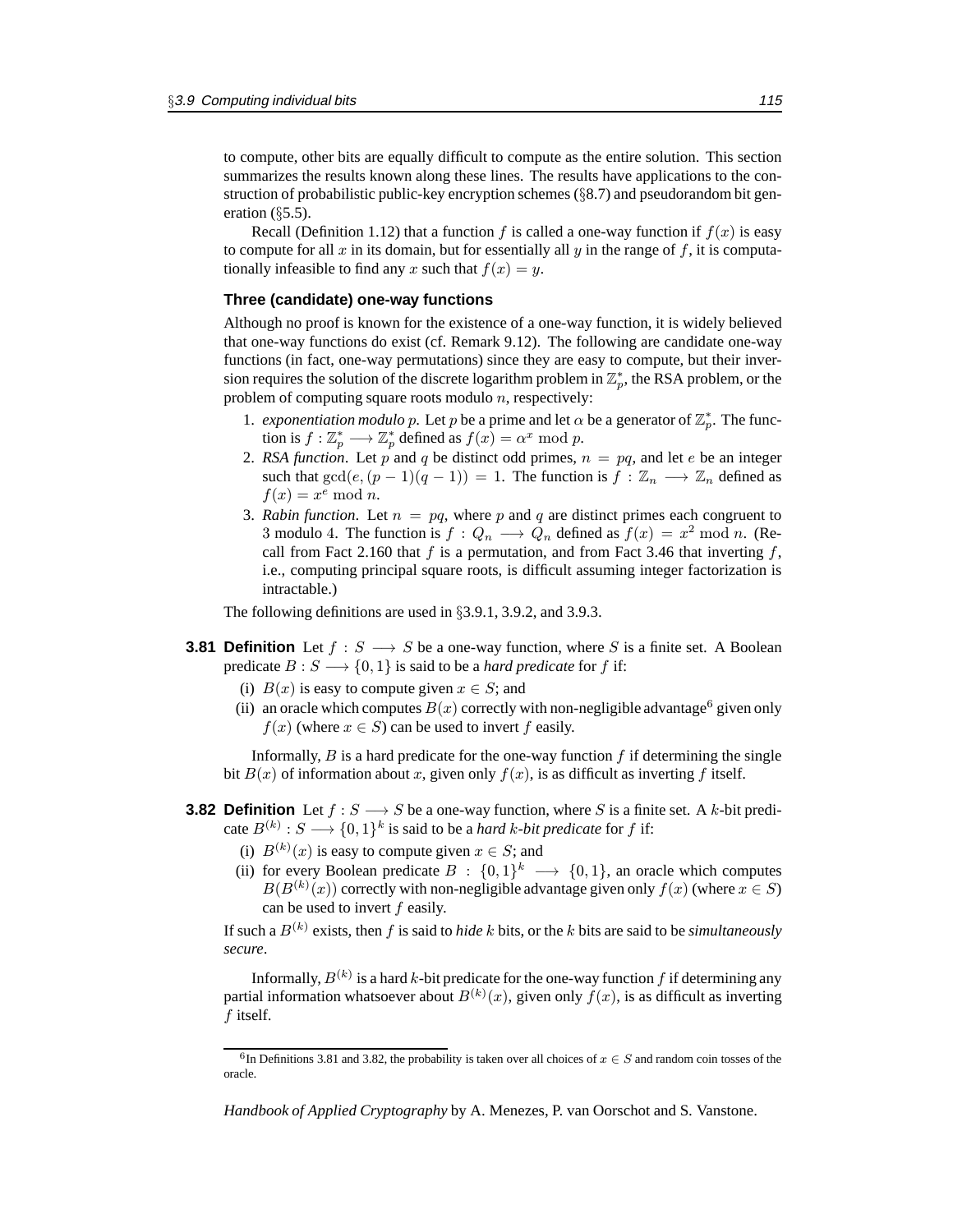### 3.9.1 The discrete logarithm problem in  $\mathbb{Z}_p^*$  — individual bits

Let p be an odd prime and  $\alpha$  a generator of  $\mathbb{Z}_p^*$ . Assume that the discrete logarithm problem in  $\mathbb{Z}_p^*$  is intractable. Let  $\beta \in \mathbb{Z}_p^*$ , and let  $x = \log_{\alpha} \beta$ . Recall from Fact 2.135 that  $\beta$  is a quadratic residue modulo  $p$  if and only if  $x$  is even. Hence, the least significant bit of x is equal to  $(1 - \binom{\beta}{p})/2$ , where the Legendre symbol  $\binom{\beta}{p}$  can be efficiently computed (Algorithm 2.149). More generally, the following is true.

- **3.83 Fact** Let p be an odd prime, and let  $\alpha$  be a generator of  $\mathbb{Z}_p^*$ . Suppose that  $p 1 = 2^s t$ , where t is odd. Then there is an efficient algorithm which, given  $\hat{\beta} \in \mathbb{Z}_p^*$ , computes the s least significant bits of  $x = \log_{\alpha} \beta$ .
- **3.84 Fact** Let *p* be a prime and  $\alpha$  a generator of  $\mathbb{Z}_p^*$ . Define the predicate  $B: \mathbb{Z}_p^* \longrightarrow \{0,1\}$  by

$$
B(x) = \begin{cases} 0, & \text{if } 1 \le x \le (p-1)/2, \\ 1, & \text{if } (p-1)/2 < x \le p-1. \end{cases}
$$

Then  $B$  is a hard predicate for the function of exponentiation modulo  $p$ . In other words, given p,  $\alpha$ , and  $\beta$ , computing the single bit  $B(x)$  of the discrete logarithm  $x = \log_{\alpha} \beta$  is as difficult as computing the entire discrete logarithm.

**3.85 Fact** Let p be a prime and  $\alpha$  a generator of  $\mathbb{Z}_p^*$ . Let  $k = O(\lg \lg p)$  be an integer. Let the interval  $[1, p-1]$  be partitioned into  $2^k$  intervals  $I_0, I_1, \ldots, I_{2^k-1}$  of roughly equal lengths. Define the k-bit predicate  $B^{(k)}: \mathbb{Z}_p^* \longrightarrow \{0,1\}^k$  by  $B^{(k)}(x) = j$  if  $x \in I_j$ . Then  $B^{(k)}$  is a hard  $k$ -bit predicate for the function of exponentiation modulo  $p$ .

### **3.9.2 The RSA problem — individual bits**

Let n be a product of two distinct odd primes p and q, and let  $e$  be an integer such that  $gcd(e,(p-1)(q-1)) = 1$ . Given n, e, and  $c = x^e \mod n$  (for some  $x \in \mathbb{Z}_n$ ), some information about  $x$  is easily obtainable. For example, since  $e$  is an odd integer,

$$
\left(\frac{c}{n}\right) = \left(\frac{x^e}{n}\right) = \left(\frac{x}{n}\right)^e = \left(\frac{x}{n}\right),
$$

and hence the single bit of information  $\left(\frac{x}{n}\right)$  can be obtained simply by computing the Jacobi symbol  $\left(\frac{c}{n}\right)$  (Algorithm 2.149). There are, however, other bits of information about x that are difficult to compute, as the next two results show.

- **3.86 Fact** Define the predicate  $B : \mathbb{Z}_n \longrightarrow \{0,1\}$  by  $B(x) = x \mod 2$ ; that is,  $B(x)$  is the least significant bit of  $x$ . Then  $B$  is a hard predicate for the RSA function (see page 115).
- **3.87 Fact** Let  $k = O(\lg \lg n)$  be an integer. Define the k-bit predicate  $B^{(k)} : \mathbb{Z}_n \longrightarrow \{0,1\}^k$ by  $B^{(k)}(x) = x \mod 2^{k}$ . That is,  $B^{(k)}(x)$  consists of the k least significant bits of x. Then  $B^{(k)}$  is a hard k-bit predicate for the RSA function.

Thus the RSA function has  $\lg \lg n$  simultaneously secure bits.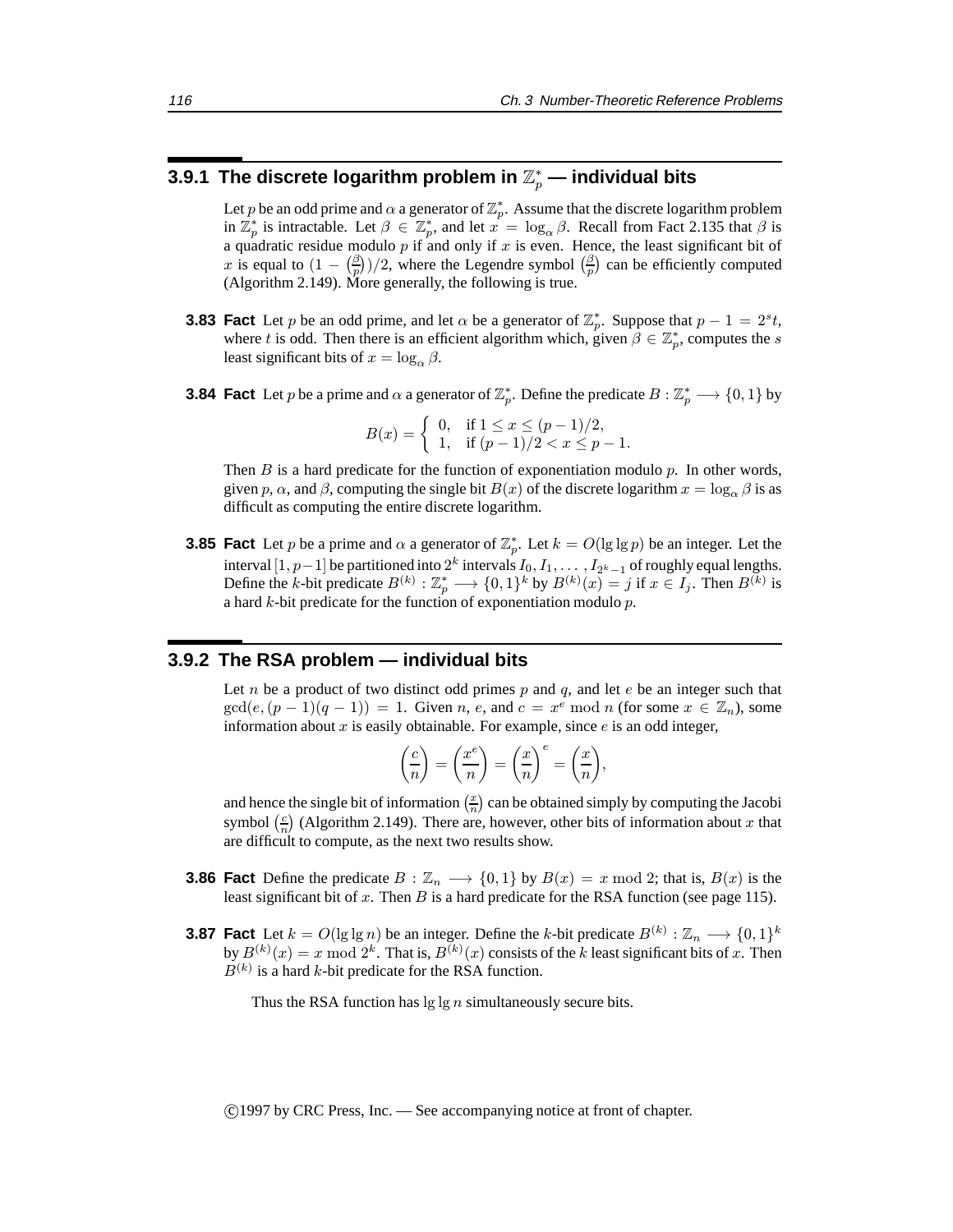### **3.9.3 The Rabin problem — individual bits**

Let  $n = pq$ , where p and q are distinct primes each congruent to 3 modulo 4.

- **3.88 Fact** Define the predicate  $B: Q_n \longrightarrow \{0,1\}$  by  $B(x) = x \mod 2$ ; that is,  $B(x)$  is the least significant bit of the quadratic residue  $x$ . Then  $B$  is a hard predicate for the Rabin function (see page 115).
- **3.89 Fact** Let  $k = O(\lg \lg n)$  be an integer. Define the k-bit predicate  $B^{(k)}: Q_n \longrightarrow \{0,1\}^k$ by  $B^{(k)}(x) = x \mod 2^k$ . That is,  $B^{(k)}(x)$  consists of the k least significant bits of the quadratic residue x. Then  $B^{(k)}$  is a hard k-bit predicate for the Rabin function.

Thus the Rabin function has  $\lg \lg n$  simultaneously secure bits.

### **3.10 The subset sum problem**

The difficulty of the subset sum problem was the basis for the (presumed) security of the first public-key encryption scheme, called the Merkle-Hellman knapsack scheme (§8.6.1).

**3.90 Definition** The *subset sum problem* (SUBSET-SUM) is the following: given a set {a1, a2,  $..., a_n$  of positive integers, called a *knapsack set*, and a positive integer s, determine whether or not there is a subset of the  $a_i$  that sum to s. Equivalently, determine whether or not there exist  $x_i \in \{0, 1\}$ ,  $1 \le i \le n$ , such that  $\sum_{i=1}^n a_i x_i = s$ .

The subset sum problem above is stated as a decision problem. It can be shown that the problem is computationally equivalent to its computational version which is to actually determine the  $x_i$  such that  $\sum_{i=1}^{n} a_i x_i = s$ , provided that such  $x_i$  exist. Fact 3.91 provides evidence of the intractability of the subset sum problem.

**3.91 Fact** The subset sum problem is **NP**-complete. The computational version of the subset sum problem is **NP**-hard (see Example 2.74).

Algorithms 3.92 and 3.94 give two methods for solving the computational version of the subset sum problem; both are exponential-time algorithms. Algorithm 3.94 is the fastest method known for the general subset sum problem.

#### **3.92 Algorithm** Naive algorithm for subset sum problem

INPUT: a set of positive integers  $\{a_1, a_2, \ldots, a_n\}$  and a positive integer s. OUTPUT:  $x_i \in \{0, 1\}$ ,  $1 \le i \le n$ , such that  $\sum_{i=1}^n a_i x_i = s$ , provided such  $x_i$  exist. 1. For each possible vector  $(x_1, x_2,..., x_n) \in (\mathbb{Z}_2)^n$  do the following: 1.1 Compute  $l = \sum_{i=1}^{n} a_i x_i$ . 1.2 If  $l = s$  then return(a solution is  $(x_1, x_2, \ldots, x_n)$ ). 2. Return(no solution exists).

**3.93 Fact** Algorithm 3.92 takes  $O(2^n)$  steps and, hence, is inefficient.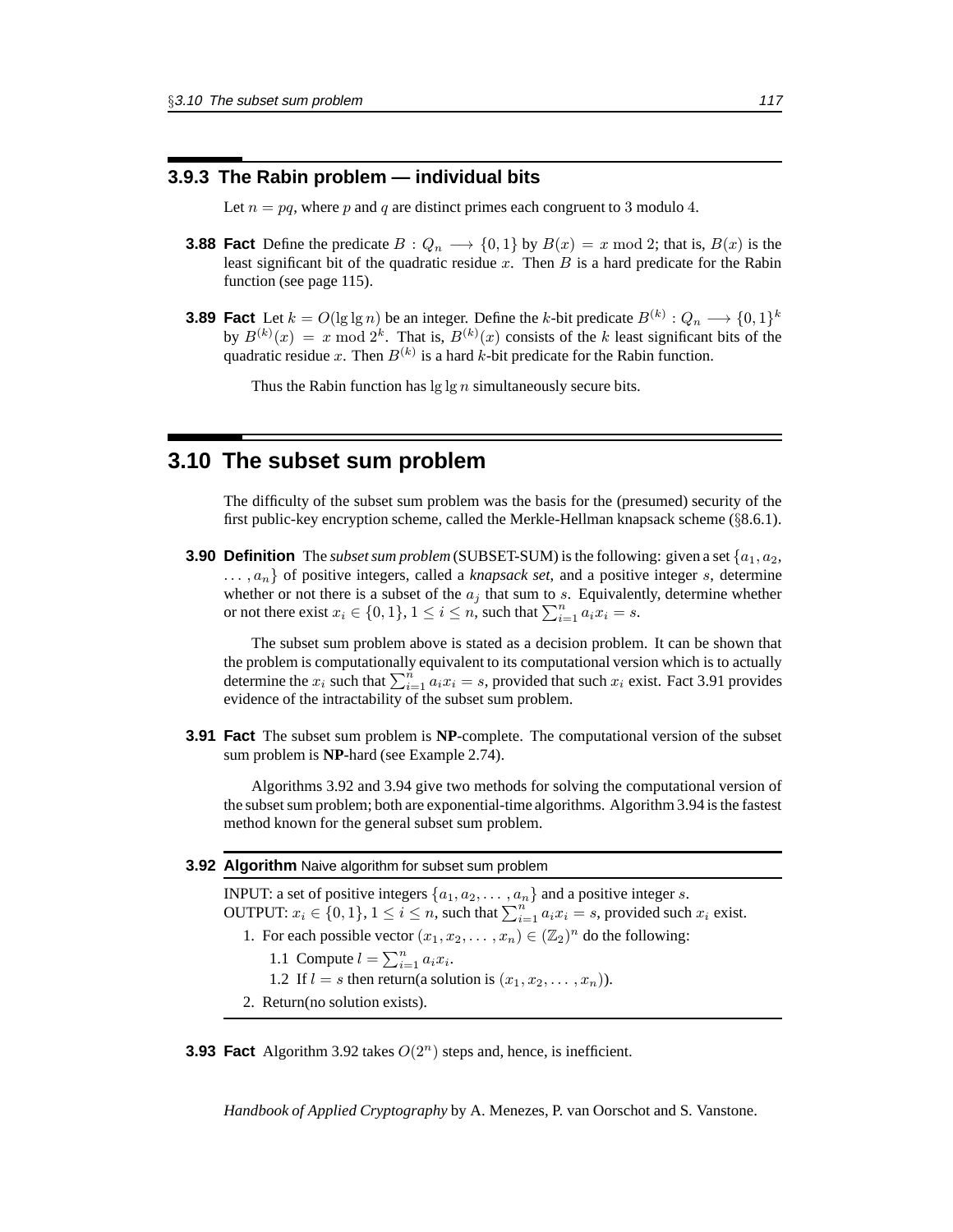#### **3.94 Algorithm** Meet-in-the-middle algorithm for subset sum problem

INPUT: a set of positive integers  $\{a_1, a_2, \ldots, a_n\}$  and a positive integer s.

- OUTPUT:  $x_i \in \{0,1\}$ ,  $1 \le i \le n$ , such that  $\sum_{i=1}^n a_i x_i = s$ , provided such  $x_i$  exist.
	- 1. Set  $t \leftarrow \lfloor n/2 \rfloor$ .
	- 2. Construct a table with entries  $\left(\sum_{i=1}^{t} a_i x_i, (x_1, x_2, \ldots, x_t)\right)$  for  $(x_1, x_2, \ldots, x_t) \in$  $(\mathbb{Z}_2)^t$ . Sort this table by first component.
	- 3. For each  $(x_{t+1}, x_{t+2}, \ldots, x_n) \in (\mathbb{Z}_2)^{n-t}$ , do the following:
		- 3.1 Compute  $l = s \sum_{i=t+1}^{n} a_i x_i$  and check, using a binary search, whether l is the first component of some entry in the table.
		- 3.2 If  $l = \sum_{i=1}^{t} a_i x_i$  then return(a solution is  $(x_1, x_2, \dots, x_n)$ ).
	- 4. Return(no solution exists).



### **3.10.1 The** L<sup>3</sup>**-lattice basis reduction algorithm**

The  $L<sup>3</sup>$ -lattice basis reduction algorithm is a crucial component in many number-theoretic algorithms. It is useful for solving certain subset sum problems, and has been used for cryptanalyzing public-key encryption schemes which are based on the subset sum problem.

**3.96 Definition** Let  $x = (x_1, x_2, \dots, x_n)$  and  $y = (y_1, y_2, \dots, y_n)$  be two vectors in  $\mathbb{R}^n$ . The *inner product* of  $x$  and  $y$  is the real number

$$
\langle x, y \rangle = x_1 y_1 + x_2 y_2 + \dots + x_n y_n.
$$

**3.97 Definition** Let  $y = (y_1, y_2, \dots, y_n)$  be a vector in  $\mathbb{R}^n$ . The *length* of y is the real number

$$
||y|| = \sqrt{} = \sqrt{y_1^2 + y_2^2 + \dots + y_n^2}.
$$

**3.98 Definition** Let  $B = \{b_1, b_2, \ldots, b_m\}$  be a set of linearly independent vectors in  $\mathbb{R}^n$  (so that  $m \leq n$ ). The set L of all integer linear combinations of  $b_1, b_2, \ldots, b_m$  is called a *lattice* of *dimension* m; that is,  $L = \mathbb{Z}b_1 + \mathbb{Z}b_2 + \cdots + \mathbb{Z}b_m$ . The set B is called a *basis* for the lattice L.

A lattice can have many different bases. A basis consisting of vectors of relatively small lengths is called *reduced*. The following definition provides a useful notion of a reduced basis, and is based on the Gram-Schmidt orthogonalization process.

**3.99 Definition** Let  $B = \{b_1, b_2, \ldots, b_n\}$  be a basis for a lattice  $L \subset \mathbb{R}^n$ . Define the vectors  $b_i^*$  ( $1 \le i \le n$ ) and the real numbers  $\mu_{i,j}$  ( $1 \le j < i \le n$ ) inductively by

$$
\mu_{i,j} = \frac{\langle b_i, b_j^* \rangle}{\langle b_j^*, b_j^* \rangle}, \quad 1 \le j < i \le n,\tag{3.8}
$$

$$
b_i^* = b_i - \sum_{j=1}^{i-1} \mu_{i,j} b_j^*, \quad 1 \le i \le n. \tag{3.9}
$$

The basis B is said to be *reduced* (more precisely, *Lovász-reduced*) if

$$
|\mu_{i,j}| \le \frac{1}{2}, \quad \text{for } 1 \le j < i \le n
$$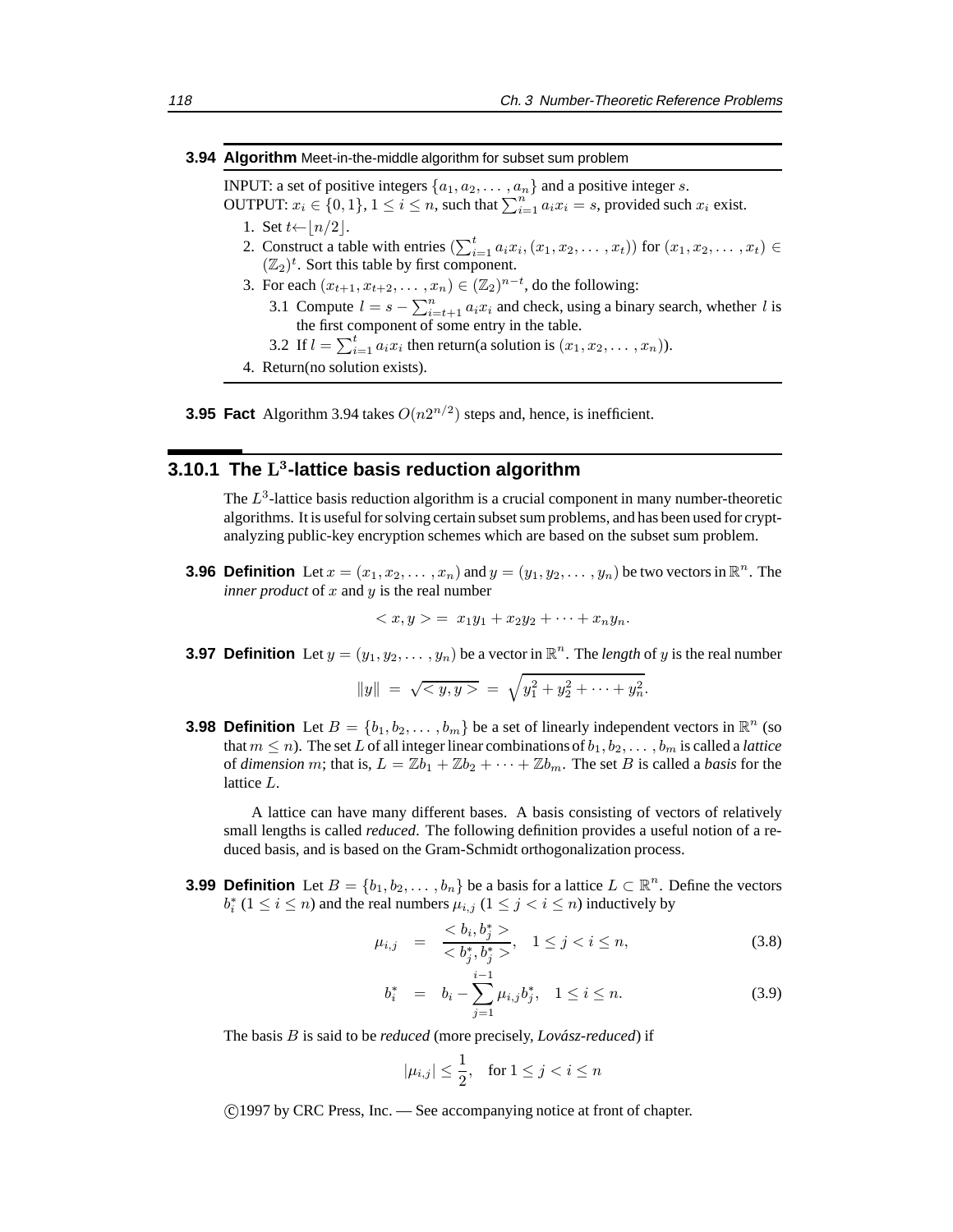(where  $|\mu_{i,j}|$  denotes the absolute value of  $\mu_{i,j}$ ), and

$$
||b_i^*||^2 \ge \left(\frac{3}{4} - \mu_{i,i-1}^2\right) ||b_{i-1}^*||^2, \quad \text{for } 1 < i \le n.
$$
 (3.10)

Fact 3.100 explains the sense in which the vectors in a reduced basis are relatively short.

**3.100 Fact** Let  $L \subset \mathbb{R}^n$  be a lattice with a reduced basis  $\{b_1, b_2, \ldots, b_n\}$ .

- (i) For every non-zero  $x \in L$ ,  $||b_1|| \leq 2^{(n-1)/2}||x||$ .
- (ii) More generally, for any set  $\{a_1, a_2, \ldots, a_t\}$  of linearly independent vectors in L,

 $||b_j|| \leq 2^{(n-1)/2} \max(||a_1||, ||a_2||, \ldots, ||a_t||),$  for  $1 \leq j \leq t$ .

The  $L^3$ -lattice basis reduction algorithm (Algorithm 3.101) is a polynomial-time algorithm (Fact 3.103) for finding a reduced basis, given a basis for a lattice.

#### **3.101 Algorithm**  $L^3$ -lattice basis reduction algorithm

INPUT: a basis  $(b_1, b_2, \ldots, b_n)$  for a lattice L in  $\mathbb{R}^m$ ,  $m \geq n$ . OUTPUT: a reduced basis for L. 1.  $b_1^* \leftarrow b_1, B_1 \leftarrow \langle b_1^*, b_1^* \rangle$ . 2. For  $i$  from 2 to  $n$  do the following: 2.1  $b_i^* \leftarrow b_i$ . 2.2 For j from 1 to  $i - 1$ , set  $\mu_{i,j} \leftarrow \langle b_i, b_j^* \rangle / B_j$  and  $b_i^* \leftarrow b_i^* - \mu_{i,j} b_j^*$ . 2.3  $B_i \leftarrow \langle b_i^*, b_i^* \rangle$ . 3.  $k\leftarrow 2$ . 4. Execute subroutine RED( $k, k - 1$ ) to possibly update some  $\mu_{i,j}$ . 5. If  $B_k < (\frac{3}{4} - \mu_{k,k-1}^2)B_{k-1}$  then do the following: 5.1 Set  $\mu \leftarrow \mu_{k,k-1}$ ,  $B \leftarrow B_k + \mu^2 B_{k-1}$ ,  $\mu_{k,k-1} \leftarrow \mu B_{k-1}/B$ ,  $B_k \leftarrow B_{k-1}B_k/B$ , and  $B_{k-1} \leftarrow B$ . 5.2 Exchange  $b_k$  and  $b_{k-1}$ . 5.3 If  $k > 2$  then exchange  $\mu_{k,j}$  and  $\mu_{k-1,j}$  for  $j = 1, 2, ..., k-2$ . 5.4 For  $i = k + 1, k + 2, \ldots, n$ : Set  $t \leftarrow \mu_{i,k}, \ \mu_{i,k} \leftarrow \mu_{i,k-1} - \mu t$ , and  $\mu_{i,k-1} \leftarrow t + \mu_{k,k-1} \mu_{i,k}$ . 5.5  $k \leftarrow max(2, k - 1)$ . 5.6 Go to step 4. Otherwise, for  $l = k - 2, k - 3, \ldots, 1$ , execute RED(k,l), and finally set  $k \leftarrow k + 1$ . 6. If  $k \leq n$  then go to step 4. Otherwise, return $(b_1, b_2, \ldots, b_n)$ . **RED**(*k*,*l*) If  $|\mu_{k,l}| > \frac{1}{2}$  then do the following: 1.  $r \leftarrow [0.5 + \mu_{k,l}], b_k \leftarrow b_k - rb_l.$ 

- 2. For j from 1 to  $l-1$ , set  $\mu_{k,j} \leftarrow \mu_{k,j} r \mu_{l,j}$ .
- 3.  $\mu_{k,l}$ ← $\mu_{k,l}$  r.

**3.102 Note** (*explanation of selected steps of Algorithm 3.101*)

- (i) Steps 1 and 2 initialize the algorithm by computing  $b_i^*$  ( $1 \le i \le n$ ) and  $\mu_{i,j}$  ( $1 \le j < n$ )  $i \leq n$ ) as defined in equations (3.9) and (3.8), and also  $B_i = \langle b_i^*, b_i^* \rangle (1 \leq i \leq n)$ .
- (ii) k is a variable such that the vectors  $b_1, b_2, \ldots, b_{k-1}$  are reduced (initially  $k = 2$  in step 3). The algorithm then attempts to modify  $b_k$ , so that  $b_1, b_2, \ldots, b_k$  are reduced.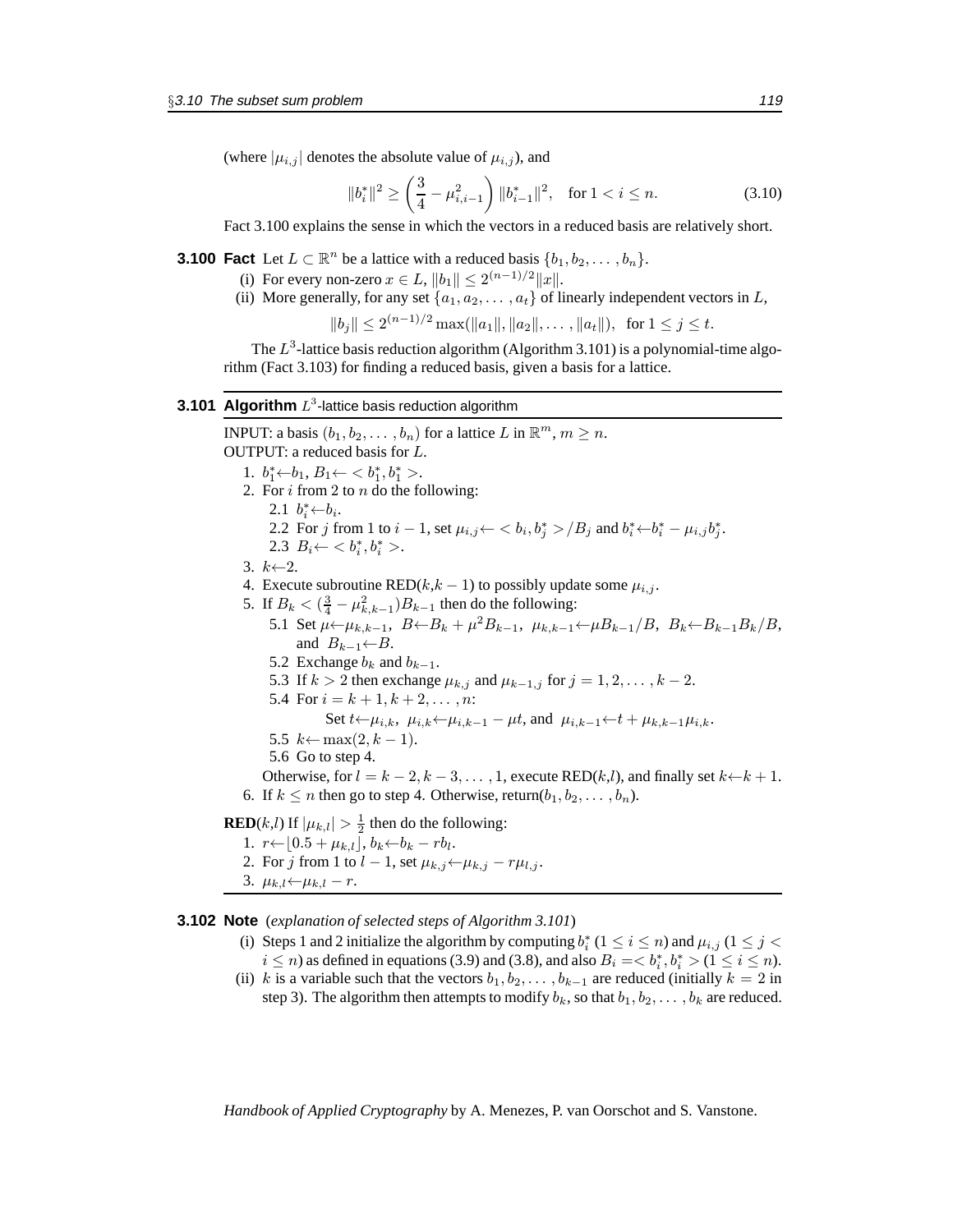- (iii) In step 4, the vector  $b_k$  is modified appropriately so that  $|\mu_{k,k-1}| \leq \frac{1}{2}$ , and the  $\mu_{k,j}$ are updated for  $1 \leq j \leq k - 1$ .
- (iv) In step 5, if the condition of equation (3.10) is violated for  $i = k$ , then vectors  $b_k$ and  $b_{k-1}$  are exchanged and their corresponding parameters are updated. Also, k is decremented by 1 since then it is only guaranteed that  $b_1, b_2, \ldots, b_{k-2}$  are reduced. Otherwise,  $b_k$  is modified appropriately so that  $|\mu_{k,j}| \leq \frac{1}{2}$  for  $j = 1, 2, ..., k - 2$ , while keeping (3.10) satisfied. k is then incremented because now  $b_1, b_2, \ldots, b_k$  are reduced.

It can be proven that the  $L^3$ -algorithm terminates after a finite number of iterations. Note that if L is an integer lattice, i.e.  $L \subset \mathbb{Z}^n$ , then the  $L^3$ -algorithm only operates on rational numbers. The precise running time is given next.

**3.103 Fact** Let  $L \subset \mathbb{Z}^n$  be a lattice with basis  $\{b_1, b_2, \ldots, b_n\}$ , and let  $C \in \mathbb{R}, C \geq 2$ , be such that  $||b_i||^2 \leq C$  for  $i = 1, 2, \ldots, n$ . Then the number of arithmetic operations needed by Algorithm 3.101 is  $O(n^4 \log C)$ , on integers of size  $O(n \log C)$  bits.

### **3.10.2 Solving subset sum problems of low density**

The density of a knapsack set, as defined below, provides a measure of the size of the knapsack elements.

**3.104 Definition** Let  $S = \{a_1, a_2, \ldots, a_n\}$  be a knapsack set. The *density* of S is defined to be

$$
d = \frac{n}{\max\{\lg a_i \mid 1 \le i \le n\}}.
$$

Algorithm 3.105 reduces the subset sum problem to one of finding a particular short vector in a lattice. By Fact 3.100, the reduced basis produced by the  $L^3$ -algorithm includes a vector of length which is guaranteed to be within a factor of  $2^{(n-1)/2}$  of the shortest nonzero vector of the lattice. In practice, however, the  $L^3$ -algorithm usually finds a vector which is much shorter than what is guaranteed by Fact 3.100. Hence, the  $L^3$ -algorithm can be expected to find the short vector which yields a solution to the subset sum problem, provided that this vector is shorter than most of the non-zero vectors in the lattice.

### **3.105 Algorithm** Solving subset sum problems using  $L^3$ -algorithm

INPUT: a set of positive integers  $\{a_1, a_2, \ldots, a_n\}$  and an integer s.

OUTPUT:  $x_i \in \{0,1\}$ ,  $1 \le i \le n$ , such that  $\sum_{i=1}^n a_i x_i = s$ , provided such  $x_i$  exist.

- 1. Let  $m = \lceil \frac{1}{2} \sqrt{n} \rceil$ .
- 2. Form an  $(n+1)$ -dimensional lattice L with basis consisting of the rows of the matrix

$$
A = \left( \begin{array}{cccccc} 1 & 0 & 0 & \cdots & 0 & ma_1 \\ 0 & 1 & 0 & \cdots & 0 & ma_2 \\ 0 & 0 & 1 & \cdots & 0 & ma_3 \\ \vdots & \vdots & \vdots & \ddots & \vdots & \vdots \\ 0 & 0 & 0 & \cdots & 1 & ma_n \\ \frac{1}{2} & \frac{1}{2} & \frac{1}{2} & \cdots & \frac{1}{2} & ms \end{array} \right)
$$

- 3. Find a reduced basis  $B$  of  $L$  (use Algorithm 3.101).
- 4. For each vector  $y = (y_1, y_2, \dots, y_{n+1})$  in B, do the following: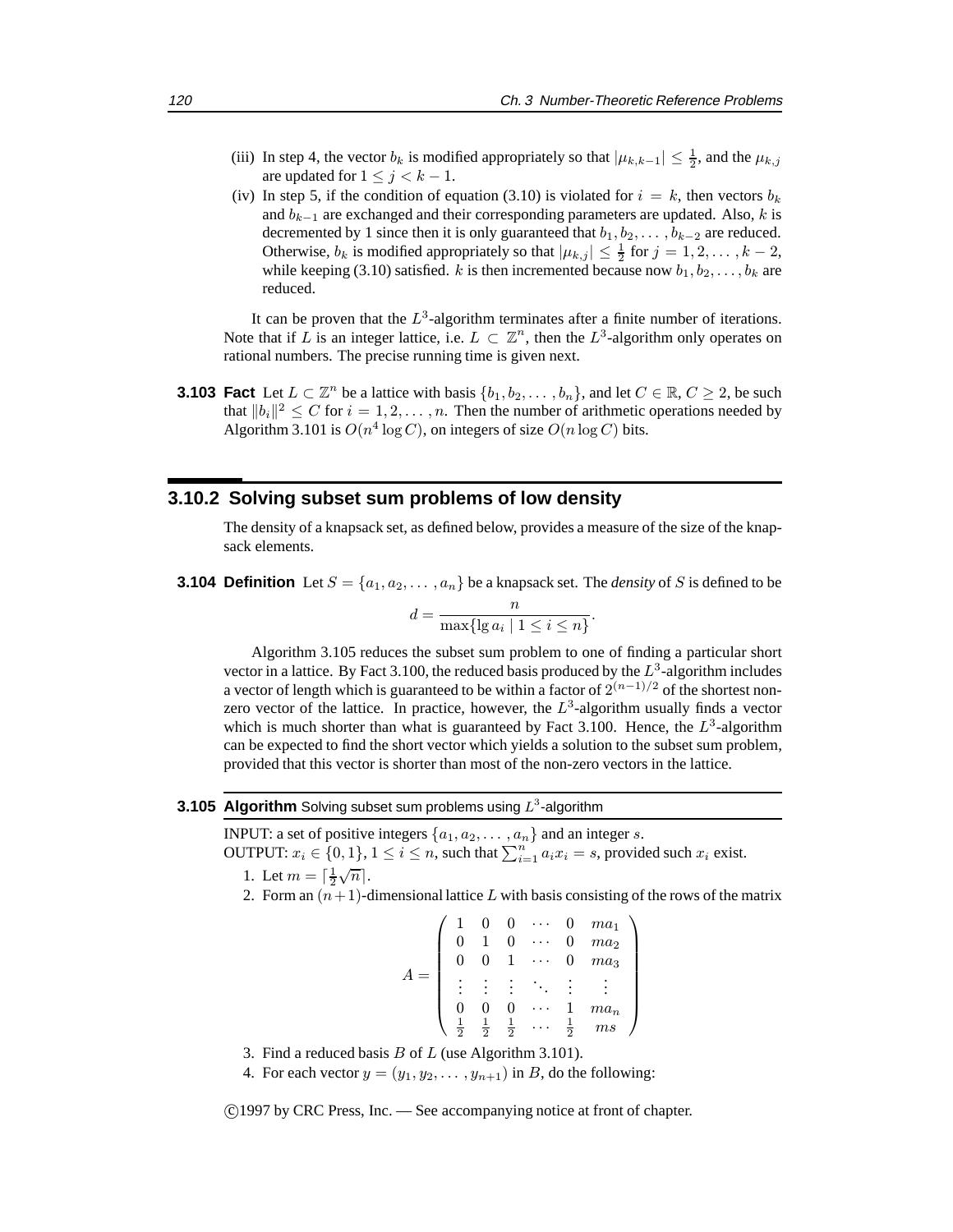4.1 If  $y_{n+1} = 0$  and  $y_i \in \{-\frac{1}{2}, \frac{1}{2}\}\$  for all  $i = 1, 2, ..., n$ , then do the following: For  $i = 1, 2, \ldots, n$ , set  $x_i \leftarrow y_i + \frac{1}{2}$ . If  $\sum_{i=1}^{n} a_i x_i = s$ , then return(a solution is  $(x_1, x_2, \dots, x_n)$ ). For  $i = 1, 2, \ldots, n$ , set  $x_i \leftarrow -y_i + \frac{1}{2}$ . If  $\sum_{i=1}^{n} a_i x_i = s$ , then return(a solution is  $(x_1, x_2, \dots, x_n)$ ). 5. Return(FAILURE). (Either no solution exists, or the algorithm has failed to find one.)

*Justification.* Let the rows of the matrix A be  $b_1, b_2, \ldots, b_{n+1}$ , and let L be the  $(n + 1)$ dimensional lattice generated by these vectors. If  $(x_1, x_2, \ldots, x_n)$  is a solution to the subset sum problem, the vector  $y = \sum_{i=1}^{n} x_i b_i - b_{n+1}$  is in L. Note that  $y_i \in \{-\frac{1}{2}, \frac{1}{2}\}\$ for  $i = 1, 2, \dots, n$  and  $y_{n+1} = 0$ . Since  $||y|| = \sqrt{y_1^2 + y_2^2 + \dots + y_{n+1}^2}$  the vector y is a vector of short length in  $L$ . If the density of the knapsack set is small, i.e. the  $a_i$  are large, then most vectors in  $L$  will have relatively large lengths, and hence  $y$  may be the unique shortest non-zero vector in  $L$ . If this is indeed the case, then there is good possibility of the  $L^3$ -algorithm finding a basis which includes this vector.

Algorithm 3.105 is not guaranteed to succeed. Assuming that the  $L^3$ -algorithm always produces a basis which includes the shortest non-zero lattice vector, Algorithm 3.105 succeeds with high probability if the density of the knapsack set is less than 0.9408.

### **3.10.3 Simultaneous diophantine approximation**

Simultaneous diophantine approximation is concerned with approximating a vector  $(\frac{q_1}{q}, \frac{q_2}{q})$  $\ldots$ ,  $\frac{q_n}{q}$ ) of rational numbers (more generally, a vector  $(\alpha_1, \alpha_2, \ldots, \alpha_n)$  of real numbers) by a vector  $(\frac{p_1}{p}, \frac{p_2}{p}, \ldots, \frac{p_n}{p})$  of rational numbers with a smaller denominator p. Algorithms for finding simultaneous diophantine approximation have been used to break some knapsack public-key encryption schemes (§8.6).

**3.106 Definition** Let  $\delta$  be a real number. The vector  $(\frac{p_1}{p}, \frac{p_2}{p}, \dots, \frac{p_n}{p})$  of rational numbers is said to be a *simultaneous diophantine approximation* of  $\delta$ -quality to the vector  $(\frac{q_1}{q}, \frac{q_2}{q}, \ldots, \frac{q_n}{q})$ of rational numbers if  $p < q$  and

$$
\left| p \frac{q_i}{q} - p_i \right| \leq q^{-\delta} \text{ for } i = 1, 2, \dots, n.
$$

(The larger  $\delta$  is, the better is the approximation.) Furthermore, it is an *unusually good simultaneous diophantine approximation* (UGSDA) if  $\delta > \frac{1}{n}$ .

Fact 3.107 shows that an UGSDA is indeed unusual.

**3.107 Fact** For  $n > 2$ , the set

$$
S_n(q) = \left\{ \left( \frac{q_1}{q}, \frac{q_2}{q}, \dots, \frac{q_n}{q} \right) \mid 0 \le q_i < q, \ \gcd(q_1, q_2, \dots, q_n, q) = 1 \right\}
$$

has at least  $\frac{1}{2}q^n$  members. Of these, at most  $O(q^{n(1-\delta)+1})$  members have at least one  $\delta$ quality simultaneous diophantine approximation. Hence, for any fixed  $\delta > \frac{1}{n}$ , the fraction of members of  $S_n(q)$  having at least one UGSDA approaches 0 as  $q \to \infty$ .

Algorithm 3.108 reduces the problem of finding a  $\delta$ -quality simultaneous diophantine approximation, and hence also a UGSDA, to the problem of finding a short vector in a lattice. The latter problem can (usually) be solved using the  $L^3$ -lattice basis reduction.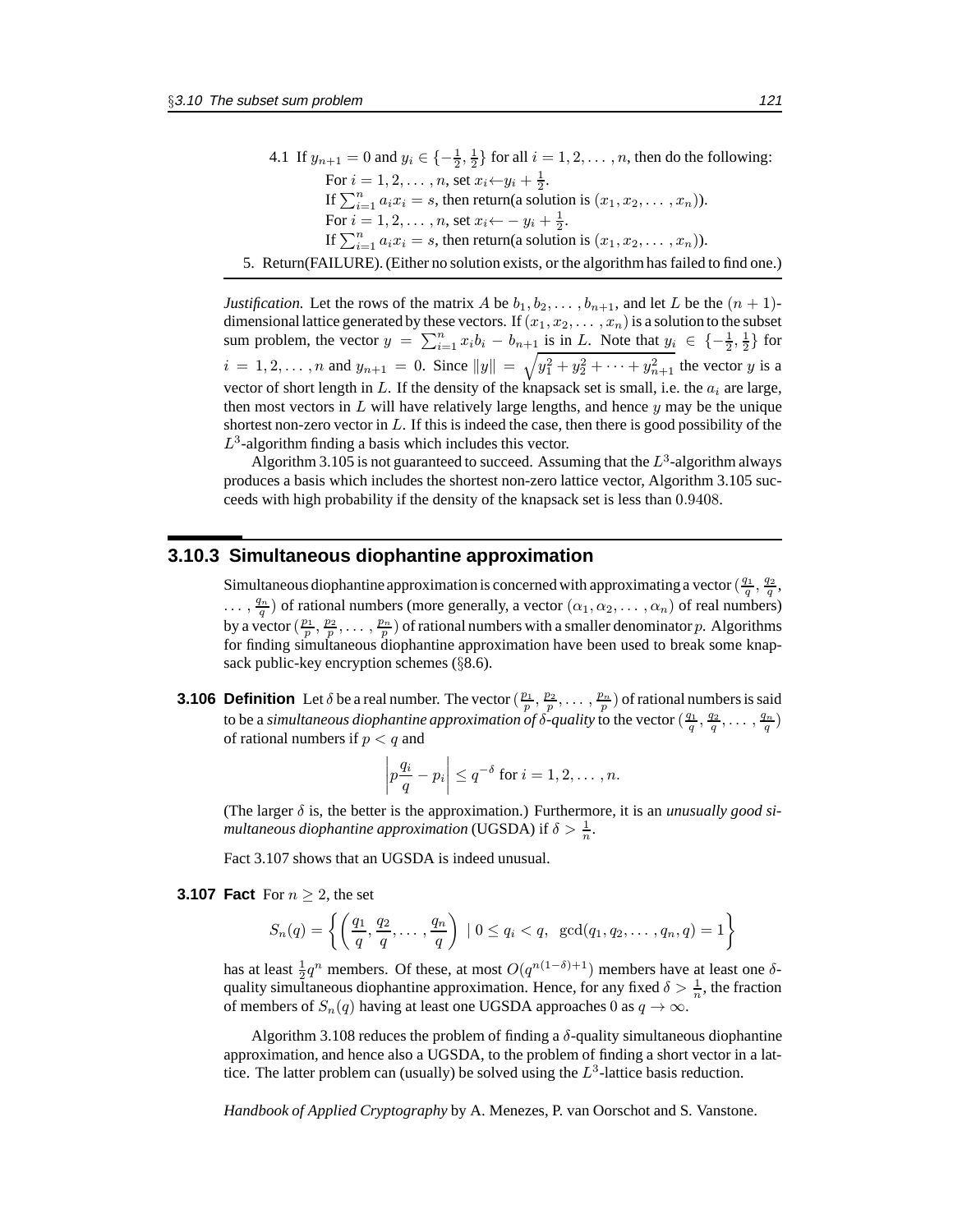#### **3.108 Algorithm** Finding a δ-quality simultaneous diophantine approximation

INPUT: a vector  $w = (\frac{q_1}{q}, \frac{q_2}{q}, \dots, \frac{q_n}{q})$  of rational numbers, and a rational number  $\delta > 0$ . OUTPUT: a  $\delta$ -quality simultaneous diophantine approximation  $(\frac{p_1}{p}, \frac{p_2}{p}, \ldots, \frac{p_n}{p})$  of w.

- 1. Choose an integer  $\lambda \approx q^{\delta}$ .
- 2. Use Algorithm 3.101 to find a reduced basis B for the  $(n + 1)$ -dimensional lattice L which is generated by the rows of the matrix

|  |               |                | $\cdot$              |                                           |  |
|--|---------------|----------------|----------------------|-------------------------------------------|--|
|  |               |                |                      |                                           |  |
|  |               | $\lambda q$    |                      |                                           |  |
|  |               |                |                      |                                           |  |
|  |               |                | $\ddot{\phantom{0}}$ |                                           |  |
|  | $\lambda q_2$ | $-\lambda q_3$ | .                    | $\lambda q_n$<br>$\overline{\phantom{m}}$ |  |

3. For each  $v = (v_1, v_2, \ldots, v_n, v_{n+1})$  in B such that  $v_{n+1} \neq q$ , do the following:

3.1  $p \leftarrow v_{n+1}$ .

3.2 For *i* from 1 to *n*, set  $p_i \leftarrow \frac{1}{q} \left( \frac{v_i}{\lambda} + pq_i \right)$ .

- 3.3 If  $|p\frac{q_i}{q} p_i| \le q^{-\delta}$  for each  $i, 1 \le i \le n$ , then return $(\frac{p_1}{p}, \frac{p_2}{p}, \dots, \frac{p_n}{p})$ .
- 4. Return(FAILURE). (Either no  $\delta$ -quality simultaneous diophantine approximation exists, or the algorithm has failed to find one.)

*Justification.* Let the rows of the matrix A be denoted by  $b_1, b_2, \ldots, b_{n+1}$ . Suppose that  $(\frac{q_1}{q}, \frac{q_2}{q}, \ldots, \frac{q_n}{q})$  has a  $\delta$ -quality approximation  $(\frac{p_1}{p}, \frac{p_2}{p}, \ldots, \frac{p_n}{p})$ . Then the vector

$$
x = p_1b_1 + p_2b_2 + \cdots + p_nb_n + pb_{n+1}
$$
  
=  $(\lambda(p_1q - pq_1), \lambda(p_2q - pq_2), \ldots, \lambda(p_nq - pq_n), p)$ 

is in L and has length less than approximately  $(\sqrt{n+1})q$ . Thus x is short compared to the original basis vectors, which are of length roughly  $q^{1+\delta}$ . Also, if  $v = (v_1, v_2, \dots, v_{n+1})$  is a vector in L of length less than q, then the vector  $(\frac{p_1}{p}, \frac{p_2}{p}, \ldots, \frac{p_n}{p})$  defined in step 3 is a  $\delta$ quality approximation. Hence there is a good possibility that the  $L^3$ -algorithm will produce a reduced basis which includes a vector  $v$  that corresponds to a  $\delta$ -quality approximation.

### **3.11 Factoring polynomials over finite fields**

The problem considered in this section is the following: given a polynomial  $f(x) \in \mathbb{F}_q[x]$ , with  $q = p^m$ , find its factorization  $f(x) = f_1(x)^{e_1} f_2(x)^{e_2} \cdots f_t(x)^{e_t}$ , where each  $f_i(x)$  is an irreducible polynomial in  $\mathbb{F}_q[x]$  and each  $e_i \geq 1$ . ( $e_i$  is called the *multiplicity* of the factor  $f_i(x)$ .) Several situations call for the factoring of polynomials over finite fields, such as index-calculus algorithms in  $\mathbb{F}_{2^m}^*$  (Example 3.70) and Chor-Rivest public-key encryption (§8.6.2). This section presents an algorithm for square-free factorization, and Berlekamp's classical deterministic algorithm for factoring polynomials which is efficient if the underlying field is small. Efficient randomized algorithms are known for the case of large  $q$ ; references are provided on page 132.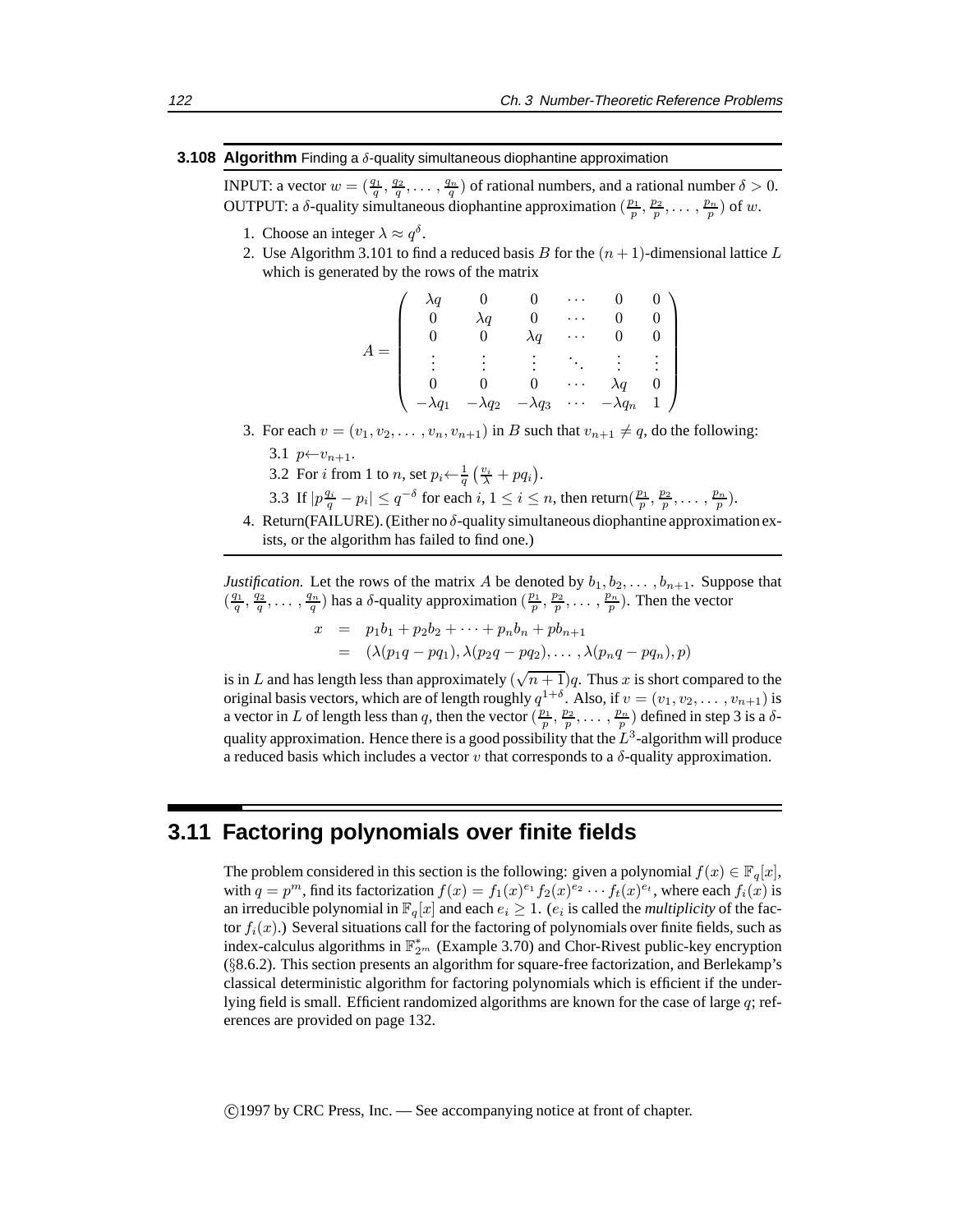### **3.11.1 Square-free factorization**

Observe first that  $f(x)$  may be divided by its leading coefficient. Thus, it may be assumed that  $f(x)$  is monic (see Definition 2.187). This section shows how the problem of factoring a monic polynomial  $f(x)$  may then be reduced to the problem of factoring one or more monic square-free polynomials.

**3.109 Definition** Let  $f(x) \in \mathbb{F}_q[x]$ . Then  $f(x)$  is *square-free* if it has no repeated factors, i.e., there is no polynomial  $g(x)$  with deg  $g(x) \ge 1$  such that  $g(x)^2$  divides  $f(x)$ . The *squarefree factorization* of  $f(x)$  is  $f(x) = \prod_{i=1}^{k} f_i(x)^i$ , where each  $f_i(x)$  is a square-free polynomial and  $gcd(f_i(x), f_j(x)) = 1$  for  $i \neq j$ . (Some of the  $f_i(x)$  in the square-free factorization of  $f(x)$  may be 1.)

Let  $f(x) = \sum_{i=0}^{n} a_i x^i$  be a polynomial of degree  $n \ge 1$ . The (formal) *derivative* of  $f(x)$  is the polynomial  $f'(x) = \sum_{i=0}^{n-1} a_{i+1}(i+1)x^i$ . If  $f'(x) = 0$ , then, because p is the characteristic of  $\mathbb{F}_q$ , in each term  $a_i x^i$  of  $f(x)$  for which  $a_i \neq 0$ , the exponent of x must be a multiple of p. Hence,  $f(x)$  has the form  $f(x) = a(x)^p$ , where  $a(x) = \sum_{i=0}^{n/p} a_{ip}^{q/p} x^i$ , and the problem of finding the square-free factorization of  $f(x)$  is reduced to finding that of  $a(x)$ . Now, it is possible that  $a'(x) = 0$ , but repeating this process as necessary, it may be assumed that  $f'(x) \neq 0$ .

Next, let  $g(x) = \gcd(f(x), f'(x))$ . Noting that an irreducible factor of multiplicity k in  $f(x)$  will have multiplicity  $k-1$  in  $f'(x)$  if  $gcd(k, p) = 1$ , and will retain multiplicity k in  $f'(x)$  otherwise, the following conclusions may be drawn. If  $g(x)=1$ , then  $f(x)$ has no repeated factors; and if  $g(x)$  has positive degree, then  $g(x)$  is a non-trivial factor of  $f(x)$ , and  $f(x)/g(x)$  has no repeated factors. Note, however, the possibility of  $g(x)$ having repeated factors, and, indeed, the possibility that  $g'(x) = 0$ . Nonetheless,  $g(x)$  can be refined further as above. The steps are summarized in Algorithm 3.110. In the algorithm, F denotes the square-free factorization of a factor of  $f(x)$  in factored form.

### **3.110 Algorithm** Square-free factorization

 $SQUARE\text{-}FREE(f(x))$ INPUT: a monic polynomial  $f(x) \in \mathbb{F}_q[x]$  of degree  $\geq 1$ , where  $\mathbb{F}_q$  has characteristic p. OUTPUT: the square-free factorization of  $f(x)$ . 1. Set  $i \leftarrow 1$ ,  $F \leftarrow 1$ , and compute  $f'(x)$ . 2. If  $f'(x) = 0$  then set  $f(x) \leftarrow f(x)^{1/p}$  and  $F \leftarrow (SQUARE\text{-}FREE(f(x)))^p$ . Otherwise (i.e.  $f'(x) \neq 0$ ) do the following: 2.1 Compute  $g(x) \leftarrow \gcd(f(x), f'(x))$  and  $h(x) \leftarrow f(x)/g(x)$ . 2.2 While  $h(x) \neq 1$  do the following: Compute  $\overline{h}(x) \leftarrow \gcd(h(x), g(x))$  and  $l(x) \leftarrow h(x)/\overline{h}(x)$ . Set  $F \leftarrow F \cdot l(x)^i$ ,  $i \leftarrow i + 1$ ,  $h(x) \leftarrow \overline{h}(x)$ , and  $g(x) \leftarrow g(x) / \overline{h}(x)$ . 2.3 If  $g(x) \neq 1$  then set  $g(x) \leftarrow g(x)^{1/p}$  and  $F \leftarrow F \cdot (SQUARE\text{-}FREE(g(x)))^p$ . 3. Return $(F)$ .

Once the square-free factorization  $f(x) = \prod_{i=1}^{k} f_i(x)^i$  is found, the square-free polynomials  $f_1(x)$ ,  $f_2(x)$ ,...,  $f_k(x)$  need to be factored in order to obtain the complete factorization of  $f(x)$ .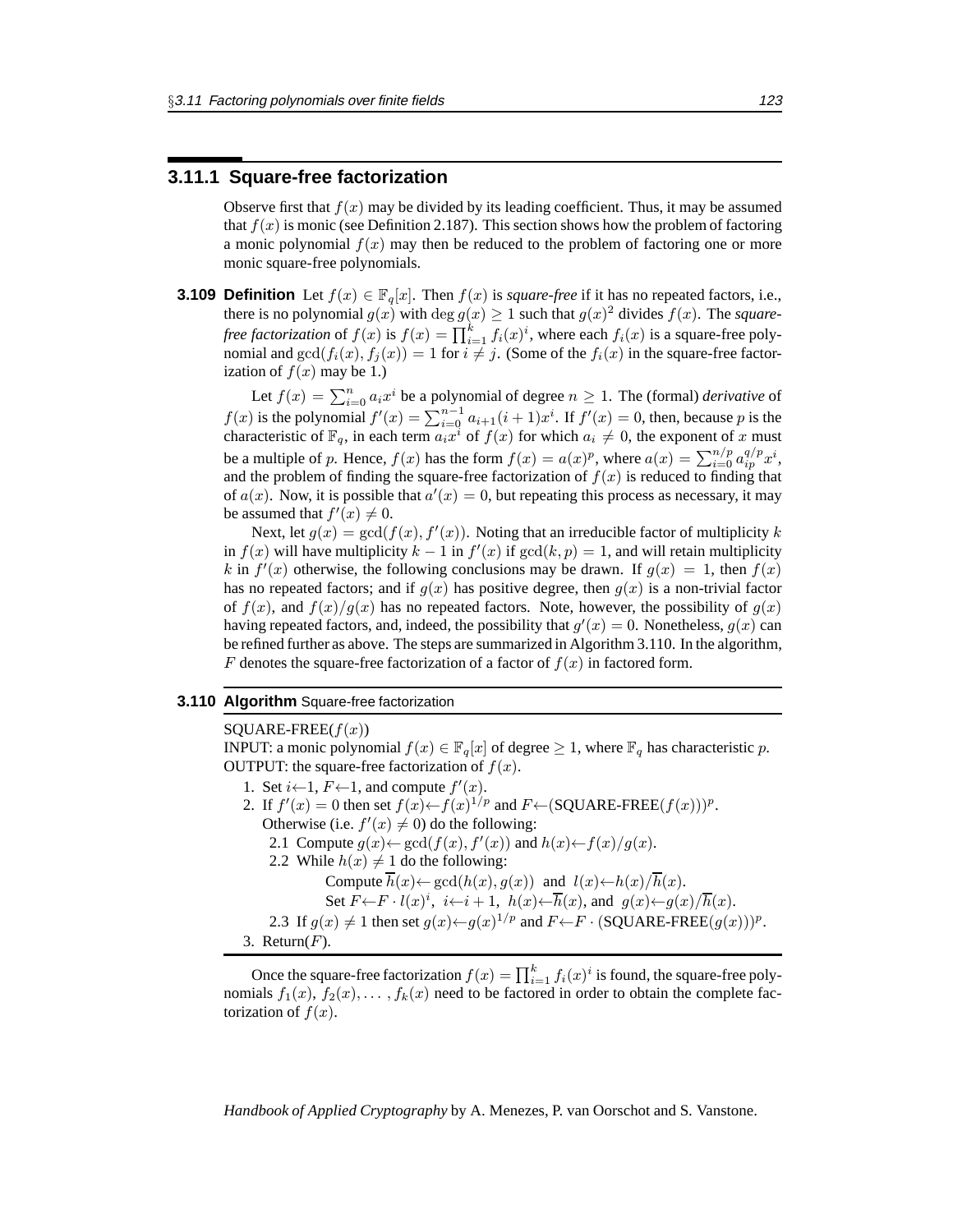### **3.11.2 Berlekamp's** Q**-matrix algorithm**

Let  $f(x) = \prod_{i=1}^{t} f_i(x)$  be a monic polynomial in  $\mathbb{F}_q[x]$  of degree *n* having distinct irreducible factors  $f_i(x)$ ,  $1 \leq i \leq t$ . Berlekamp's Q-matrix algorithm (Algorithm 3.111) for factoring  $f(x)$  is based on the following facts. The set of polynomials

 $\mathcal{B} = \{b(x) \in \mathbb{F}_q[x]/(f(x)) \mid b(x)^q \equiv b(x) \pmod{f(x)}\}$ 

is a vector space of dimension t over  $\mathbb{F}_q$ . B consists of precisely those vectors in the null space of the matrix  $Q - I_n$ , where Q is the  $n \times n$  matrix with  $(i, j)$ -entry  $q_{ij}$  specified by

$$
x^{iq} \bmod f(x) = \sum_{j=0}^{n-1} q_{ij} x^j, \quad 0 \le i \le n-1,
$$

and where  $I_n$  is the  $n \times n$  identity matrix. A basis  $B = \{v_1(x), v_2(x), \dots, v_t(x)\}\$ for  $B$  can thus be found by standard techniques from linear algebra. Finally, for each pair of distinct factors  $f_i(x)$  and  $f_j(x)$  of  $f(x)$  there exists some  $v_k(x) \in B$  and some  $\alpha \in \mathbb{F}_q$ such that  $f_i(x)$  divides  $v_k(x) - \alpha$  but  $f_i(x)$  does not divide  $v_k(x) - \alpha$ ; these two factors can thus be split by computing  $gcd(f(x), v_k(x) - \alpha)$ . In Algorithm 3.111, a vector  $w =$  $(w_0, w_1, \dots, w_{n-1})$  is identified with the polynomial  $w(x) = \sum_{i=0}^{n-1} w_i x^i$ .

#### **3.111 Algorithm** Berlekamp's Q-matrix algorithm for factoring polynomials over finite fields

INPUT: a square-free monic polynomial  $f(x)$  of degree n in  $\mathbb{F}_q[x]$ . OUTPUT: the factorization of  $f(x)$  into monic irreducible polynomials.

1. For each i,  $0 \le i \le n-1$ , compute the polynomial

$$
x^{iq} \bmod f(x) = \sum_{j=0}^{n-1} q_{ij} x^j.
$$

Note that each  $q_{ij}$  is an element of  $\mathbb{F}_q$ .

- 2. Form the  $n \times n$  matrix Q whose  $(i, j)$ -entry is  $q_{ij}$ .
- 3. Determine a basis  $v_1, v_2, \ldots, v_t$  for the null space of the matrix  $(Q I_n)$ , where  $I_n$ is the  $n \times n$  identity matrix. The number of irreducible factors of  $f(x)$  is precisely t.
- 4. Set  $F \leftarrow \{f(x)\}\)$ . (*F* is the set of factors of  $f(x)$  found so far; their product is equal to  $f(x)$ .)
- 5. For  $i$  from 1 to  $t$  do the following:
	- 5.1 For each polynomial  $h(x) \in F$  such that  $\deg h(x) > 1$  do the following: compute  $gcd(h(x), v_i(x) - \alpha)$  for each  $\alpha \in \mathbb{F}_q$ , and replace  $h(x)$  in F by all those polynomials in the gcd computations whose degrees are  $\geq 1$ .
- 6. Return(the polynomials in F are the irreducible factors of  $f(x)$ ).
- **3.112 Fact** The running time of Algorithm 3.111 for factoring a square-free polynomial of degree *n* over  $\mathbb{F}_q$  is  $O(n^3 + tqn^2)$   $\mathbb{F}_q$ -operations, where t is the number of irreducible factors of  $f(x)$ . The method is efficient only when q is small.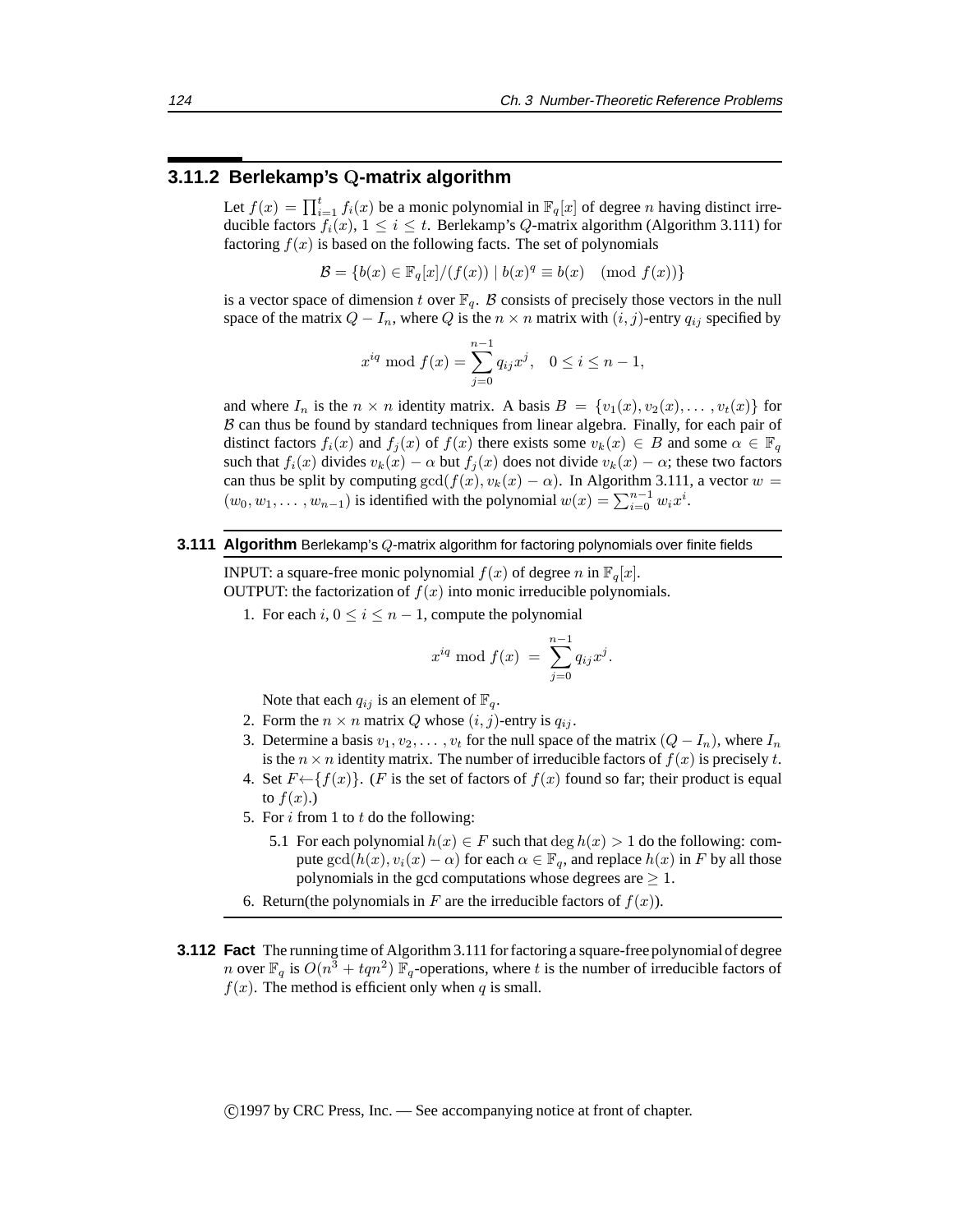### **3.12 Notes and further references**

### §3.1

Many of the topics discussed in this chapter lie in the realm of algorithmic number theory. Excellent references on this subject include the books by Bach and Shallit [70], Cohen [263], and Pomerance [993]. Adleman and McCurley [15] give an extensive survey of the important open problems in algorithmic number theory. Two other recommended surveys are by Bach [65] and Lenstra and Lenstra [748]. Woll [1253] gives an overview of the reductions among thirteen of these problems.

### §3.2

A survey of the integer factorization problem is given by Pomerance [994]. See also Chapters 8 and 10 of Cohen [263], and the books by Bressoud [198] and Koblitz [697]. Brillhart et al. [211] provide extensive listings of factorizations of integers of the form  $b^n \pm 1$  for "small" *n* and  $b = 2, 3, 5, 6, 7, 10, 11, 12$ .

Bach and Sorenson [71] presented some algorithms for recognizing perfect powers (cf. Note 3.6), one having a worst-case running time of  $O(\lg^3 n)$  bit operations, and a second having an average-case running time of  $O(\lg^2 n)$  bit operations. A more recent algorithm of Bernstein [121] runs in essentially linear time  $O((\lg n)^{1+o(1)})$ . Fact 3.7 is from Knuth [692]. Pages 367–369 of this reference contain explicit formulas regarding the expected sizes of the largest and second largest prime factors, and the expected total number of prime factors, of a randomly chosen positive integer. For further results, see Knuth and Trabb Pardo [694], who prove that the average number of bits in the  $k<sup>th</sup>$  largest prime factor of a random m-bit number is asymptotically equivalent to the average length of the  $k^{\text{th}}$ longest cycle in a permutation on m objects.

Floyd's cycle-finding algorithm (Note 3.8) is described by Knuth [692, p.7]. Sedgewick, Szymanski, and Yao [1106] showed that by saving a small number of values from the  $x_i$ sequence, a collision can be found by doing roughly one-third the work as in Floyd's cyclefinding algorithm. Pollard's rho algorithm for factoring (Algorithm 3.9) is due to Pollard [985]. Regarding Note 3.12, Cohen [263, p.422] provides an explanation for the restriction  $c \neq 0, -2$ . Brent [196] presented a cycle-finding algorithm which is better on average than Floyd's cycle-finding algorithm, and applied it to yield a factorization algorithm which is similar to Pollard's but about 24 percent faster. Brent and Pollard [197] later modified this algorithm to factor the eighth Fermat number  $F_8 = 2^{2^8} + 1$ . Using techniques from algebraic geometry, Bach [67] obtained the first rigorously proven result concerning the expected running time of Pollard's rho algorithm: for fixed  $k$ , the probability that a prime factor p is discovered before step k is at least  ${k \choose 2}/p + O(p^{-3/2})$  as  $p \to \infty$ .

The  $p - 1$  algorithm (Algorithm 3.14) is due to Pollard [984]. Several practical improvements have been proposed for the  $p - 1$  algorithm, including those by Montgomery [894] and Montgomery and Silverman [895], the latter using fast Fourier transform techniques. Williams [1247] presented an algorithm for factoring n which is efficient if n has a prime factor p such that  $p+1$  is smooth. These methods were generalized by Bach and Shallit [69] to techniques that factor n efficiently provided n has a prime factor p such that the  $k<sup>th</sup>$  cyclotomic polynomial  $\Phi_k(p)$  is smooth. The first few cyclotomic polynomials are  $\Phi_1(p)$  =  $p-1$ ,  $\Phi_2(p) = p+1$ ,  $\Phi_3(p) = p^2+p+1$ ,  $\Phi_4(p) = p^2+1$ ,  $\Phi_5(p) = p^4+p^3+p^2+p+1$ , and  $\Phi_6(p) = p^2 - p + 1$ .

The elliptic curve factoring algorithm (ECA) of §3.2.4 was invented by Lenstra [756]. Montgomery [894] gave several practical improvements to the ECA. Silverman and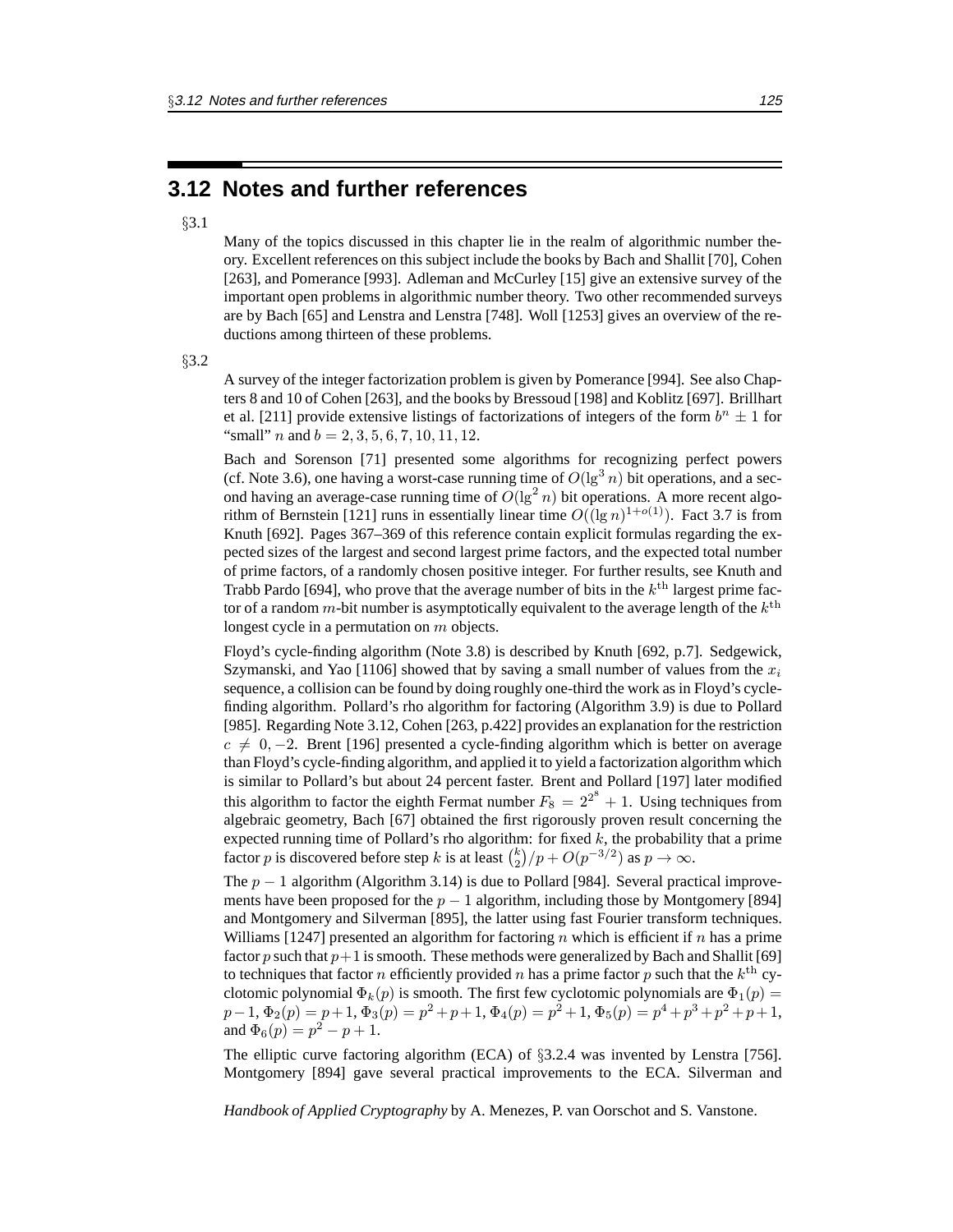Wagstaff [1136] gave a practical analysis of the complexity of the ECA, and suggested optimal parameter selection and running-time guidelines. Lenstra and Manasse [753] implemented the ECA on a network of MicroVAX computers, and were successful in finding 35 decimal digit prime factors of large (at least 85 digit) composite integers. Later, Dixon and Lenstra [350] implemented the ECA on a 16K MasPar (massively parallel) SIMD (single instruction, multiple data) machine. The largest factor they found was a 40-decimal digit prime factor of an 89-digit composite integer. On November 26 1995, Peter Montgomery reported finding a 47-decimal digit prime factor of the 99-digit composite integer  $5^{256} + 1$ with the ECA.

Hafner and McCurley [536] estimated the number of integers  $n \leq x$  that can be factored with probability at least  $\frac{1}{2}$  using at most t arithmetic operations, by trial division and the elliptic curve algorithm. Pomerance and Sorenson [997] provided the analogous estimates for Pollard's  $p-1$  algorithm and Williams'  $p+1$  algorithm. They conclude that for a given running time bound, both Pollard's  $p-1$  and Williams'  $p+1$  algorithms factor more integers than trial division, but fewer than the elliptic curve algorithm.

Pomerance [994] credits the idea of multiplying congruences to produce a solution to  $x^2 \equiv$  $y^2 \pmod{n}$  for the purpose of factoring n (§3.2.5) to some old work of Kraitchik circa 1926-1929. The *continued fraction factoring algorithm*, first introduced by Lehmer and Powers [744] in 1931, and refined more than 40 years later by Morrison and Brillhart [908], was the first realization of a random square method to result in a subexponential-time algorithm. The algorithm was later analyzed by Pomerance [989] and conjectured to have gorium. The algorithm was later analyzed by Pomerance [989] and conjectured to have an expected running time of  $L_n[\frac{1}{2}, \sqrt{2}]$ . If the smoothness testing in the algorithm is done with the elliptic curve method, then the expected running time drops to  $L_n[\frac{1}{2}, 1]$ . Morrison and Brillhart were also the first to use the idea of a factor base to test for good  $(a_i, b_i)$  pairs. The continued fraction algorithm was the champion of factoring algorithms from the mid 1970s until the early 1980s, when it was surpassed by the quadratic sieve algorithm.

The quadratic sieve (QS) (§3.2.6) was discovered by Pomerance [989, 990]. The multiple polynomial variant of the quadratic sieve (Note 3.25) is due to P. Montgomery, and is described by Pomerance [990]; see also Silverman [1135]. A detailed practical analysis of the QS is given by van Oorschot [1203]. Several practical improvements to the original algorithms have subsequently been proposed and successfully implemented. The first serious implementation of the QS was by Gerver [448] who factored a 47-decimal digit number. In 1984, Davis, Holdridge, and Simmons [311] factored a 71-decimal digit number with the QS. In 1988, Lenstra and Manasse [753] used the QS to factor a 106-decimal digit number by distributing the computations to hundreds of computers by electronic mail; see also Lenstra and Manasse [754]. In 1993, the QS was used by Denny et al. [333] to factor a 120-decimal digit number. In 1994, the 129-decimal digit (425 bit) RSA-129 challenge number (see Gardner [440]), was factored by Atkins et al. [59] by enlisting the help of about 1600 computers around the world. The factorization was carried out in 8 months. Table 3.3 shows the estimated time taken, in mips years, for the above factorizations. A *mips year* is equivalent to the computational power of a computer that is rated at 1 mips (million instructions per second) and utilized for one year, or, equivalently, about  $3 \cdot 10^{13}$  instructions.

The number field sieve was first proposed by Pollard [987] and refined by others. Lenstra et al. [752] described the special number field sieve (SNFS) for factoring integers of the form  $r^e - s$  for small positive r and |s|. A readable introduction to the algorithm is provided by Pomerance [995]. A detailed report of an SNFS implementation is given by Lenstra et al. [751]. This implementation was used to factor the ninth Fermat number  $F_9 = 2^{512} + 1$ , which is the product of three prime factors having 7, 49, and 99 decimal digits. The general number field sieve (GNFS) was introduced by Buhler, Lenstra, and Pomerance [219].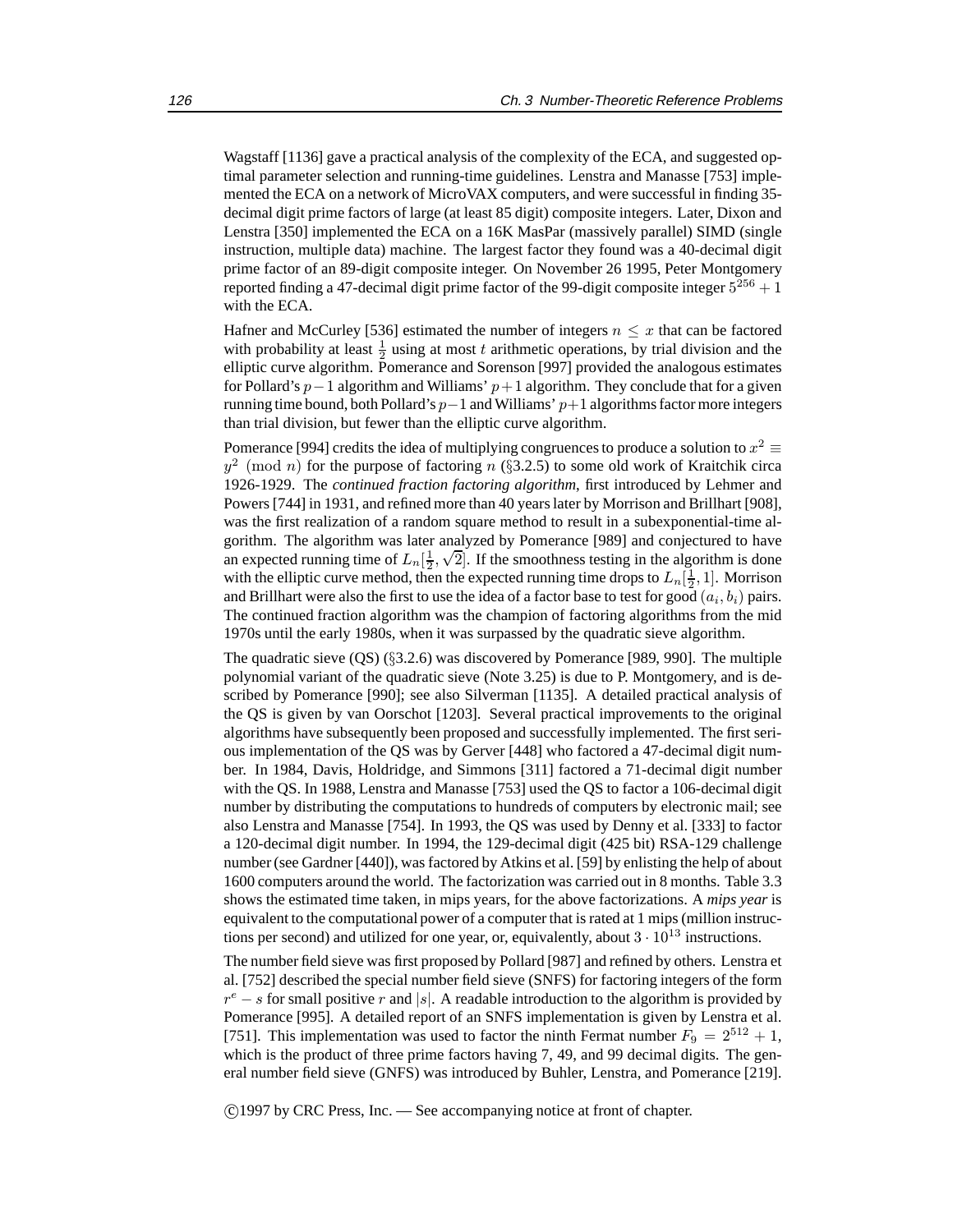| Year | Number of digits | mips years |
|------|------------------|------------|
| 1984 | 71               | 0.1        |
| 1988 | 106              | 140        |
| 1993 | 120              | 825        |
| 1994 | 129              | 5000       |

**Table 3.3:** *Running time estimates for numbers factored with QS.*

Coppersmith [269] proposed modifications to the GNFS which improve its running time to  $L_n[\frac{1}{3}, 1.902]$ , however, the method is not practical; another modification (also impractical) allows a precomputation taking  $L_n[\frac{1}{3}, 2.007]$  time and  $L_n[\frac{1}{3}, 1.639]$  storage, following which all integers in a large range of values can be factored in  $L_n[\frac{1}{3}, 1.639]$  time. A detailed report of a GNFS implementation on a massively parallel computer with 16384 processors is given by Bernstein and Lenstra [122]. See also Buchmann, Loho, and Zayer [217], and Golliver, Lenstra, and McCurley [493]. More recently, Dodson and Lenstra [356] reported on their GNFS implementation which was successful in factoring a 119decimal digit number using about 250 mips years of computing power. They estimated that this factorization completed about 2.5 times faster than it would with the quadratic sieve. Most recently, Lenstra [746] announced the factorization of the 130-decimal digit RSA-130 challenge number using the GNFS. This number is the product of two 65-decimal digit primes. The factorization was estimated to have taken about 500 mips years of computing power (compare with Table 3.3). The book edited by Lenstra and Lenstra [749] contains several other articles related to the number field sieve.

The ECA, continued fraction algorithm, quadratic sieve, special number field sieve, and general number field sieve have *heuristic* (or *conjectured*) rather than *proven* running times because the analyses make (reasonable) assumptions about the proportion of integers generated that are smooth. See Canfield, Erdös, and Pomerance  $[231]$  for bounds on the proportion of y-smooth integers in the interval  $[2, x]$ . Dixon's algorithm [351] was the first rigorously analyzed subexponential-time algorithm for factoring integers. The fastest rigorously analyzed algorithm currently known is due to Lenstra and Pomerance [759] with an expected running time of  $L_n[\frac{1}{2}, 1]$ . These algorithms are of theoretical interest only, as they do not appear to be practical.

#### §3.3

The RSA problem was introduced in the landmark 1977 paper by Rivest, Shamir, and Adleman [1060].

§3.4

The quadratic residuosity problem is of much historical interest, and was one of the main algorithmic problems discussed by Gauss [444].

#### §3.5

An extensive treatment of the problem of finding square roots modulo a prime p, or more generally, the problem of finding  $d<sup>th</sup>$  roots in a finite field, can be found in Bach and Shallit [70]. The presentation of Algorithm 3.34 for finding square roots modulo a prime is derived from Koblitz [697, pp.48-49]; a proof of correctness can be found there. Bach and Shallit attribute the essential ideas of Algorithm 3.34 to an 1891 paper by A. Tonelli. Algorithm 3.39 is from Bach and Shallit [70], who attribute it to a 1903 paper of M. Cipolla.

The computational equivalence of computing square roots modulo a composite  $n$  and factoring n (Fact 3.46 and Note 3.47) was first discovered by Rabin [1023].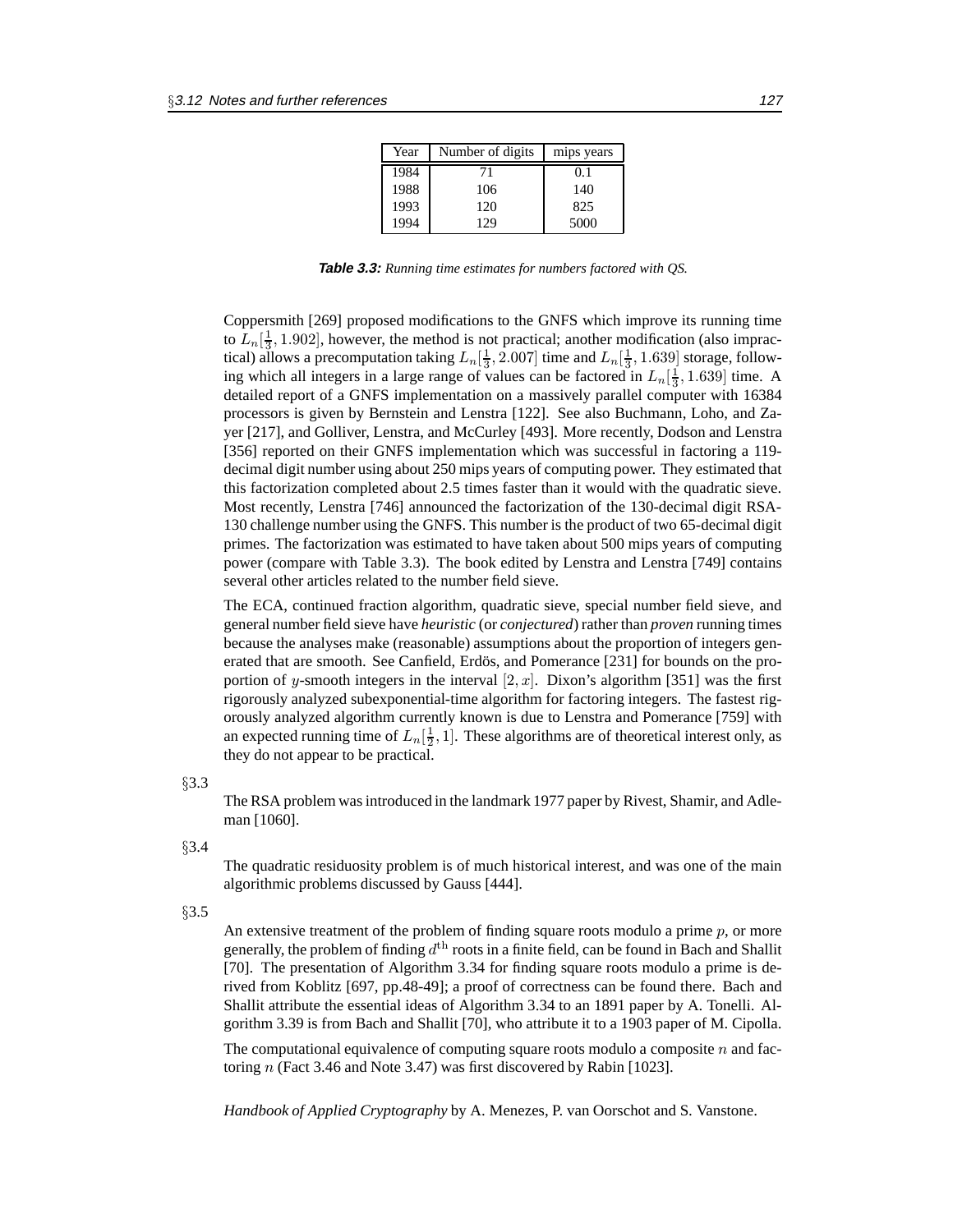A survey of the discrete logarithm problem is given by McCurley [827]. See also Odlyzko [942] for a survey of recent advances.

Knuth [693] attributes the baby-step giant-step algorithm (Algorithm 3.56) to D. Shanks. The baby-step giant-step algorithms for searching restricted exponent spaces (cf. Note 3.59) are described by Heiman [546]. Suppose that  $p$  is a  $k$ -bit prime, and that only exponents of Hamming weight t are used. Coppersmith (personal communication, July 1995) observed that this exponent space can be searched in  $k \cdot {k/2 \choose t/2}$  steps by dividing the exponent into two equal pieces so that the Hamming weight of each piece is  $t/2$ ; if k is much smaller than  $2^{t/2}$ , this is an improvement over Note 3.59.

Pollard's rho algorithm for logarithms (Algorithm 3.60) is due to Pollard [986]. Pollard also presented a *lambda method* for computing discrete logarithms which is applicable when x, the logarithm sought, is known to lie in a certain interval. More specifically, if the interval is The logarithm sought, is known to he in a certain liner var. More specifically, if the liner varis of width w, the method is expected to take  $O(\sqrt{w})$  group operations and requires storage for only  $O(\lg w)$  group elements. Van Oorschot and Wiener [1207] showed how Pollard's rho algorithm can be parallelized so that using  $m$  processors results in a speedup by a factor of m. This has particular significance to cyclic groups such as elliptic curve groups, for which no subexponential-time discrete logarithm algorithm is known.

The Pohlig-Hellman algorithm (Algorithm 3.63) was discovered by Pohlig and Hellman [982]. A variation which represents the logarithm in a mixed-radix notation and does not use the Chinese remainder theorem was given by Thiong Ly [1190].

According to McCurley [827], the basic ideas behind the index-calculus algorithm (Algorithm 3.68) first appeared in the work of Kraitchik (circa 1922-1924) and of Cunningham (see Western and Miller [1236]), and was rediscovered by several authors. Adleman [8] described the method for the group  $\mathbb{Z}_p^*$  and analyzed the complexity of the algorithm. Hellman and Reyneri [555] gave the first description of an index-calculus algorithm for extension fields  $\mathbb{F}_{p^m}$  with p fixed.

Coppersmith, Odlyzko, and Schroeppel [280] presented three variants of the index-calculus method for computing logarithms in  $\mathbb{Z}_p^*$ : the *linear sieve*, the *residue list sieve*, and the *Gaussian integer method.* Each has a heuristic expected running time of  $L_p[\frac{1}{2}, 1]$  (cf. Note 3.71). The Gaussian integer method, which is related to the method of ElGamal [369], was implemented in 1990 by LaMacchia and Odlyzko [736] and was successful in computing logarithms in  $\mathbb{Z}_p^*$  with p a 192-bit prime. The paper concludes that it should be feasible to compute discrete logarithms modulo primes of about 332 bits (100 decimal digits) using the Gaussian integer method. Gordon [510] adapted the number field sieve for factoring integers to the problem of computing logarithms in  $\mathbb{Z}_p^*$ ; his algorithm has a heuristic expected running time of  $L_p[\frac{1}{3}, c]$ , where  $c = 3^{2/3} \approx 2.080$ . Schirokauer [1092] subsequently presented a modification of Gordon's algorithm that has a heuristic expected running time of  $L_p\left[\frac{1}{3}, c\right]$ , where  $c = (64/9)^{1/3} \approx 1.923$  (Note 3.72). This is the same running time as conjectured for the number field sieve for factoring integers (see §3.2.7). Recently, Weber [1232] implemented the algorithms of Gordon and Schirokauer and was successful in computing logarithms in  $\mathbb{Z}_p^*$ , where p is a 40-decimal digit prime such that  $p-1$  is divisible by a 38-decimal digit (127-bit) prime. More recently, Weber, Denny, and Zayer (personal communication, April 1996) announced the solution of a discrete logarithm problem modulo a 75-decimal digit (248-bit) prime p with  $(p-1)/2$  prime.

Blake et al. [145] made improvements to the index-calculus technique for  $\mathbb{F}_{2^m}^*$  and computed logarithms in  $\mathbb{F}_{2^{127}}^*$ . Coppersmith [266] dramatically improved the algorithm and showed that under reasonable assumptions the expected running time of his improved al-

c 1997 by CRC Press, Inc. — See accompanying notice at front of chapter.

§3.6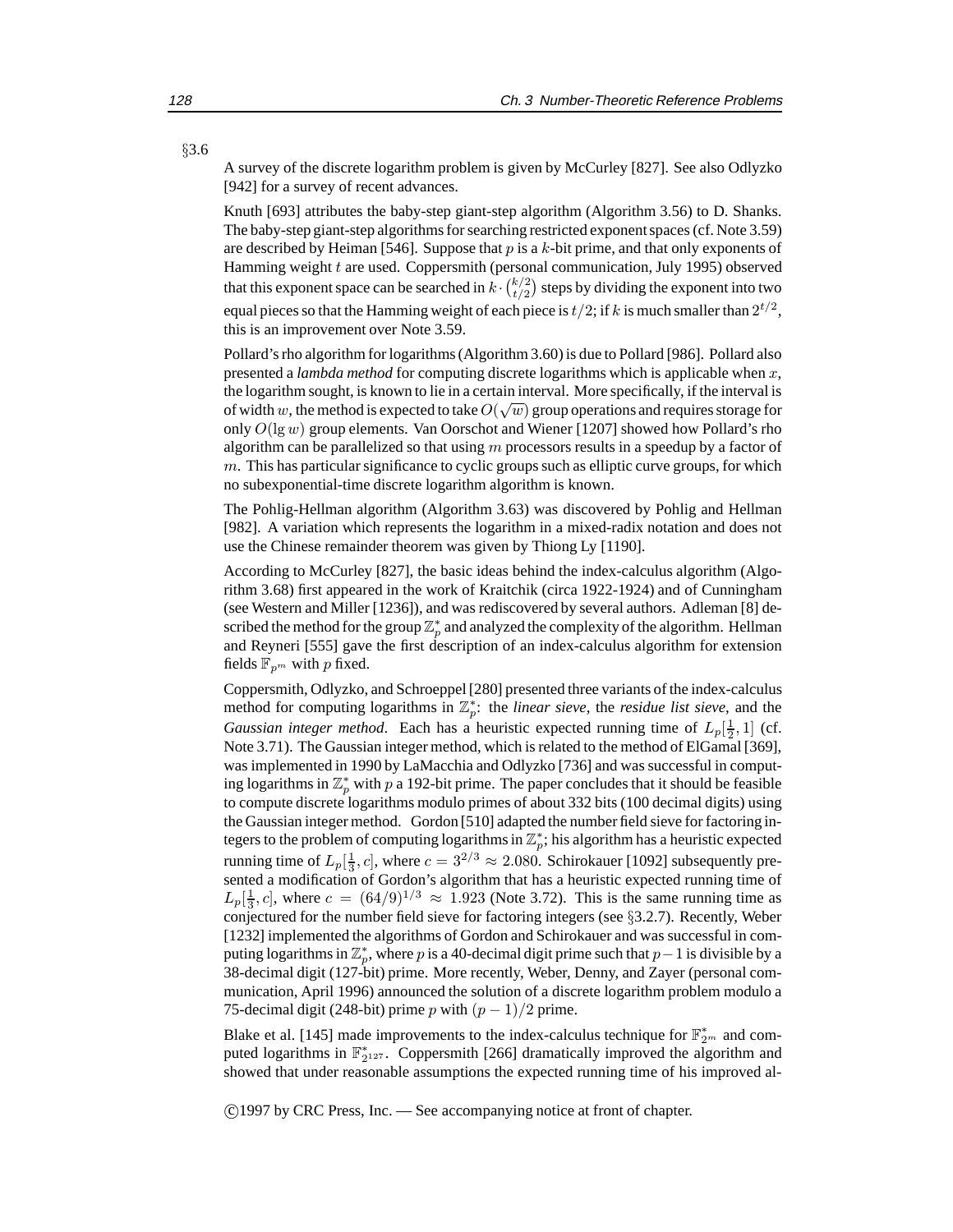gorithm is  $L_{2^m}[\frac{1}{3}, c]$  for some constant  $c < 1.587$  (Note 3.72). Later, Odlyzko [940] gave several refinements to Coppersmith's algorithm, and a detailed practical analysis; this paper provides the most extensive account to date of the discrete logarithm problem in  $\mathbb{F}_{2^m}^*$ . A similar practical analysis was also given by van Oorschot [1203]. Most recently in 1992, Gordon and McCurley [511] reported on their massively parallel implementation of Coppersmith's algorithm, combined with their own improvements. Using primarily a 1024 processor nCUBE-2 machine with 4 megabytes of memory per processor, they completed the precomputation of logarithms of factor base elements (which is the dominant step of the algorithm) required to compute logarithms in  $\mathbb{F}_{2^{227}}^*$ ,  $\mathbb{F}_{2^{313}}^*$ , and  $\mathbb{F}_{2^{401}}^*$ . The calculations for  $\mathbb{F}_{2^{401}}^{*}$  were estimated to take 5 days. Gordon and McCurley also completed most of the precomputations required for computing logarithms in  $\mathbb{F}_{2^{503}}^{*}$ ; the amount of time to complete this task on the 1024 processor nCUBE-2 was estimated to be 44 days. They concluded that computing logarithms in the multiplicative groups of fields as large as  $\mathbb{F}_{2^{593}}$  still seems to be out of their reach, but might be possible in the near future with a concerted effort.

It was not until 1992 that a subexponential-time algorithm for computing discrete logarithms over all finite fields  $\mathbb{F}_q$  was discovered by Adleman and DeMarrais [11]. The expected running time of the algorithm is conjectured to be  $L_q[\frac{1}{2}, c]$  for some constant c. Adleman [9] generalized the number field sieve from algebraic number fields to algebraic function fields which resulted in an algorithm, called the *function field sieve*, for computing discrete logarithms in  $\mathbb{F}_{p^m}^*$ ; the algorithm has a heuristic expected running time of  $L_{p^m}[\frac{1}{3}, c]$ for some constant  $c > 0$  when  $\log p \leq m^{g(m)}$ , and where g is any function such that  $0 < g(m) < 0.98$  and  $\lim_{m \to \infty} g(m) = 0$ . The practicality of the function field sieve has not yet been determined. It remains an open problem to find an algorithm with a heuristic expected running time of  $L_q[\frac{1}{3}, c]$  for *all* finite fields  $\mathbb{F}_q$ .

The algorithms mentioned in the previous three paragraphs have *heuristic* (or *conjectured*) rather than *proven* running times because the analyses make some (reasonable) assumptions about the proportion of integers or polynomials generated that are smooth, and also because it is not clear when the system of linear equations generated has full rank, i.e., yields a unique solution. The best rigorously analyzed algorithms known for the discrete logarithm problem in  $\mathbb{Z}_p^*$  and  $\mathbb{F}_{2^m}^*$  are due to Pomerance [991] with expected running times of  $L_p[\frac{1}{2},$ problem in  $\mathbb{Z}_p$  as<br> $\sqrt{2}$  and  $L_{2^m}[\frac{1}{2},$ √ 2], respectively. Lovorn [773] obtained rigorously analyzed algorithms for the fields  $\mathbb{F}_{p^2}$  and  $\mathbb{F}_{p^m}$  with  $\log p < m^{0.98}$ , having expected running times of  $L_{p^2}[\frac{1}{2}, \frac{3}{2}]$  and  $L_{p^m}[\frac{1}{2}, \sqrt{2}]$ , respectively.

The linear system of equations collected in the quadratic sieve and number field sieve factoring algorithms, and the index-calculus algorithms for computing discrete logarithms in  $\mathbb{Z}_p^*$  and  $\mathbb{F}_{2^m}^*$ , are very large. For the problem sizes currently under consideration, these systems cannot be solved using ordinary linear algebra techniques, due to both time and space constraints. However, the equations generated are extremely *sparse*, typically with at most 50 non-zero coefficients per equation. The technique of *structured* or so-called *intelligent* Gaussian elimination (see Odlyzko [940]) can be used to reduce the original sparse system to a much smaller system that is still fairly sparse. The resulting system can be solved using either ordinary Gaussian elimination, or one of the *conjugate gradient*, *Lanczos* (Coppersmith, Odlyzko, and Schroeppel [280]), or *Wiedemann* algorithms [1239] which were also designed to handle sparse systems. LaMacchia and Odlyzko [737] have implemented some of these algorithms and concluded that the linear algebra stages arising in both integer factorization and the discrete logarithm problem are not running-time bottlenecks in practice. Recently, Coppersmith [272] proposed a modification of the Wiedemann algorithm which allows parallelization of the algorithm; for an analysis of Coppersmith's algorithm, see Kaltofen [657]. Coppersmith [270] (see also Montgomery [896]) presented a modifi-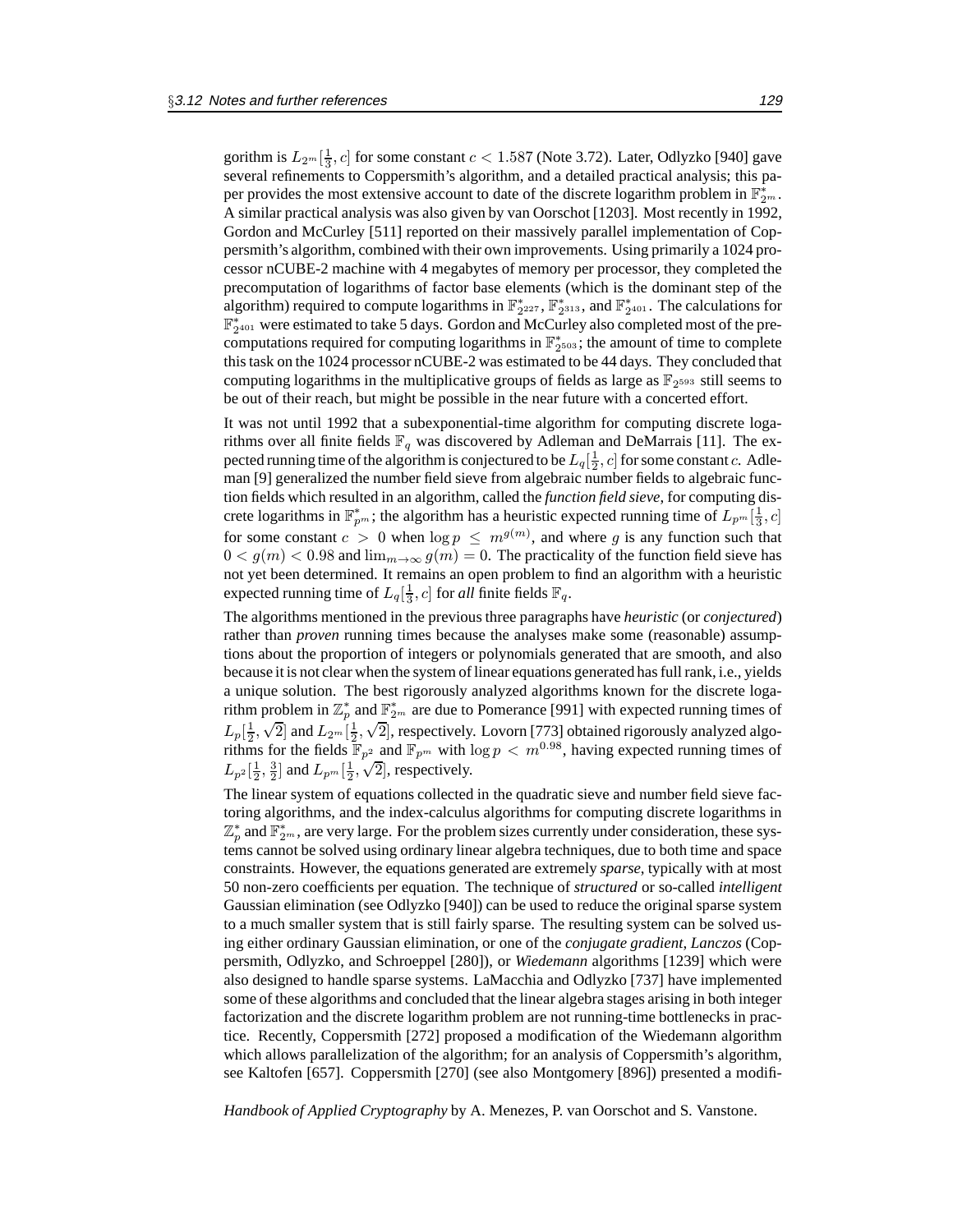cation of the Lanczos algorithm for solving sparse linear equations over  $\mathbb{F}_2$ ; this variant appears to be the most efficient in practice.

As an example of the numbers involved, Gordon and McCurley's [511] implementation for computing logarithms in  $\mathbb{F}_{2^{401}}^*$  produced a total of  $117164$  equations from a factor base consisting of the 58636 irreducible polynomials in  $\mathbb{F}_2[x]$  of degree at most 19. The system of equations had 2068707 non-zero entries. Structured Gaussian elimination was then applied to this system, the result being a  $16139 \times 16139$  system of equations having 1203414 nonzero entries, which was then solved using the conjugate gradient method. Another example is from the recent factorization of the RSA-129 number (see Atkins et al. [59]). The sieving step produced a sparse matrix of 569466 rows and 524339 columns. Structured Gaussian elimination was used to reduce this to a dense  $188614 \times 188160$  system, which was then solved using ordinary Gaussian elimination.

There are many ways of representing a finite field, although any two finite fields of the same order are isomorphic (see also Note 3.55). Lenstra [757] showed how to compute an isomorphism between any two explicitly given representations of a finite field in deterministic polynomial time. Thus, it is sufficient to find an algorithm for computing discrete logarithms in one representation of a given field; this algorithm can then be used, together with the isomorphism obtained by Lenstra's algorithm, to compute logarithms in any other representation of the same field.

Menezes, Okamoto, and Vanstone [843] showed how the discrete logarithm problem for an elliptic curve over a finite field  $\mathbb{F}_q$  can be reduced to the discrete logarithm problem in some extension field  $\mathbb{F}_{q^k}$ . For the special class of *supersingular curves*, k is at most 6, thus providing a subexponential-time algorithm for the former problem. This work was extended by Frey and Rück [422]. No subexponential-time algorithm is known for the discrete logarithm problem in the more general class of *non-supersingular* elliptic curves.

Adleman, DeMarrais, and Huang [12] presented a subexponential-time algorithm for finding logarithms in the jacobian of large genus hyperelliptic curves over finite fields. More precisely, there exists a number c,  $0 < c \le 2.181$ , such that for all sufficiently large  $g \ge 1$ and all odd primes p with  $\log p \leq (2g + 1)^{0.98}$ , the expected running time of the algorithm for computing logarithms in the jacobian of a genus g hyperelliptic curve over  $\mathbb{Z}_p$  is conjectured to be  $L_{p^{2g+1}}[\frac{1}{2}, c]$ .

McCurley [826] invented a subexponential-time algorithm for the discrete logarithm problem in the class group of an imaginary quadratic number field. See also Hafner and Mc-Curley [537] for further details, and Buchmann and Düllmann [216] for an implementation report.

In 1994, Shor [1128] conceived randomized polynomial-time algorithms for computing discrete logarithms and factoring integers on a *quantum computer*, a computational device based on quantum mechanical principles; presently it is not known how to build a quantum computer, nor if this is even possible. Also recently, Adleman [10] demonstrated the feasibility of using tools from molecular biology to solve an instance of the directed Hamiltonian path problem, which is **NP**-complete. The problem instance was encoded in molecules of DNA, and the steps of the computation were performed with standard protocols and enzymes. Adleman notes that while the currently available fastest supercomputers can execute approximately  $10^{12}$  operations per second, it is plausible for a DNA computer to execute  $10^{20}$  or more operations per second. Moreover such a DNA computer would be far more energy-efficient than existing supercomputers. It is not clear at present whether it is feasible to build a DNA computer with such performance. However, should either quantum computers or DNA computers ever become practical, they would have a very significant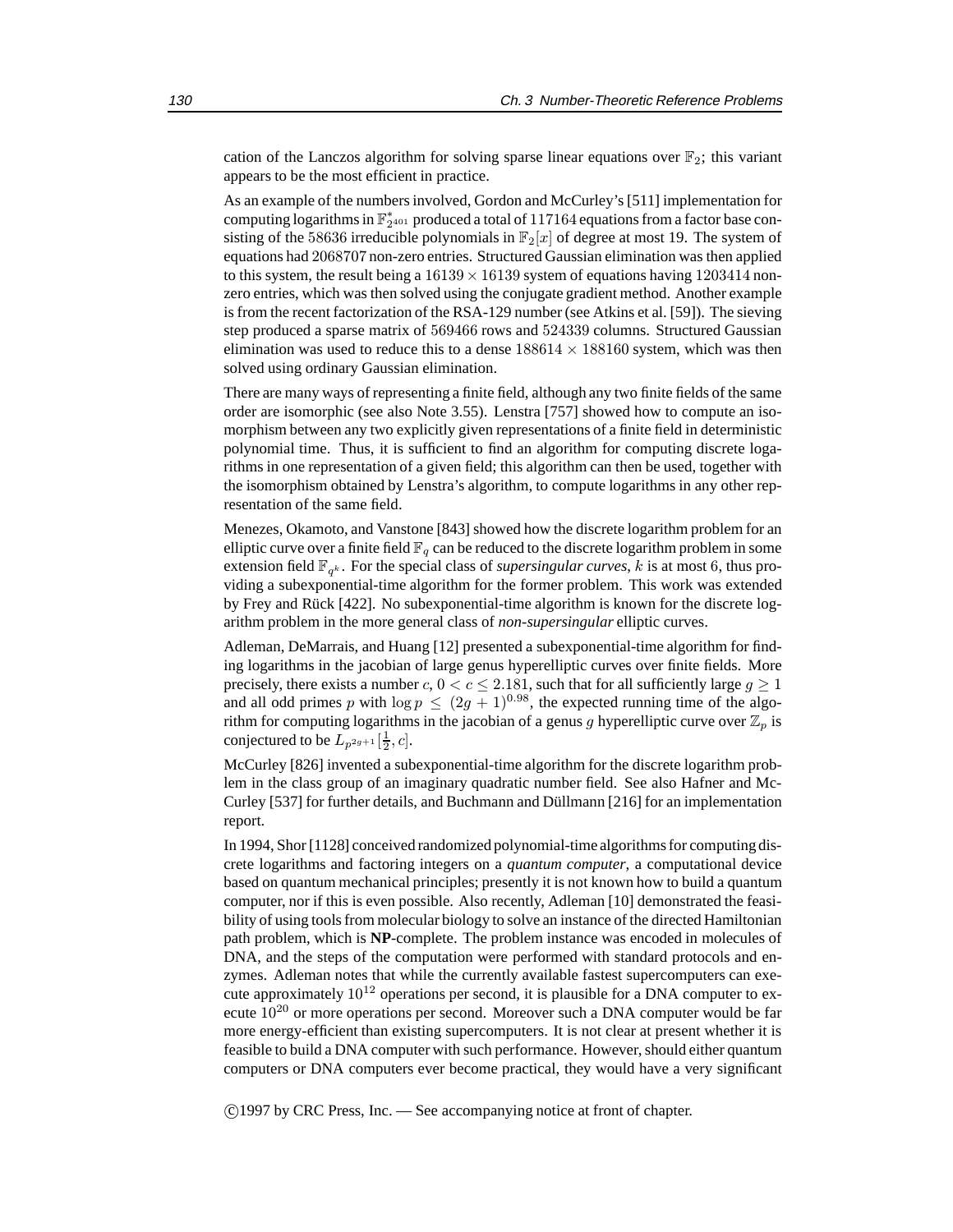impact on public-key cryptography.

#### §3.7

Fact 3.77(i) is due to den Boer [323]. Fact 3.77(iii) was proven by Maurer [817], who also proved more generally that the GDHP and GDLP in a group  $G$  of order  $n$  are computationally equivalent when certain extra information of length  $O(\lg n)$  bits is given. The extra information depends only on  $n$  and not on the definition of  $G$ , and consists of parameters that define cyclic elliptic curves of smooth order over the fields  $\mathbb{Z}_{p_i}$  where the  $p_i$  are the prime divisors of n.

Waldvogel and Massey  $[1228]$  proved that if a and b are chosen uniformly and randomly from the interval  $\{0, 1, \ldots, p-1\}$ , the values  $\alpha^{ab}$  mod p are roughly uniformly distributed (see page 537).

§3.8

Facts 3.78 and 3.79 are due to Bach [62]. Fact 3.80 is due to Shmuely [1127]. McCurley [825] refined this result to prove that for specially chosen composite  $n$ , the ability to solve the Diffie-Hellman problem in  $\mathbb{Z}_n^*$  for the *fixed* base  $\alpha = 16$  implies the ability to factor *n*.

#### §3.9

The notion of a hard Boolean predicate (Definition 3.81) was introduced by Blum and Micali [166], who also proved Fact 3.84. The notion of a hard k-bit predicate (Definition 3.82) was introduced by Long and Wigderson [772], who also proved Fact 3.85; see also Peralta [968]. Fact 3.83 is due to Peralta [968]. The results on hard predicates and  $k$ -bit predicates for the RSA functions (Facts 3.86 and 3.87) are due to Alexi et al. [23]. Facts 3.88 and 3.89 are due to Vazirani and Vazirani [1218].

Yao [1258] showed how any one-way length-preserving permutation can be transformed into a more complicated one-way length-preserving permutation which has a hard predicate. Subsequently, Goldreich and Levin [471] showed how any one-way function f can be transformed into a one-way function  $g$  which has a hard predicate. Their construction is as follows. Define the function g by  $g(p, x)=(p, f(x))$ , where p is a binary string of the same length as x, say n. Then g is also a one-way function and  $B(p, x) = \sum_{i=1}^{n} p_i x_i \text{ mod } 2$  is a hard predicate for g.

Håstad, Schrift, and Shamir [543] considered the one-way function  $f(x) = \alpha^x \mod n$ , where *n* is a Blum integer and  $\alpha \in \mathbb{Z}_n^*$ . Under the assumption that factoring Blum integers is intractable, they proved that all the bits of this function are individually hard. Moreover, the lower half as well as the upper half of the bits are simultaneously secure.

### §3.10

The subset sum problem (Definition 3.90) is sometimes confused with the *knapsack problem* which is the following: given two sets  $\{a_1, a_2, \ldots, a_n\}$  and  $\{b_1, b_2, \ldots, b_n\}$  of positive integers, and given two positive integers  $s$  and  $t$ , determine whether or not there is a subset S of  $\{1, 2, \ldots, n\}$  such that  $\sum_{i \in S} a_i \leq s$  and  $\sum_{i \in S} b_i \geq t$ . The subset sum problem is actually a special case of the knapsack problem when  $a_i = b_i$  for  $i = 1, 2, \ldots, n$ and  $s = t$ . Algorithm 3.94 is described by Odlyzko [941].

The  $L^3$ -lattice basis reduction algorithm (Algorithm 3.101) and Fact 3.103 are both due to Lenstra, Lenstra, and Lovász [750]. Improved algorithms have been given for lattice basis reduction, for example, by Schnorr and Euchner [1099]; consult also Section 2.6 of Cohen [263]. Algorithm 3.105 for solving the subset sum problem involving knapsacks sets of low density is from Coster et al. [283]. Unusually good simultaneous diophantine approximations were first introduced and studied by Lagarias [723]; Fact 3.107 and Algorithm 3.108 are from this paper.